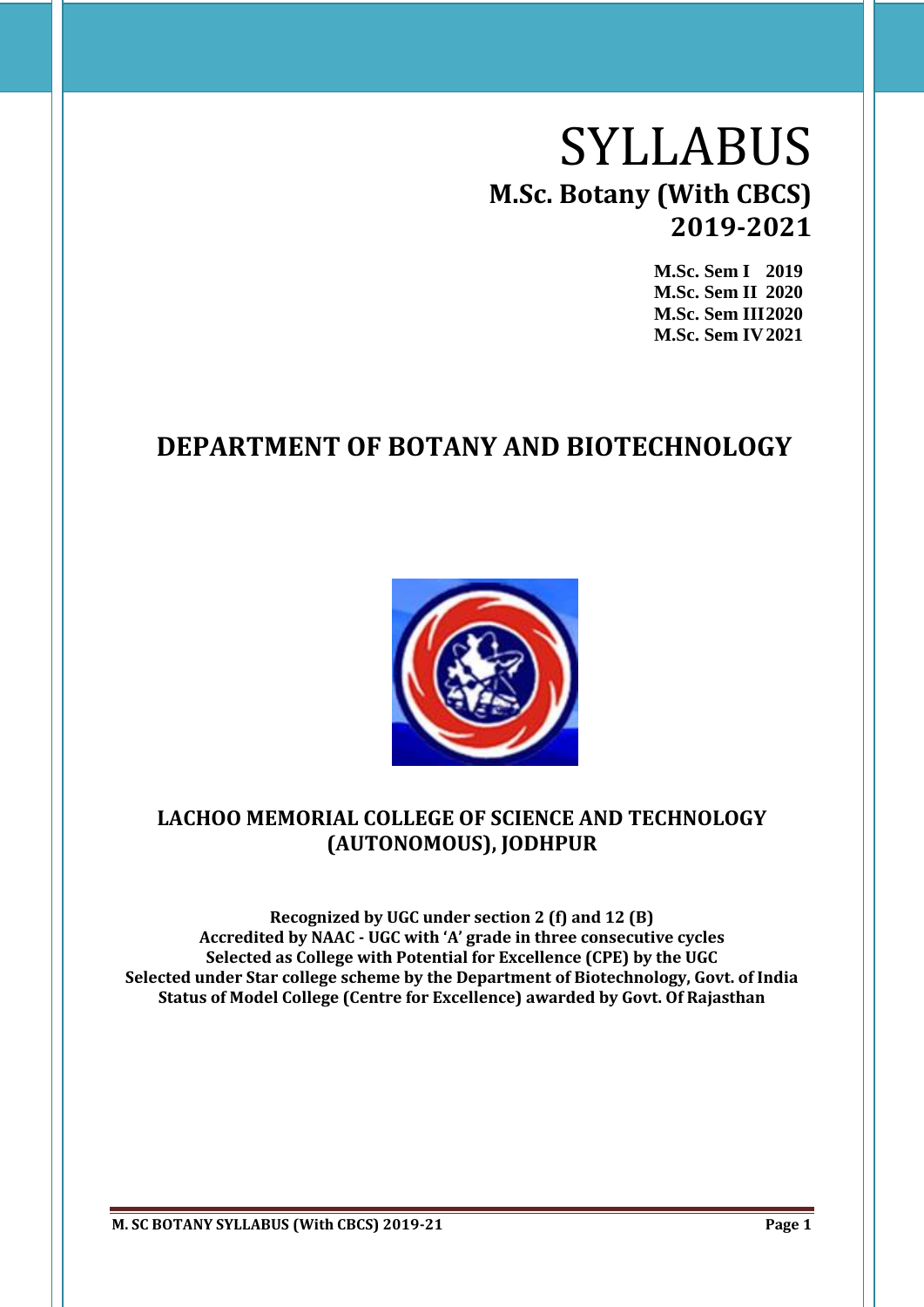# **POST-GRADUATION IN BOTANY**

The Department offers a two- year integrated program leading to Masters (M. Sc.) degree in Botany. From the academic year 2017 -18, the Department is offering to students Choice Based Credit System (CBCS) with semesterization of the examination pattern.

# **GUIDELINES FOR CHOICE BASED CREDIT SYSTEM**

#### **Definitions of Key Words:**

- 1. **Academic Year**: Two consecutive (one odd + one even) semesters constitute one academic year.
- 2. **Choice Based Credit System (CBCS):** The CBCS provides choice for students to select from the prescribed elective and skill courses. Each student has to select **one special/ elective paper** offered by the Department in which he/she is doing core course. This shall be part of core program during third and fourth semester. Each student has to complete **four skill courses**: two within the Department and two from other Department within the college.
- 3. **Course**: Usually referred to, as 'papers' is a component of a program. All courses need not carry the same weight. The courses should define learning objectives and learning outcomes. A course may be designed to comprise lectures/ tutorials/laboratory work/ field work/ project work/ self-study etc. or a combination of some of these.
- 4. **Credit Based Semester System (CBSS)**: Under the CBSS, the requirement for awarding a degree is prescribed in terms of number of credits to be completed by the students.
- 5. **Credit Point**: It is the product of grade point and number of credits for a course.
- 6. **Credit**: A unit by which the course work is measured. It determines the number of hours of instructions required per week. One credit is equivalent to one period of teaching (lecture or tutorial) or two periods of practical work/field work per week.
- 7. **Cumulative Grade Point Average (CGPA)**: It is a measure of overall cumulative performance of a student over all semesters. The CGPA is the ratio of total credit points secured by a student in various courses in all semesters and the sum of the total credits of all courses in all the semesters. It is expressed up to two decimal places.
- 8. **Grade Point**: It is a numerical weight allotted to each letter grade on a 10-point scale.
- 9. **Letter Grade:** It is an index of the performance of students in a said course. Grades are denoted by letters O, A+, A, B+, B, C, P and F.
- 10. **Programme**: An educational programme leading to award of the Postgraduate Degree in the Core subject in which he/she is admitted.
- 11. **Semester Grade Point Average (SGPA)**: It is a measure of performance of work done in a semester. It is ratio of total credit points secured by a student in various courses registered in a semester and the total course credits taken during that semester. It shall be expressed up to two decimal places.
- 12. **Semester**: Each semester will consist of 15-18 weeks of academic work equivalent to 90 actual teaching days. The odd semester may be scheduled from July to November/ December and even semester from December/January to May.
- 13. **Transcript or Grade Card or Certificate:** Based on the grades earned, a statement of grades obtained shall be issued to all the registered students after every semester. This statement will display the course details (code, title, number of credits, grade secured) along with SGPA of that semester and CGPA earned till that semester.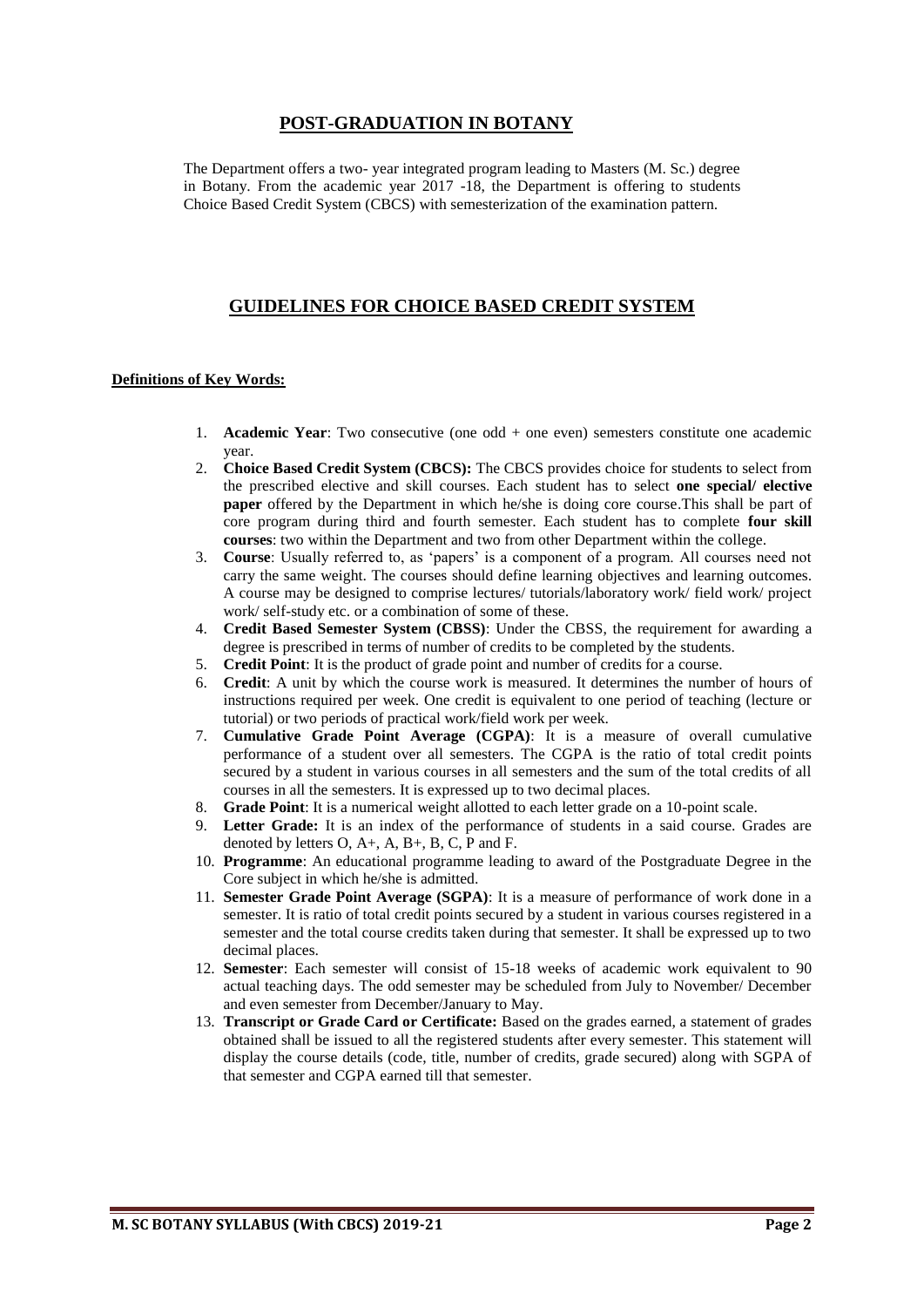#### **Fairness in Assessment:**

Assessment is an integral part of system of education as it is instrumental in identifying and certifying the academic standards accomplished by a student and projecting them far and wide as an objective and impartial indicator of a student's performance. Accordingly the BOS resolves the following:

- a. All internal assessments shall be open assessment system only and that are based on test/ seminar.
- b. Attendance shall carry the prescribed marks in all papers and Practical examination CCA.
- c. In each semester two out of four theoretical component End Semester Examination shall be undertaken by external examiners from outside the college, who may be appointed by the competent authority.

#### **Grievances and Redressal Mechanism**

- a) The students will have the right to make an appeal against any component of evaluation. Such appeal has to be made to the Head of the Department concerned as the case may be clearly stating in writing the reason(s) for the complaint / appeal.
- b) The appeal will be assessed by the Principal as the Chairman and heshall place it before the **Grievance Redressal Committee (GRC)** comprising all HODs of the Faculty and if need be Course Teacher(s) be called for suitable explanation; GRC shall meet at least once in a semester and prior to CCA finalization.
- c) The Committee will consider the case and may give a personal hearing to the appellant before deciding the case. The decision of the Committee will be final.

| S.No.       | Letter Grade        | Meaning       | Grade Point |
|-------------|---------------------|---------------|-------------|
|             | $^{\circ}$ $\Omega$ | Outstanding   | 10          |
| ↑           | $A^+$               | Excellent     | 9           |
| 3           | A                   | Very Good     | 8           |
|             | $B+$                | Good          |             |
|             | $\mathbf{B}$        | Above Average | 6           |
| 6           | $\cdot$ C'          | Average       |             |
|             | $\mathbf{P}$        | Pass          | 4           |
| 8           | $\mathbf{F}$        | Fail          | 0           |
| $\mathbf Q$ | 'Ab'                | Absent        | $\theta$    |

#### **Table 1: Grades and Grade Points**

- i. A student obtaining Grade 'F' in a paper shall be considered failed and will be required to reappear in the University End Semester examination.
- ii. For noncredit courses (Skill Courses) 'Satisfactory' or "Unsatisfactory' shall be indicated instead of the letter grade and this will not be counted for the computation of SGPA/CGPA.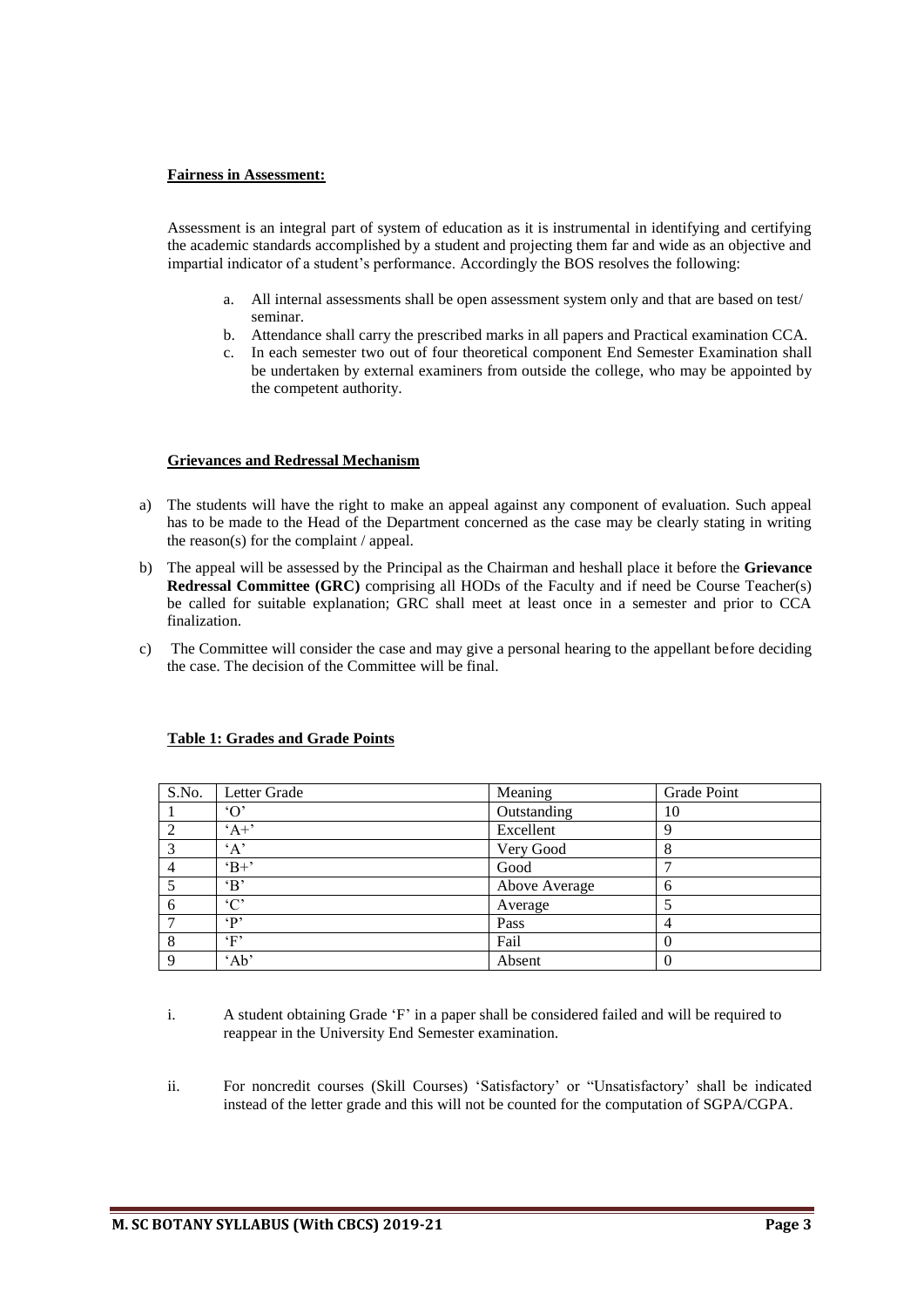#### **Grade Point assignment**

| $=$ and $> 95$ % marks | Grade Point 10.0                           |
|------------------------|--------------------------------------------|
|                        | 90 to less than 95 % marks Grade Point 9.5 |
|                        | 85 to less than 90 % marks Grade Point 9.0 |
|                        | 80 to less than 85 % marks Grade Point 8.5 |
|                        | 75 to less than 80 % marks Grade Point 8.0 |
|                        | 70 to less than 75 % marks Grade Point 7.5 |
|                        | 65 to less than 70 % marks Grade Point 7.0 |
|                        | 60 to less than 65 % marks Grade Point 6.5 |
|                        | 55 to less than 60 % marks Grade Point 6.0 |
|                        | 50 to less than 55 % marks Grade Point 5.5 |
|                        | 45to less than 50 % marks Grade Point 5.0  |
|                        | 41 to less than 45 % marks Grade Point 4.5 |
|                        | 40 % marks Grade Point 4.0                 |

#### **Computation of SGPA and CGPA:**

i. The SGPA is the ratio of sum of the product of the number of credits with the grade points scored by a student in all the courses taken by a student and the sum of the number of credits of all the courses undergone by a student,

i.e.

**SGPA** (Si) = Σ (Ci x Gi) / ΣCi

WhereCi is the number of credits of the ith course and Gi is the grade point scored by the student in the ith course.

ii. The CGPA is also calculated in the same manner taking into account all the courses undergone by a student over all the semesters of a program, i.e.

**CGPA =** Σ (Ci x Si) / Σ Ci

Where Si is the SGPA of the ith semester and Ci is the total number of credits in that semester.

*iii.* The SGPA and CGPA shall be rounded off to 2 decimal points and reported in the transcripts.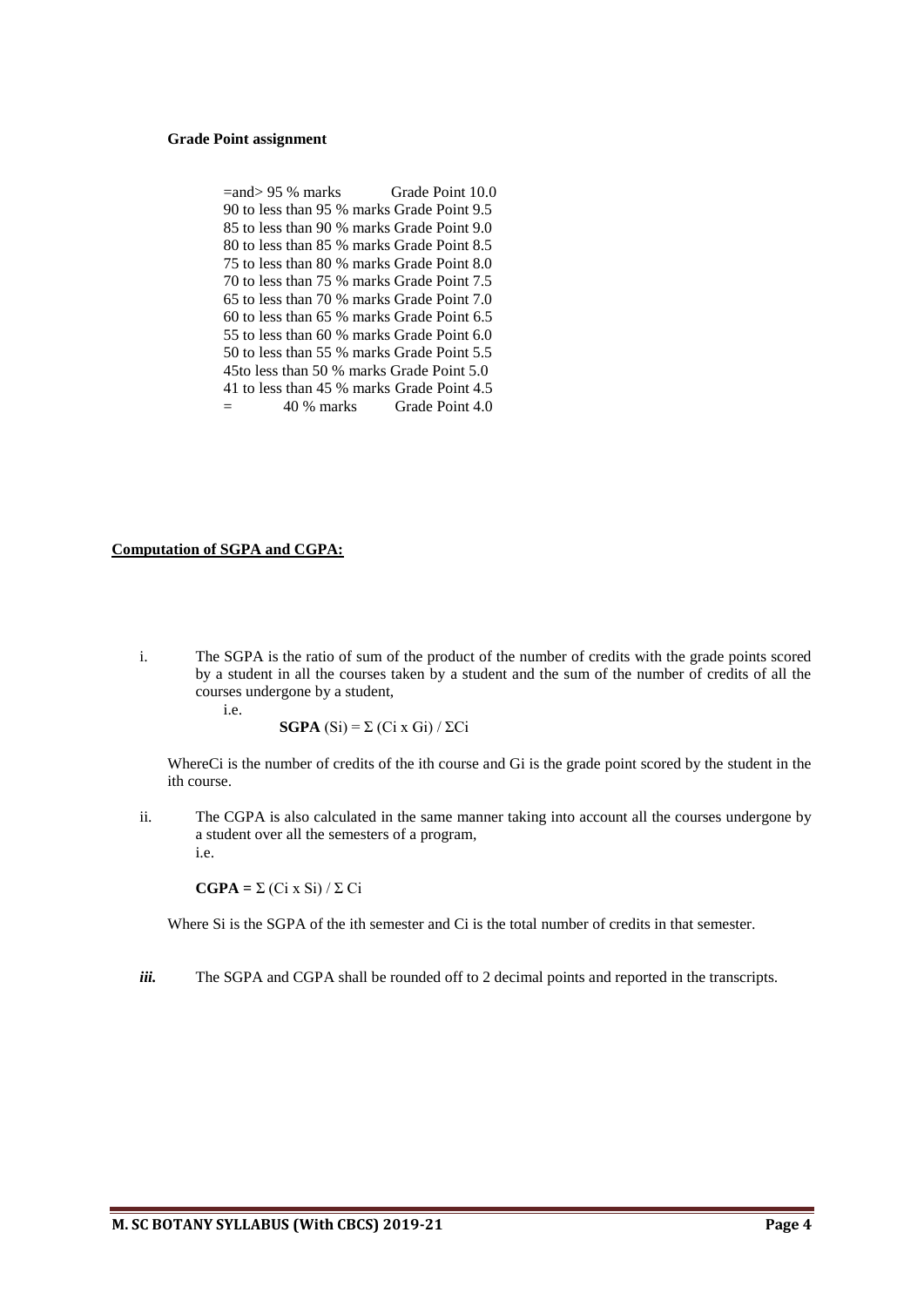# *Illustration* **for SGPA:**

| S.No.        | <b>Course</b> | <b>Credit</b>           | <b>Grade letter</b> | <b>Grade point</b> | <b>Credit Point</b> |
|--------------|---------------|-------------------------|---------------------|--------------------|---------------------|
|              |               |                         |                     |                    | (Credit x Grade)    |
|              |               |                         |                     |                    |                     |
|              | Course 1      | $\boldsymbol{4}$        | B                   | 6                  | $4 \times 6 = 24$   |
| $\mathbf{2}$ | Course 2      | $\overline{\mathbf{4}}$ | $B+$                | 7                  | $4 X 7 = 28$        |
| 3            | Course 3      | $\overline{\mathbf{4}}$ | B                   | 6                  | $4X_6 = 24$         |
| 4            | Course 4      | $\boldsymbol{4}$        | O                   | 10                 | $4 X 10 = 40$       |
| 5            | Course 5      | $\boldsymbol{4}$        | $\mathbf C$         | 5                  | $4 X 5 = 20$        |
|              | Practical I   |                         |                     |                    |                     |
| 6            | Course 6      | $\boldsymbol{4}$        | B                   | 6                  | $4 X 6 = 24$        |
|              | Practical II  |                         |                     |                    |                     |
|              | Total         | 24                      |                     |                    | $24+28+24+40+20+24$ |
|              |               |                         |                     |                    | $=160$              |

Thus, **SGPA =160/24 =6.67**

*Illustration* **for CGPA:**

|               | <b>Semester-I</b> | <b>Semester-II</b> | <b>Semester-III</b> | <b>Semester-IV</b> |
|---------------|-------------------|--------------------|---------------------|--------------------|
| <b>Credit</b> | 24                | 24                 | 24                  | 24                 |
| SGPA          | 6.67              | 7.25               |                     | 6.25               |

**CGPA** =  $(24X6.67 + 24X 7.25 + 24X7 + 24 X 6.25)/96$ 

**652.08/96 = 6.79**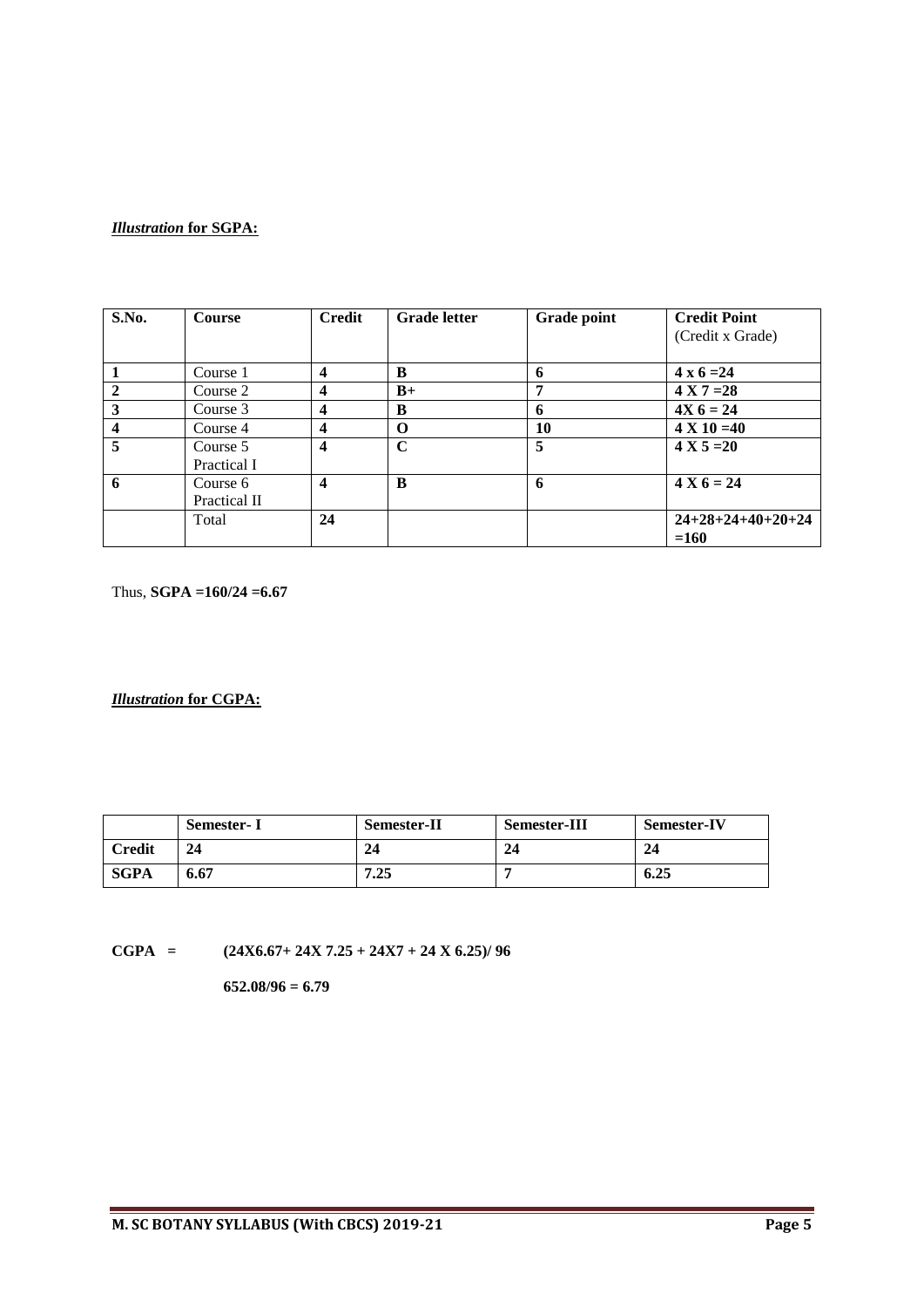# **Semester-wise Theory Papers/Practical / Skill component**

| Type of course          | Course<br>code   | Title of the Course                                                              | $L$ -T-P <sup>*</sup> /Week    | $NC^*$                   | CCA <sup>§</sup> | ESE <sup>E</sup> | Total |
|-------------------------|------------------|----------------------------------------------------------------------------------|--------------------------------|--------------------------|------------------|------------------|-------|
|                         |                  |                                                                                  | <b>Semester I</b>              |                          |                  |                  |       |
| Core course 1           | <b>MSBO111</b>   | Biology<br>Diversity<br>of<br>Microbes                                           | and $4-0-0$                    | $\overline{4}$           | 30               | 70               | 100   |
| Core course 2           |                  | MSBO112 Systematics<br>Angiosperms                                               | of $4-0-0$                     | $\overline{4}$           | 30               | 70               | 100   |
| Core course practical 1 | MSBO121 Board I  | theory papers MSBO<br>111 and MSBO112                                            | covering $0-0-16(8+8)$         | $\overline{4}$           | $\overline{30}$  | 70               | 100   |
| Core course 3           |                  | MSBO113 Cell Biology                                                             | $4 - 0 - 0$                    | $\overline{4}$           | 30               | 70               | 100   |
| Core course 4           |                  | MSBO114 Plant Physiology                                                         | $4 - 0 - 0$                    | $\overline{\mathcal{L}}$ | 30               | 70               | 100   |
| Core course practical 2 |                  | MSBO122 Board II covering $0-0-16(8+8)$<br>theory papers MSBO<br>113 and MSBO114 |                                | $\overline{4}$           | 30               | 70               | 100   |
| Skill Course I          |                  | MSBOSC131 As per the list                                                        | $2 - 0 - 4$                    |                          |                  |                  |       |
|                         |                  | Total                                                                            |                                | 24                       | 180              | 420              | 600   |
|                         |                  |                                                                                  | <b>Semester II</b>             |                          |                  |                  |       |
| Core course 5           | <b>MSBO211</b>   | <b>Biology</b><br>Diversity<br>of<br>Archegoniatae                               | and $4-0-0$                    | 4                        | 30               | 70               | 100   |
| Core course 6           |                  | MSBO212 Molecular Biology                                                        | $4 - 0 - 0$                    | $\overline{4}$           | 30               | $70\,$           | 100   |
| Core course practical 3 | <b>MSBO221</b>   | Board I covering $0-0-16(8+8)$<br>theory papers MSBO<br>211 and MSBO 212         |                                | $\overline{4}$           | 30               | 70               | 100   |
| Core course 7           | MSBO213 Cytology | Genetics                                                                         | and $4-0-0$                    | $\overline{4}$           | 30               | 70               | 100   |
| Core course 8           |                  | MSBO214 Plant Biochemistry<br>and Metabolism                                     | $4 - 0 - 0$                    | $\overline{4}$           | 30               | 70               | 100   |
| Core course practical 4 | <b>MSBO222</b>   | Board II covering $0-0-16(8+8)$<br>theory papers MSBO<br>213 and MSBO214         |                                | $\overline{4}$           | 30               | 70               | 100   |
| Skill course II         |                  | $\overline{\text{MSBOSC}}$ 231 As per the list                                   | $2 - 0 - 4$                    |                          |                  |                  |       |
|                         |                  | Total                                                                            |                                | 24                       | 180              | 420              | 600   |
|                         |                  |                                                                                  | <b>Semester III</b>            |                          |                  |                  |       |
| Core course 9           |                  | MSBO311 Plant Development                                                        | $4 - 0 - 0$                    | $\overline{4}$           | 30               | 70               | 100   |
| Core course 10          |                  | $MSBO312$ Plant Reproductive 4-0-0<br><b>Biology</b>                             |                                | $\overline{4}$           | 30               | $\overline{70}$  | 100   |
| Core course practical 5 | <b>MSBO321</b>   | Board I<br>theory<br>papers<br><b>MSBO311</b><br>and<br><b>MSBO312</b>           | covering $\boxed{0-0.16(8+8)}$ | $\overline{4}$           | 30               | 70               | 100   |
| Core course 11          | MSBO313          | Fundamentals<br>Ecology                                                          | of $4-0-0$                     | $\overline{4}$           | 30               | 70               | 100   |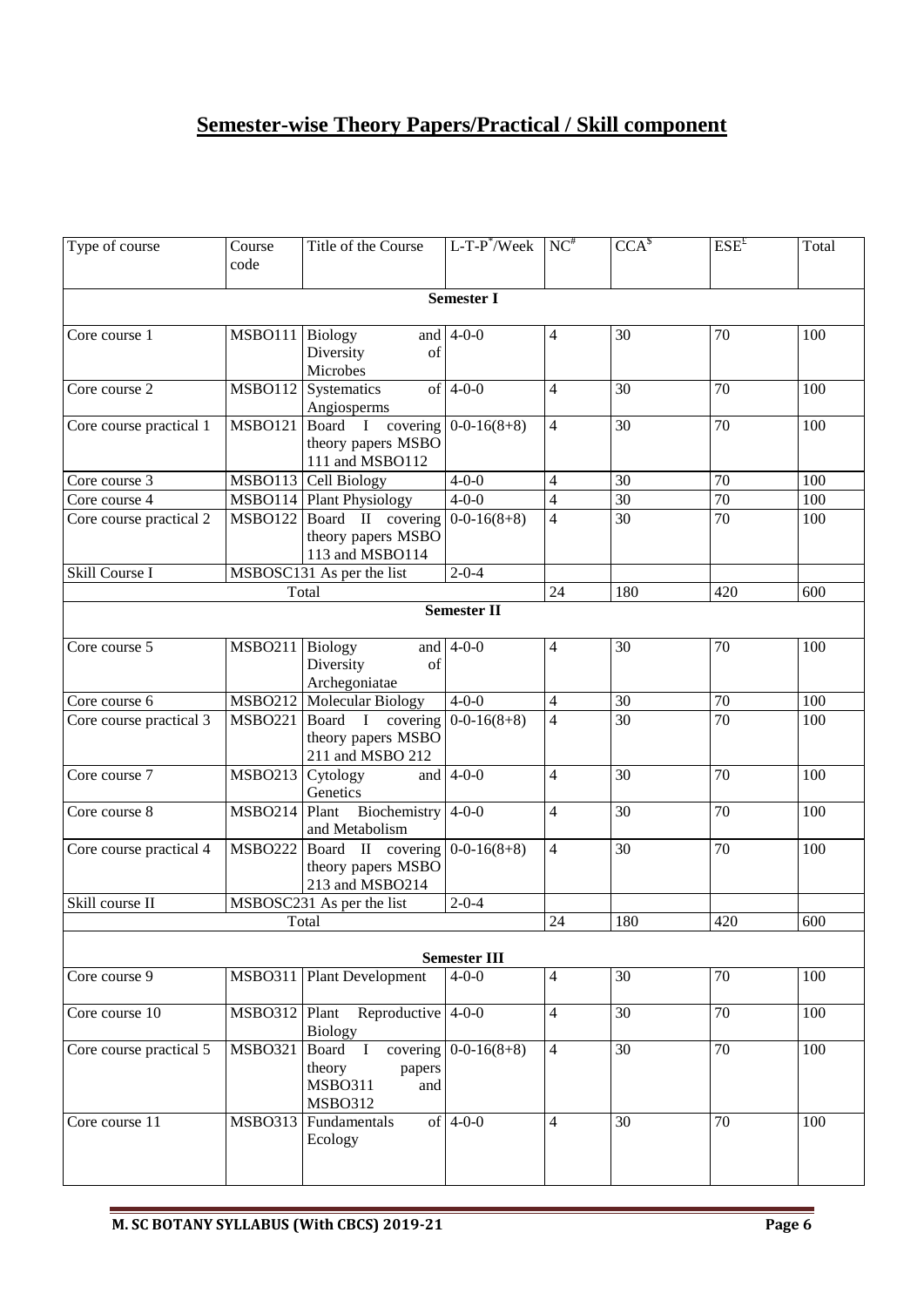| Core course practical 6                                      | $MSBO322$ Board II covering 0-0-8<br>theory<br><b>MSBO313</b> | paper                       |                        | $\overline{2}$ | 15              | 35              | 50               |
|--------------------------------------------------------------|---------------------------------------------------------------|-----------------------------|------------------------|----------------|-----------------|-----------------|------------------|
| Discipline                                                   | Specific MSBO314A/B/C One paper from $4-0-0$                  |                             |                        | $\overline{4}$ | 30              | 70              | 100              |
| Special Paper/Elective $1 \vert$ the list of elective papers |                                                               |                             |                        |                |                 |                 |                  |
| Discipline                                                   | Specific MSBO323 Board III covering 0-0-8                     |                             |                        | $\overline{2}$ | 15              | 35              | 50               |
| Special Paper/Elective                                       |                                                               | elective theory paper       |                        |                |                 |                 |                  |
| practical 1                                                  |                                                               | MSBO314 A/B/C               |                        |                |                 |                 |                  |
| Skill course III                                             | MSBOSC331 As per the list                                     |                             | $2 - 0 - 4$            |                |                 |                 |                  |
|                                                              | Total                                                         |                             |                        | 24             | 180             | 420             | 600              |
|                                                              |                                                               |                             | <b>Semester IV</b>     |                |                 |                 |                  |
| Core course 12                                               | <b>MSBO411</b><br>Biodiversity                                | <b>Resource Utilization</b> | and $ 4-0-0$           | 4              | 30              | 70              | 100              |
| Core course 13                                               | MSBO412 Genetic Engineering 4-0-0                             |                             |                        | $\overline{4}$ | $\overline{30}$ | $\overline{70}$ | $\overline{100}$ |
| Core course practical 7                                      | <b>MSBO421</b><br>Board I                                     |                             | covering $0-0-16(8+8)$ | 4              | 30              | $\overline{70}$ | 100              |
|                                                              | theory                                                        | papers                      |                        |                |                 |                 |                  |
|                                                              | <b>MSBO411</b>                                                | and                         |                        |                |                 |                 |                  |
|                                                              | <b>MSBO412</b>                                                |                             |                        |                |                 |                 |                  |
| Core course 14                                               | MSBO413 Applied Ecology                                       |                             | $4 - 0 - 0$            | 4              | 30              | 70              | 100              |
| Core course practical 8                                      | <b>MSBO422</b>                                                | Board II covering $0-0-8$   |                        | $\overline{2}$ | 15              | $\overline{35}$ | 50               |
|                                                              | theory                                                        | paper                       |                        |                |                 |                 |                  |
|                                                              | <b>MSBO413</b>                                                |                             |                        |                |                 |                 |                  |
| Discipline                                                   | Specific MSBO414A/B/C One paper from $ 4-0-0 $                |                             |                        | $\overline{4}$ | 30              | 70              | 100              |
| Special Paper/Elective $2 \mid$ the list of Elective papers  |                                                               |                             |                        |                |                 |                 |                  |
| Discipline                                                   | Specific MSBO423 Board III covering $0-0-8$                   |                             |                        | $\overline{2}$ | 15              | 35              | 50               |
| Special Paper/Elective                                       |                                                               | elective theory paper       |                        |                |                 |                 |                  |
| practical 2                                                  |                                                               | MSBO414 A/B/C               |                        |                |                 |                 |                  |
| Skill course IV                                              | MSBOSC431 As per the list                                     |                             | $2 - 0 - 4$            |                |                 |                 |                  |
| Total                                                        |                                                               |                             |                        | 24             | 180             | 420             | 600              |

\* Lecture – Tutorial -- Practical

#Number of Credits

\$ Continuous Comprehensive Assessment

£ End- Semester Examination

In view of the course content, the Department of Botany and Biotechnology distributed the Periods (**per paper**) for Lecture/Tutorial/Practical as under:

- $\bullet$  4 : 0 : 0 (four lectures only (no tutorial and no practical) per week) For Theory
- $\bullet$  0 : 0 : 8 (no lecture, no tutorial, and eight practical only per week) For Practical
- $\bullet$  2 : 0 : 4 (two lectures, no tutorial and four practical/field experimentations) For Skill course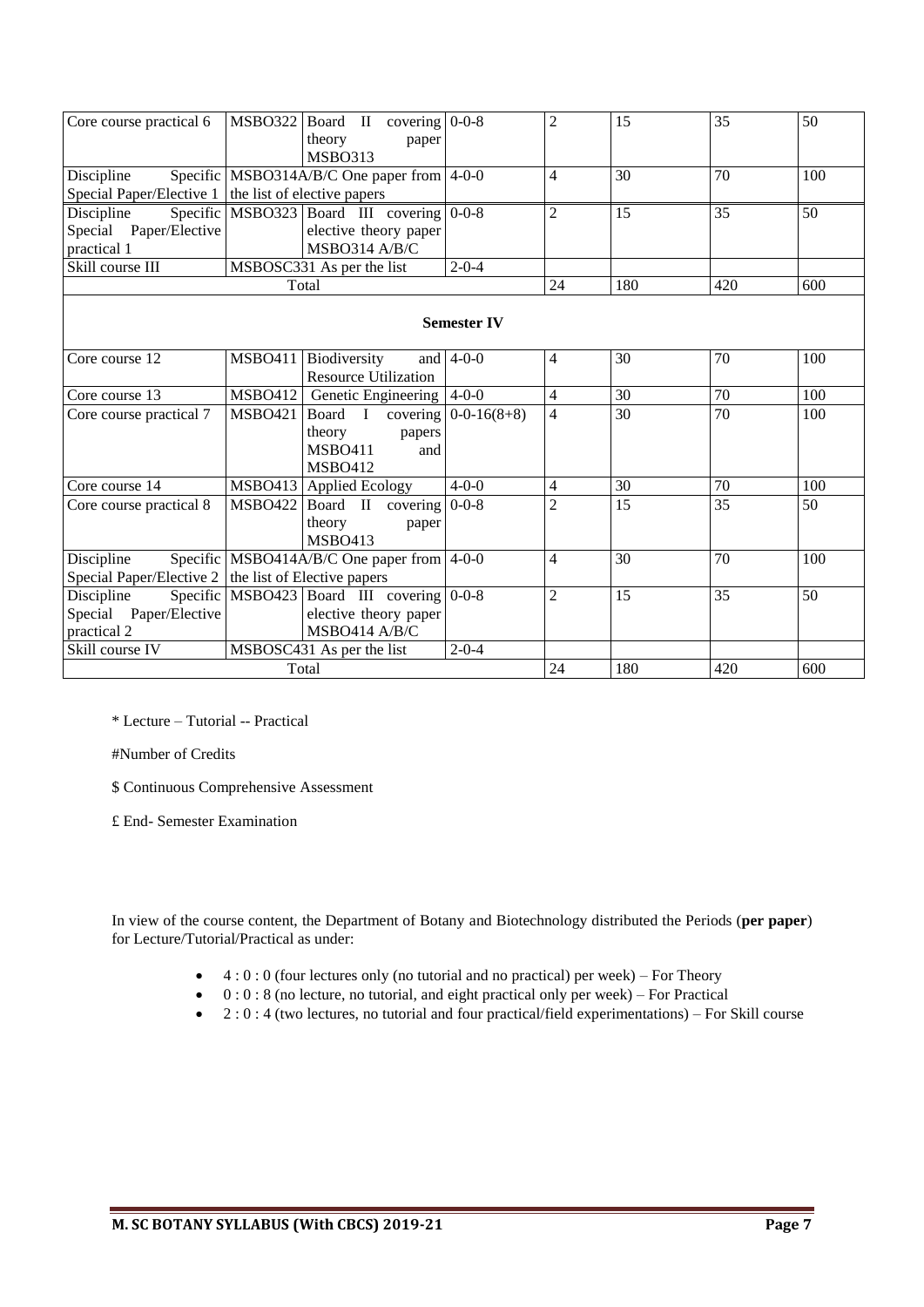# **Course Evaluation:**

#### **I. Evaluation of the Students for Core/ Special (Elective) courses:**

All courses (Core/ Elective) involve an evaluation system of students that has the following two components:-

- A. **Continuous Comprehensive Assessment (CCA)** accounting for 30% of the final grade that a student gets in a course; and
- B. **End-Semester Examination (ESE)** accounting for the remaining 70% of the final grade that the student gets in a course.

#### A. **Continuous Comprehensive Assessment (CCA)**:

#### **(i) For Theory Paper**:

This would have the following components:

a. **Test**: Two tests, each of 1 hour duration, having a maximum of 20 marks shall be arranged for each theory paper during the semester course period. The total of best two performances shall be taken into consideration for computation of marks. The question paper will consist of Part A, B & C. The Part B & C may have internal choice.

| Types of question                                         | Number of Questions | Marks        | Total marks per |
|-----------------------------------------------------------|---------------------|--------------|-----------------|
|                                                           |                     | per question | type            |
| <b>Part A</b> Very short answer- Definitions,             |                     |              |                 |
| illustrations and short explanations (up to 30)<br>words) |                     |              |                 |
| <b>Part B</b> Short Answer (up to 250 words)              |                     |              |                 |
| <b>Part C</b> Long answer (500 words)                     |                     | 10           | 10              |
| Total                                                     |                     |              | 20              |

b. **Seminar:** A seminar having a maximum of 10 marks shall be arranged for each theory paper during the semester course period. The student will prepare slides and give presentation on topics allotted to them based on theory papers. The marks shall be awarded on the following basis:

| <i>i.</i> Slide Presentation | $=$ 4 marks |
|------------------------------|-------------|
| ii. Viva Voce                | $=$ 3 marks |

- iii. Hand written literature  $= 3$  marks
- c. **Classroom Attendance:** Each student will have to attend a minimum of 75% Lectures / Tutorials / Practical. A student having less than 75% attendance will not be allowed to appear in the End-Semester Examination (ESE). Attendance shall have 10 marks and will be awarded by following the system proposed below:

Those having greater than 75% attendance (for those participating in Co-curricular activities, 25% will be added to per cent attendance) will be awarded CCA marks as follows:-

| 75% to less than 80% | $=$ | 2 marks  |
|----------------------|-----|----------|
| 80% to less than 85% | $=$ | 4 marks  |
| 85 to less than 90%  | $=$ | 6 marks  |
| 90% to less than 95% | $=$ | 8 marks  |
| $=$ and $> 95\%$     | $=$ | 10 marks |
|                      |     |          |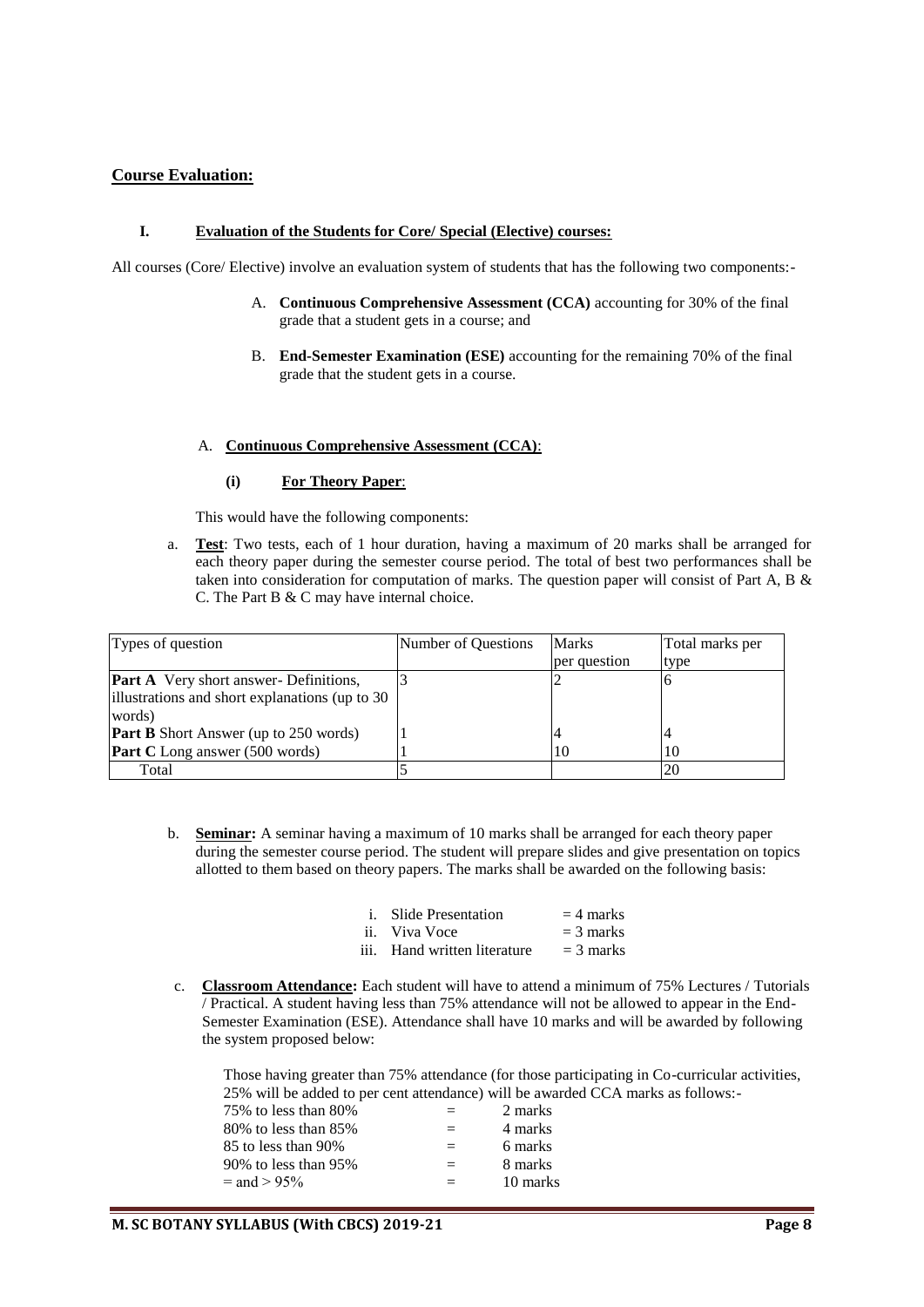# II. **For Practical Paper:**

In laboratory courses (having only practical (*P*) component), the CCA marks will be awarded as follows:

| a. | Attendance | $: 10 \text{ marks}$ |
|----|------------|----------------------|
|    | b. Others  | $: 20$ marks         |

\* Practical records, hands on Practical, attending educational tour, preparation and submission of tour report etc, (as applicable).

Each component marks will be added without rounding and the total thus obtained is ratio by a factor of two. This value shall be rounded.

#### **Illustration**:

| Test 1     | $-$ Marks obtained = 10.5  |
|------------|----------------------------|
| Test 2     | $-$ Marks obtained = 15.5  |
| Seminar    | $-$ Marks obtained $= 4.5$ |
| Attendance | -- Marks obtained $= 8$    |
| Total      | $= 38.5$                   |
| Conversion | $=$ 38.5/2 $=$ 19.25       |
| Award      | $= 19.00$                  |
|            |                            |

#### **B. End Semester Examination (ESE)** :

#### **(i) For Theory Paper**:

# **Part A**

Ten short type questions (Definitions, illustrations, functions, short explanations, etc; 25-50 words) for two marks each.  $10 \times 2 = 20$  marks; two questions from each Unit; no choice in this part.

#### **Part B**

Five short answer (250 words) type questions for four marks each.  $5 \times 4 = 20$  marks; one question from each Unit with internal choice.

#### **Part C**

Five questions of long/explanatory answer (500 words) type, one drawn from each Unit; student need to answer any three; ten marks each;  $3 \times 10 = 30$  marks.

#### **20+20+30 = 70 marks**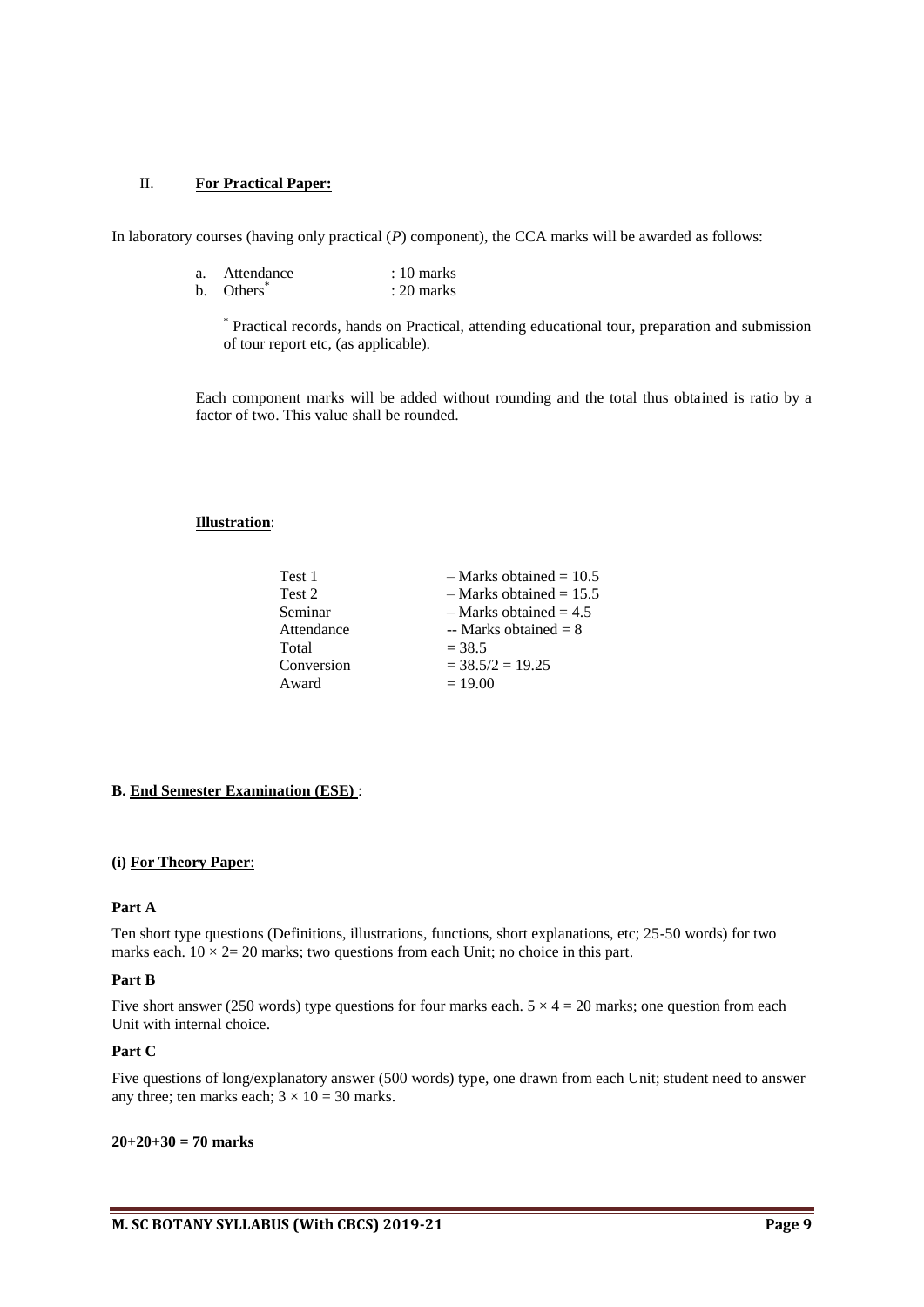#### **(ii) For Practical Paper:**

Semester I & Semester II shall have Board I and Board II only. However, Semester III & Semester IV shall have Board I, Board II and Board III.

#### **BOARD I**:

Maximum Marks: 100 (including 30% CCA).

Duration: Six hours in a single day.

In Semester I, Semester II & Semester III, it includes course work of two theory papers (Paper I & Paper II).

#### **BOARD II**:

For Semester I & Semester II - Maximum Marks: 100 (including 30% CCA).

Duration: Six hours in a single day

It includes course work of next two theory papers (Paper III & Paper IV).

For Semester III & Semester IV –Maximum Marks: 50 (including 30% CCA).

Duration: Four hours in a single day

It includes course work of one theory paper (Paper III).

# **BOARD III**:

Maximum Marks: 50 (including 30% CCA). It includes course work of special / elective paper (Paper IV)

Duration: Four hours in a single day.

**In fourth Semester, Board III shall also evaluate the dissertation submitted by the student that is the part of Practical examination. Each student shall submit one dissertation allotted by lottery based on the special/ elective paper**.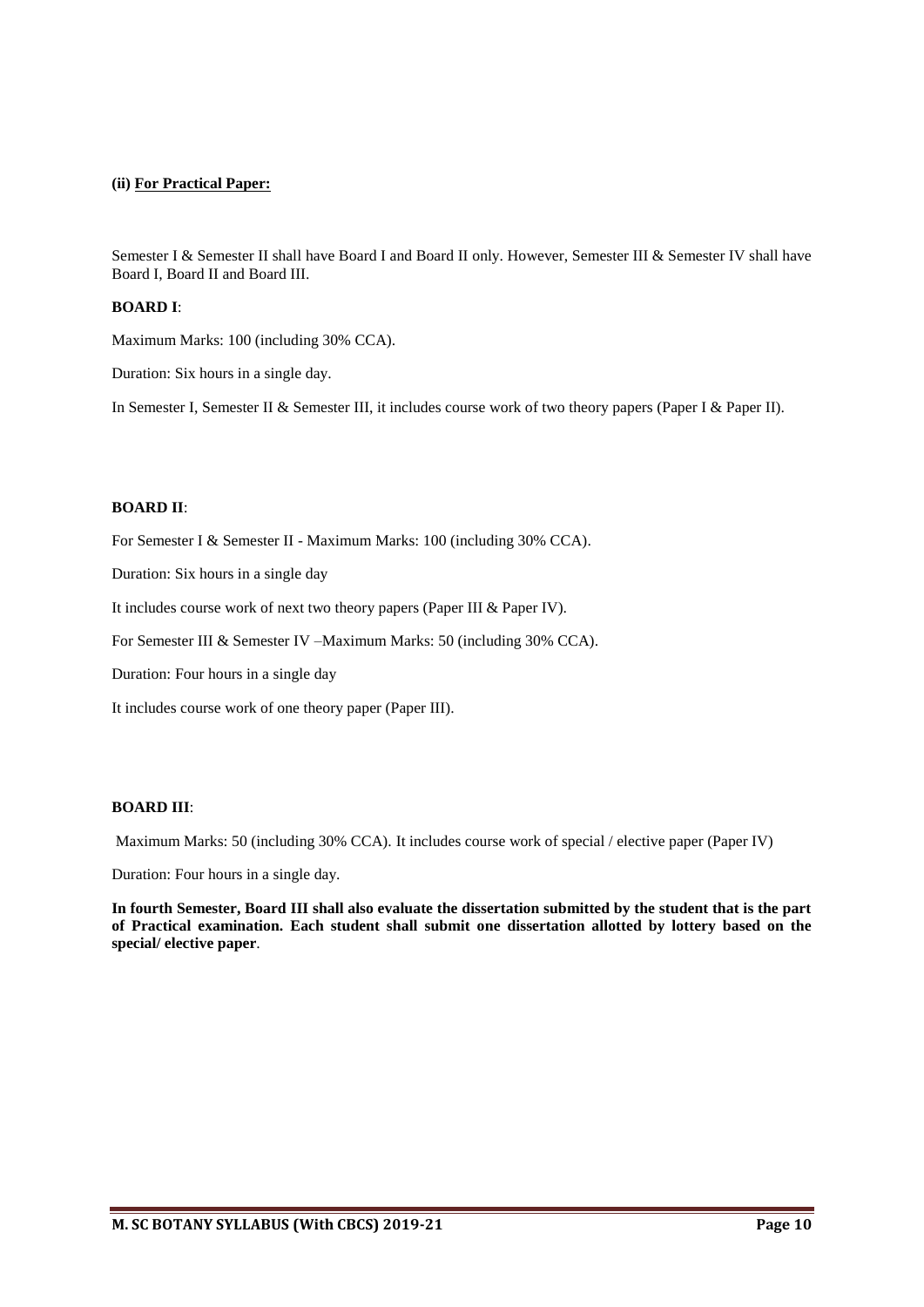# III. **Evaluation of the students for Skill Course:**

At the end of the semester, performance of the student shall be evaluated. Each student has to submit a hand written literature on the topic assigned by the teacher. Based on his/her performance, hands - on practice and attendance (minimum 75%), the respective Department shall declare the result as "Satisfactory" or "Non-Satisfactory"; each student need to get a minimum of three "Satisfactory" declaration for the course completion.

# **TEACHING AND EXAMINATION SCHEME**

**Per Semester\***

| Course                                | Periods/Week                        | Examination<br>hours | <b>CCA</b> | <b>ESE</b> | Total |  |  |  |
|---------------------------------------|-------------------------------------|----------------------|------------|------------|-------|--|--|--|
| Core Course                           |                                     |                      |            |            |       |  |  |  |
| Theory Paper I                        | $\overline{4}$                      | 3                    | 30         | 70         | 100   |  |  |  |
| Theory Paper II                       | 4                                   | 3                    | 30         | 70         | 100   |  |  |  |
| Theory Paper III                      | $\overline{4}$                      | 3                    | 30         | 70         | 100   |  |  |  |
| Theory Paper IV                       | $\overline{4}$                      | 3                    | 30         | 70         | 100   |  |  |  |
|                                       | Practical Courses In SEM I & SEM II |                      |            |            |       |  |  |  |
| Board I                               | 8 per paper                         | 6                    | 30         | 70         | 100   |  |  |  |
| Board II                              | 8 per paper                         | 6                    | 30         | 70         | 100   |  |  |  |
| Practical Courses In SEM III & SEM IV |                                     |                      |            |            |       |  |  |  |
| Board I                               | 8 per paper                         | 6                    | 30         | 70         | 100   |  |  |  |
| Board II                              | 8 per paper                         | 4                    | 15         | 35         | 50    |  |  |  |
| Board III                             | 8 per paper                         | 4                    | 15         | 35         | 50    |  |  |  |

**\* Students are required to pass in Theory and Practical examination individually in each semester.** 

# **Qualifying for Next semester:**

- a. A student acquiring minimum of 40% in total of the CCA is eligible to join next semester.
- b. A student who does not pass the examination (CCA+ESE) in any course(s) (or due to some reason as he/she not able to appear in the ESE, other conditions being fulfilled, and so is considered as 'Fail'), shall be permitted to appear in such failed course(s) in the subsequent ESE to be held in the following October / November or April / May, or when the course is offered next, as the case may be.
- c. A student who fails in one or more papers in a semester shall get three more chances to complete the same; if he/she fails to complete the same within the prescribed time, i.e. three additional chances for each paper; the student is ineligible for the Postgraduate degree in the Subject in which he/she is admitted.

# **Students Failed in CCA**:

Any student declared "Not Eligible" by the Department based on CCA in Semester I, II, III or IV and accordingly did not appear in ESE; can be readmitted as an additional student in that Semester in the **following year only**. Such student need to deposit the annual fee as prescribed for that academic year.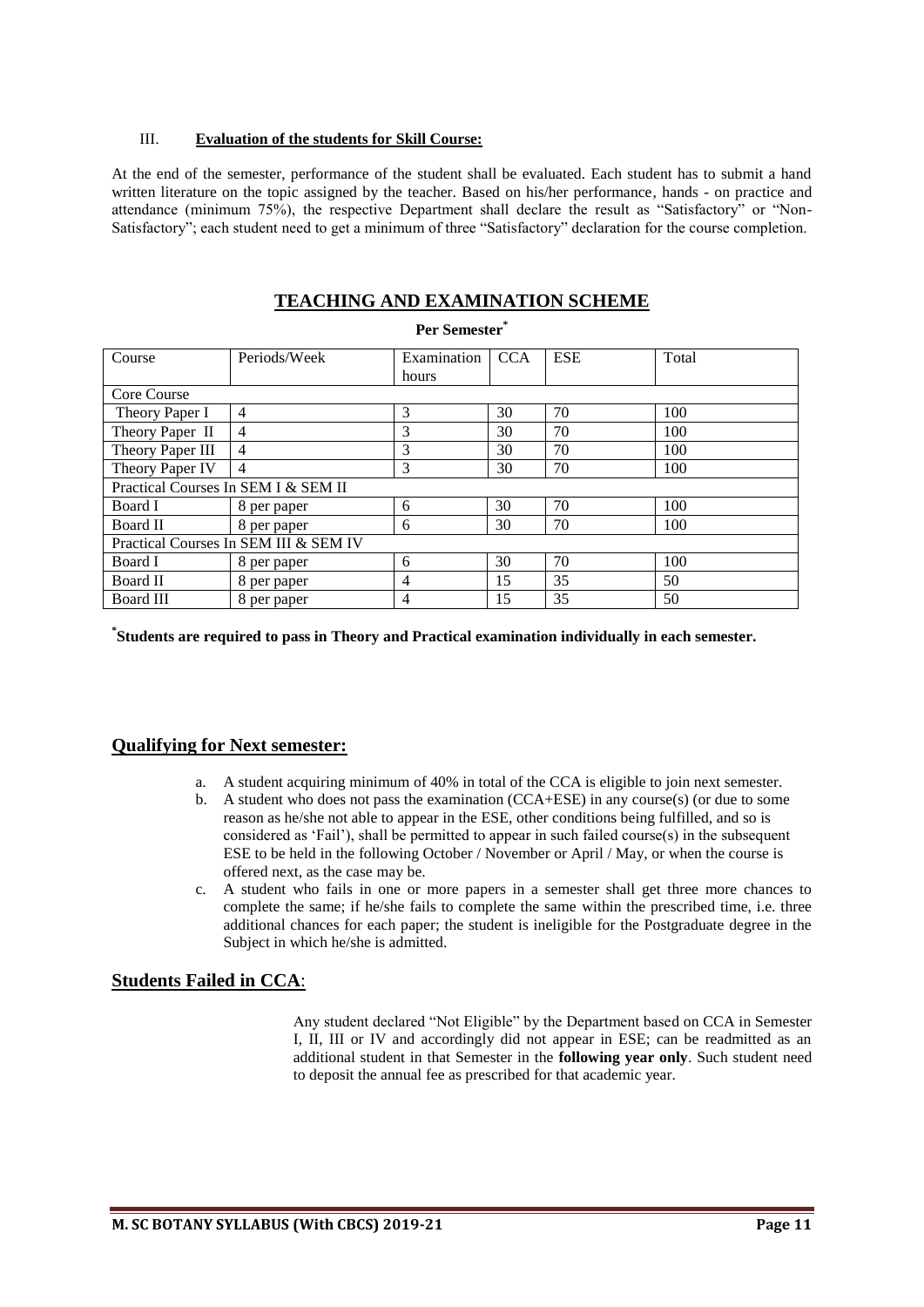The full course is of FOUR SEMESTERS spread for TWO YEARS duration. A semester-wise list of courses to be offered is given below:

# **CODE & NOMENCLATURE OF PAPERS IN M.Sc. BOTANY**

| <b>SEMESTER I</b> |                                                       |
|-------------------|-------------------------------------------------------|
| <b>MSBO111:</b>   | Biology and Diversity of Microbes                     |
| <b>MSBO112:</b>   | <b>Systematics of Angiosperms</b>                     |
| <b>MSBO121:</b>   | Practical I (Covering MSBO 111 and 112)               |
| <b>MSBO113:</b>   | Cell Biology                                          |
| MSBO114:          | <b>Plant Physiology</b>                               |
| <b>MSBO122:</b>   | Practical II (Covering MSBO 113 and 114)              |
| MSBOSC131:        | Skill course I (for students of M. Sc. Botany only)   |
| SEMESTER II       |                                                       |
| <b>MSBO211:</b>   | Biology and Diversity of Archegoniatae                |
| <b>MSBO212:</b>   | Molecular Biology                                     |
| <b>MSBO221:</b>   | Practical I (Covering MSBO 211 and 212)               |
| MSBO213:          | <b>Cytology and Genetics</b>                          |
| <b>MSBO214:</b>   | Plant Biochemistry and Metabolism                     |
| <b>MSBO222:</b>   | Practical II (Covering MSBO 213 and 214)              |
| MSBOSC231:        | Skill course II (for students of other PG programme)  |
| SEMESTER III      |                                                       |
| <b>MSBO311:</b>   | <b>Plant Development</b>                              |
| MSBO312:          | <b>Plant Reproductive Biology</b>                     |
| <b>MSBO321:</b>   | Practical I (Covering MSBO 311 and 312)               |
| <b>MSBO313:</b>   | <b>Fundamentals of Ecology</b>                        |
| <b>MSBO322:</b>   | Practical II (Covering MSBO 313)                      |
| <b>MSBO314:</b>   | Special/Elective Paper $I^*$                          |
| <b>MSBO323:</b>   | Practical III (Covering MSBO 314)                     |
| MSBOSC331:        | Skill course III (for students of M. Sc. Botany only) |
| SEMESTER IV       |                                                       |
| <b>MSBO411:</b>   | Biodiversity and Resource Utilization                 |
| <b>MSBO412:</b>   | Genetic Engineering                                   |
| <b>MSBO421:</b>   | Practical I (Covering MSBO 411 and 412)               |
| MSBO413:          | <b>Applied Ecology</b>                                |
| MSBO422:          | Practical II (Covering MSBO 413)                      |
| <b>MSBO414:</b>   | Special/Elective Paper $II^*$                         |
| <b>MSBO423:</b>   | Practical III (Covering MSBO 414)                     |
| MSBOSC431:        | Skill course IV (for students of other PG programme)  |
|                   | Special/Elective paper group - Semester III           |
|                   | MSBO314A: Fundamentals of Plant Tissue Culture        |
|                   | MSBO314B: Industrial Microbiology- I                  |
|                   | MSBO314C: Biostatistics & Bioinformatics              |
|                   | Special/Elective paper group -Semester IV             |
|                   | MSBO414A: Applied Plant Tissue Culture                |
|                   | MSBO414B: Industrial Microbiology- II                 |
|                   | MSBO414C: Genomics & Proteomics                       |

¥ Number of Special/ Elective to be taught in a particular year shall be decided by the Department. Special/ Elective offered will be announced at the beginning of the academic session. Each student shall be assigned one Special/ Elective paper on merit-cum-choice basis with equal number (minimum 10) of students in each paper.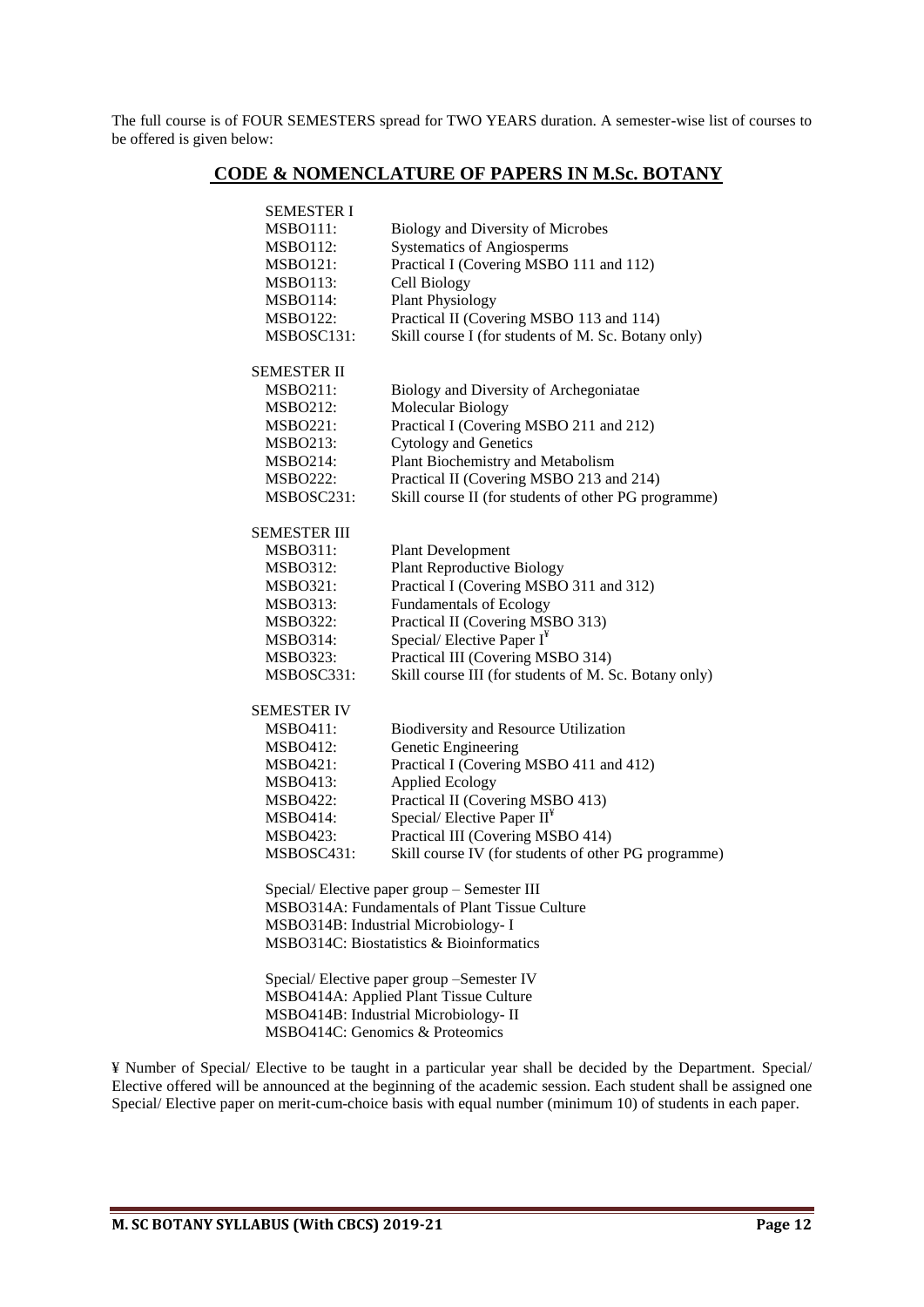# **Skill Courses in Botany\* :**

- 1 Intellectual Property Rights
- 2-Data Analysis and Presentation
- 3-Micropropagation
- 4-Mushroom Cultivation

**\***The Department shall offer two skill courses per semester from the list of skill courses that will have 2 lectures and 4 practical/ field experimentations per week.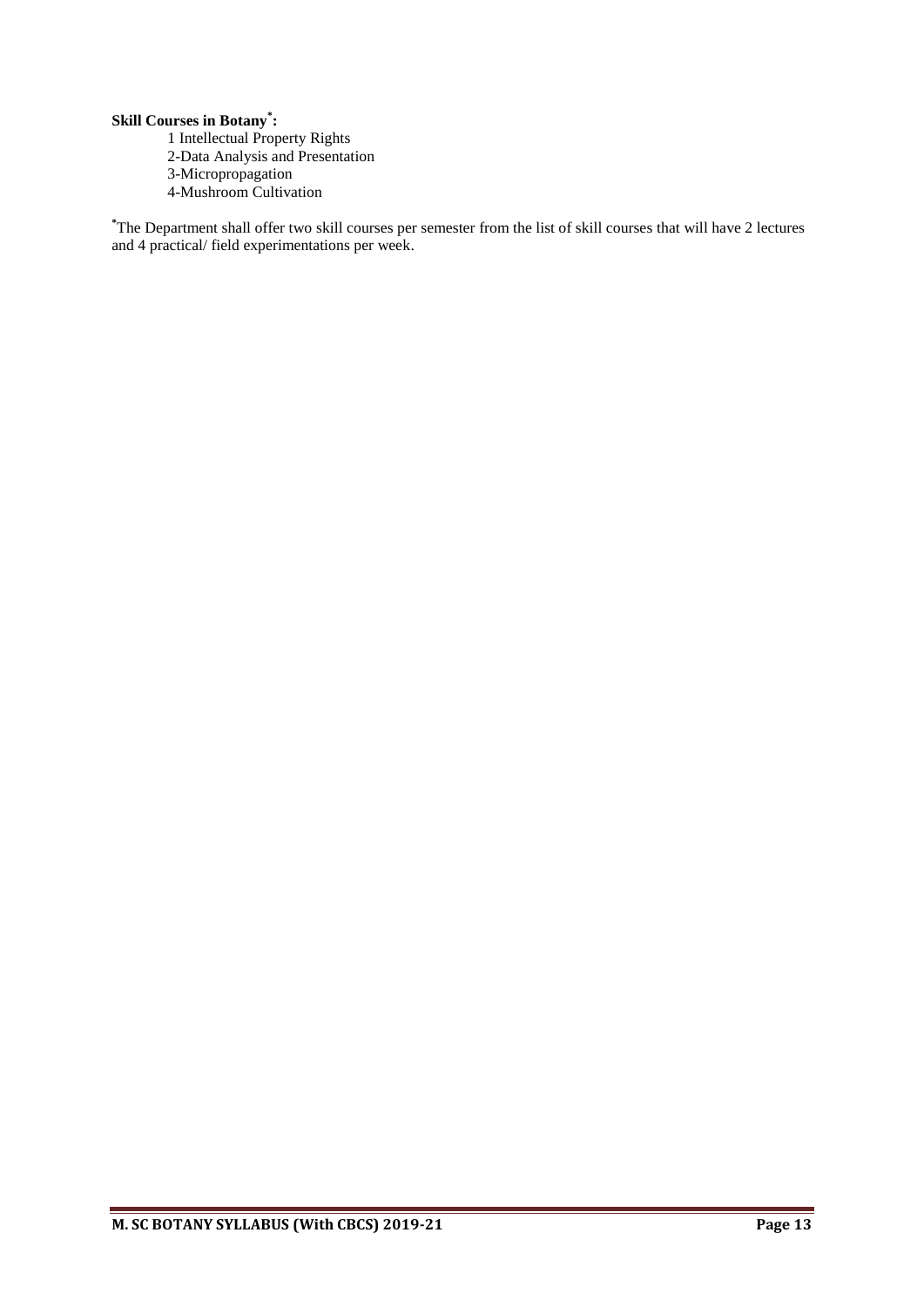#### **SEMESTER I**

#### **MSBO111: Biology and Diversity of Microbes**

#### **Unit I**

Microbial diversity: Classical and modern methods and concepts. Domain and Kingdom concept in classification of microorganisms: criteria for classification, Recent trends in the classification of bacteria. Bacteria: structure, nutrition, Genetic recombination in Bacteria -transformation, transduction and conjugation; General account of Cyanobacteria, Archaebacteria, Actinomycetes, L- forms, Mycoplasma, Spiroplasma and Phytoplasma.

#### **Unit II**

Structure, classification and replication of viruses. Transmission of plant viruses, General account of Prions and Viroids.

Algae: Algae in diversified habitats (terrestrial, fresh water & marine); thallus organization: cell ultrastructure; reproduction; criteria for classification of algae; Schemes of algal classification, Outline of Fritsch's & Smith's classification.

#### **Unit III**

Salient features of Prochlorophyta, Chlorophyta (*Coleochaete, Hydrodictyon, Ulva, Cladophora*), Charophyta (*Chara*), Xanthophyta (*Vaucheria*), Phaeophyta (*Ectocarpus, Sargassum*) and Rhodophyta (*Batrachospermum, Polysiphonia*); algal blooms, algal biofertilizers; algae as food, feed and uses in industry.

#### **Unit IV**

Fungi: General characters and classification of fungi; substrate relationship in fungi; cell ultrastructure, unicellular and multicellular organization; cell wall composition; nutrition (necrotrophic, biotrophic and symbiotic); reproduction; heterothallism; heterokaryosis; parasexuality.

#### **Unit V**

Phylogeny of fungi: general account of Mastigomycotina (*Synchytrium, Albugo, Peronospora*), Zygomycotina (*Rhizopus, Mucor, Pilobolus*), Ascomycotina (*Saccharomyces, Penicillium, Erysiphe, Phyllactinia, Morchella*); Basidiomycotina (*Polyporus, Puccinia, Ustilago, Uromyces, Melampsora*) and Deuteromycotina (*Curvularia, Drechslera, Alternaria, Phoma, Fusarium, Colletotrichum*); fungi in industry, medicine and as food; Mycorrhizae; fungi as biocontrol agents.

- 1. Agrios, GN 2005, *Plant Pathology*, 5<sup>th</sup> edn, Elsevier, Academic Press.
- 2. Alexopoulos, CJ, Mims, CW & Blackwell, MM 2007, *Introductory Mycology*, 4<sup>th</sup> edn, John Wiley and Sons Inc.
- 3. Deacon, JW 2013, *Modern Mycology*, John Wiley and sons.
- 4. Dubey, HC 2012, *An lntroduction to Fungi*, 4 th edn, Scientific Publishers.
- 5. Dubey, RC & Maheswari, DK 2014, *A Textbook of Microbiology*, S. Chand and Co., New Delhi.
- 6. Mandahar, CL 1990*, Introduction to Plant Viruses*, CRC Press.
- 7. Mehrotra, RS & Aneja, KR 2015, *An Introduction to Mycology*, New Age International Publishers.
- 8. Vashishta, BR & Sinha, AK 2016, *Botany for Degree Students: Fungi*, S. Chand and Co., New Delhi.
- 9. Vashishta, BR, Singh, VP & Sinha, AK 2014, *Botany for degree students: Algae,* S. Chand and Co. Ltd., Delhi.
- 10. Webster, J & Weber, R 2007, *Introduction to Fungi*, Cambridge University Press.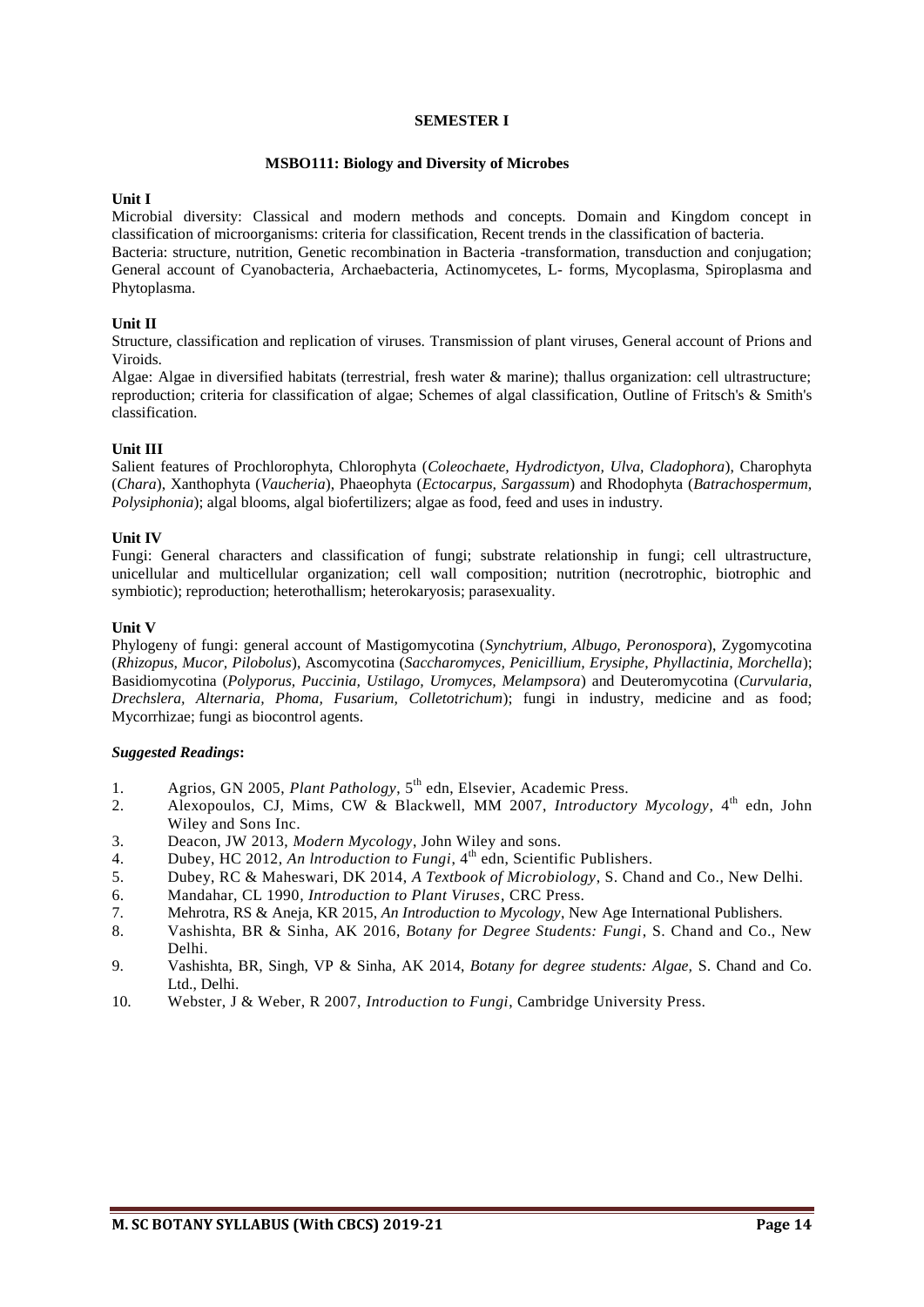#### **MSBO112: Systematics of Angiosperms**

#### **Unit I**

Fundamentals and importance of Plant Systematics and Taxonomy: Basic concepts and practices of plant taxonomy- Identification, nomenclature, salient features of International Code of Nomenclature. Taxonomic hierarchy; The concept of species, genus, family and other categories. Principles used in assessing relationship, delimitation of taxa and attribution of rank.

#### **Unit II**

Classification systems: Phenetic versus Phylogenetic systems; Taximetrics and Cladistic methods in taxonomy; merits and demerits of system of Bentham and Hooker. The Angiosperm Phylogeny Group (IV) system of classification of flowering plants.

#### **Unit III**

Taxonomic tools and evidences: Taxonomic literature, herbarium techniques, Digital and e-herbaria; morphological, anatomical, palynological, cytological, phytochemical, serological, biochemical and molecular techniques - genome analysis, nucleic acid hybridization and DNA bar-coding.

#### **Unit IV**

Phylogeny of angiosperms: Ancestors of Angiosperms, Time of origin and Habit of Angiosperms, Primitive living Angiosperms, Inter-relationship among the major groups of angiosperms.

#### **Unit V**

Origin of intra-population variations: Phenotypic plasticity, Plant Invasions and Introductions, Ecads and ecotypes. Speciation - various models. Hybridization and taxonomy - methods of analysis, hybrid complexes, taxonomic treatment of hybrids.

- 1. Besse, P 2014, *Molecular Plant Taxonomy: Methods and Protocols*, Humana Press.
- 2. Davis, PH & Heywood, VH 2011, *Principles of Angiosperm Taxonomy*, Scientific Publishers, Jodhpur.
- 3. Heywood, VH & Moore, DM 1984, *Current Concepts in Plant Taxonomy*, Academic Press, London.
- 4. Judd, WS, Campbell, CS, Kellogg, EA, Stevens, PF & Donoghue, MJ 2015, *Plant Systematics: A*  Phylogenetic Approach, 4<sup>th</sup> edn, Sinauer Associates, Inc., Massachusetts.
- 5. [Mondal,](http://www.google.co.in/search?tbo=p&tbm=bks&q=inauthor:%22A.K.+Mondal%22) AK 2016, *[Advanced Plant Taxonomy](http://www.google.co.in/search?tbo=p&tbm=bks&q=subject:%22Advanced+plant+taxonomy%22&source=gbs_ge_summary_r&cad=0)*, New Central Book Agency (P) Limited.
- 6. Radford, AE 1986, *Fundamentals of Plant Systematics*, Harper & Row Publications, USA.
- 7. Sharma, OP 2009, *Plant Taxonomy,* Tata McGraw Hill Education Pvt. Ltd., New Delhi.
- 8. Simpson, MG, 2010, *Plant Systematics*, Elsevier, Amsterdam.
- 9. Singh, G (ed.) 2010, *Plant Systematics: An Integrated Approach*, 3<sup>rd</sup> edn, Science Publishers, Enfield, NH, USA.
- 10. Stace, CA 2000, *Plant Taxonomy and Biosystematics*, Edward Arnold Ltd., London.
- 11. Stebbins, GL 2014, *Flowering Plant-Evolution above Species Level*, Edward Arnold Ltd., London.
- 12. Stuessy, TF 2009, *Plant Taxonomy: The Systematic Evaluation of Comparative Data*, Columbia University Press, New York.
- 13. Verma, BK 2011, *Introduction to Taxonomy of Angiosperms*, PHI Learning Pvt. Ltd.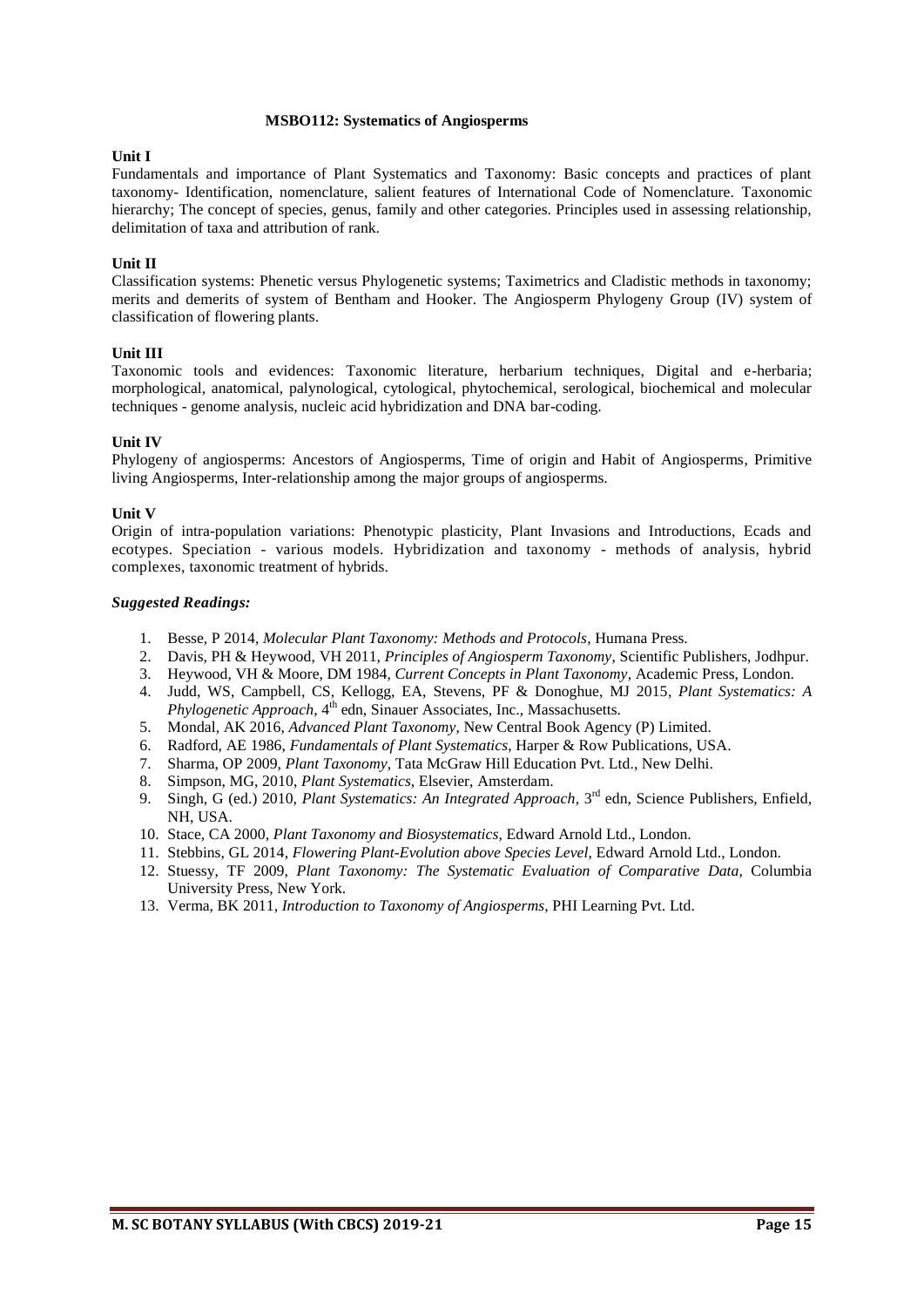#### **MSBO121: Practical I (Covering MSBO 111 and 112)**

#### **PART-A**

#### **SUGGESTED LABORATORY EXERCISES:**

**Material A:** Gram Staining of Bacteria, Study of Cyanobacteria (*Nostoc, Oscillatoria, Microcystis, Lyngbya, Scytonema*)

**Material B: Algae -** *Coleochaete, Hydrodictyon, Ulva, Cladophora, Chara, Stigeoclonium, Vaucheria, Pithophora, Closterium, Cosmarium, Polysiphonia, Batrachospermum, Ectocarpus, Sargassum*

**Material C: Fungi -** Morphological study of representative members: *Peronospora, Albugo, Mucor, Rhizopus, Saccharomyces, Chaetomium, Erysiphe, Phyllactinia, Melampsora, Polyporus, Penicillium, Aspergillus, Curvularia, Drechslera, Phoma, Colletotrichum, Alternaria* and *Fusarium.*

#### Preparation of stains.

Media preparation and sterilization.

Identification of fungal cultures: *Mucor, Rhizopus, Chaetomium, Penicillium, Aspergillus, Curvularia, Drechslera, Phoma, Colletotrichum, Alternaria* and *Fusarium.*

#### **SPOTS (Any 4):**

- **1.** Study of morphology of bacteria, viruses, phytoplasma and cyanobacteria (photographs /slides): TMV, Bacteriophage*, Lactobacillus, Scytonema, Oscillatoria, Nostoc, Anabaena, Microcystis, Spiroplasma,*  L- forms and *Phytoplasma* (in Sieve Cells).
- **2.** Study of symptoms of the following diseases(Specimens / Photographs) :
- a. Loose smut of Wheat
- b. Covered smut of Barley
- c. Black Rust of Wheat
- d. White blister of Crucifers
- e. Red rot of Sugarcane
- f. Powdery mildew of Pea
- g. Citrus Canker
- h. Little leaf of Brinjal
- i. Mosaic of Tobacco

#### **PART-B**

#### **TAXONOMY**

#### **SUGGESTED LABORATORY EXERCISES:**

1. **Material D:** Description of a specimen from representative, locally available families. List of Locally Available Families:

(1) Ranunculaceae, (2) Capparidaceae, (3) Papaveraceae (4) Caryophyllaceae,

(5) Fabaceaeae, (6) Cucurbitaceae, (7) Apiaceae, (8) Rubiaceae,

(9) Asteraceae, (10) Primulaceae, (11) Plumbaginaceae, (12) Asclepiadaceae,

(13) Convolvulaceae, (14) Zygophyllaceae (15) Portulacaceae, (16) Phytollacaceae ,

(17) Bignoniaceae, (18) Lamiaceae, (19) Nyctaginaceae, (20) Malvaceae,

(21) Tiliaceae, (22) Sterculiaceae, (23) Zygophyllaceae, (24) Rhamnaceae,

(25) Molluginaceae, (26) Euphorbiaceae, (27) Cyperaceae (28) Poaceae

(29) Polygonaceae, (30) Chenopodiaceae, (31) Amaranthaceae, (32) Aizoaceae,

(33) Solanaceae, (34) Boraginaceae, (35) Meliaceae (36) Acanthaceae, (37) Pedaliaceae.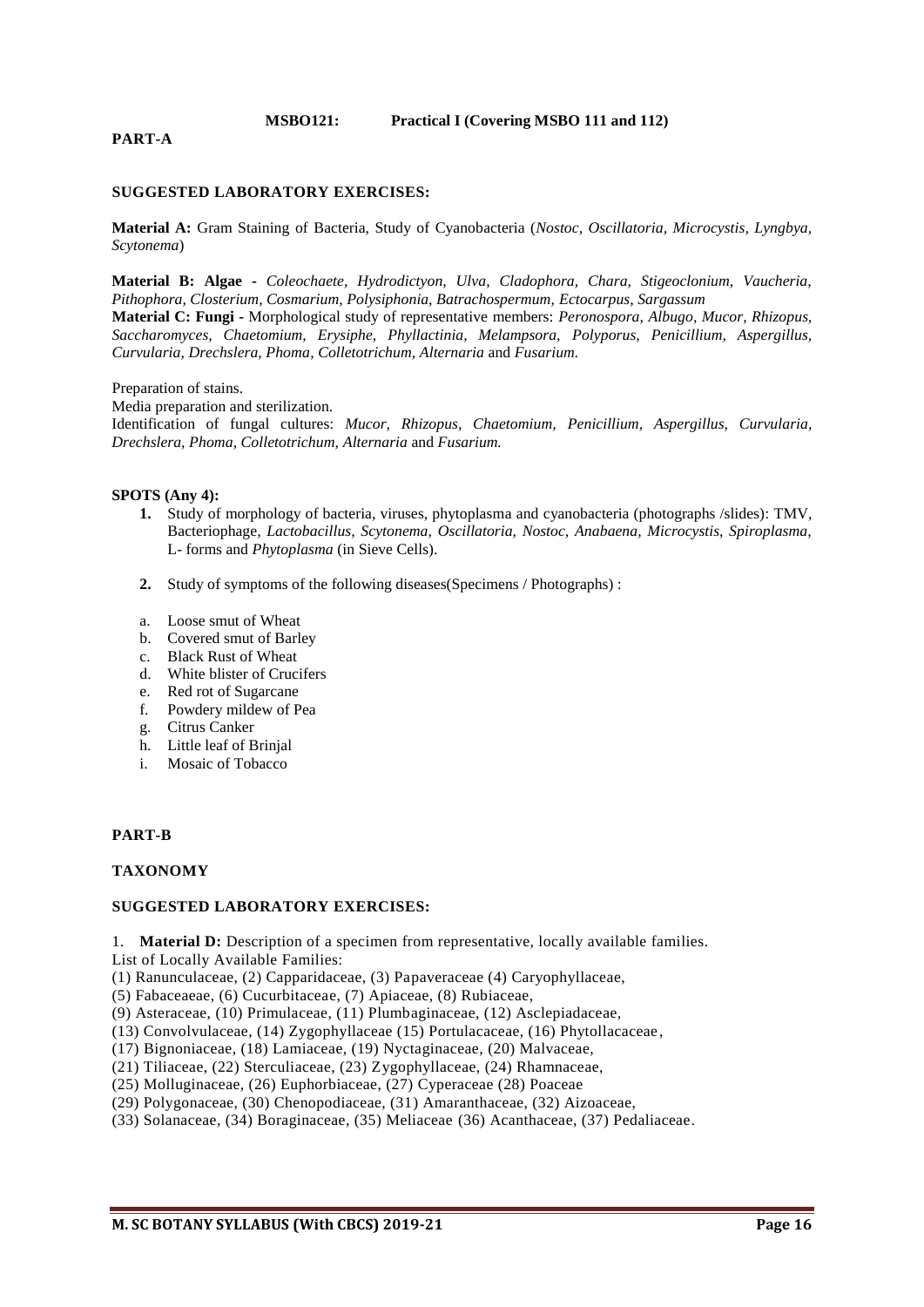- 2. Description of a species based on various specimens to study intra-specific variation: a collective exercise.
- 3. Description of various species of a genus; location of key characters and preparation of keys at generic level.
- 4. Location of key characters and use of keys at family level.
- 5. Study of relationship: UPGMA phylogenetic tree.
- 6. Field trips within and around the campus; compilation of field notes and preparation of herbarium sheets of such plants, wild or cultivated, as are abundant.
- 6. Training in using floras and herbaria for identification of specimens described in the class.
- 7. Educational Visit\*.

**\*** The students shall prepare a brief illustrated narrative of the Educational Visit.

After evaluation, the marks will be added to the CIA of the practical examination.

#### **SPOTS (any 4):**

- a. Vasculum
- b. Secateur
- c. Plant Press
- d. Drier
- e. Flora
- f. Types of inflorescence
- g. Types of leaf
- h. Types of placentation
- i. GISH
- j. FISH
- k. DNA Barcoding
- l. TEM
- m. SEM
- n. *Amborella trichopoda*
- o. Sympatric & Allopatric speciation
- p. *Triticale*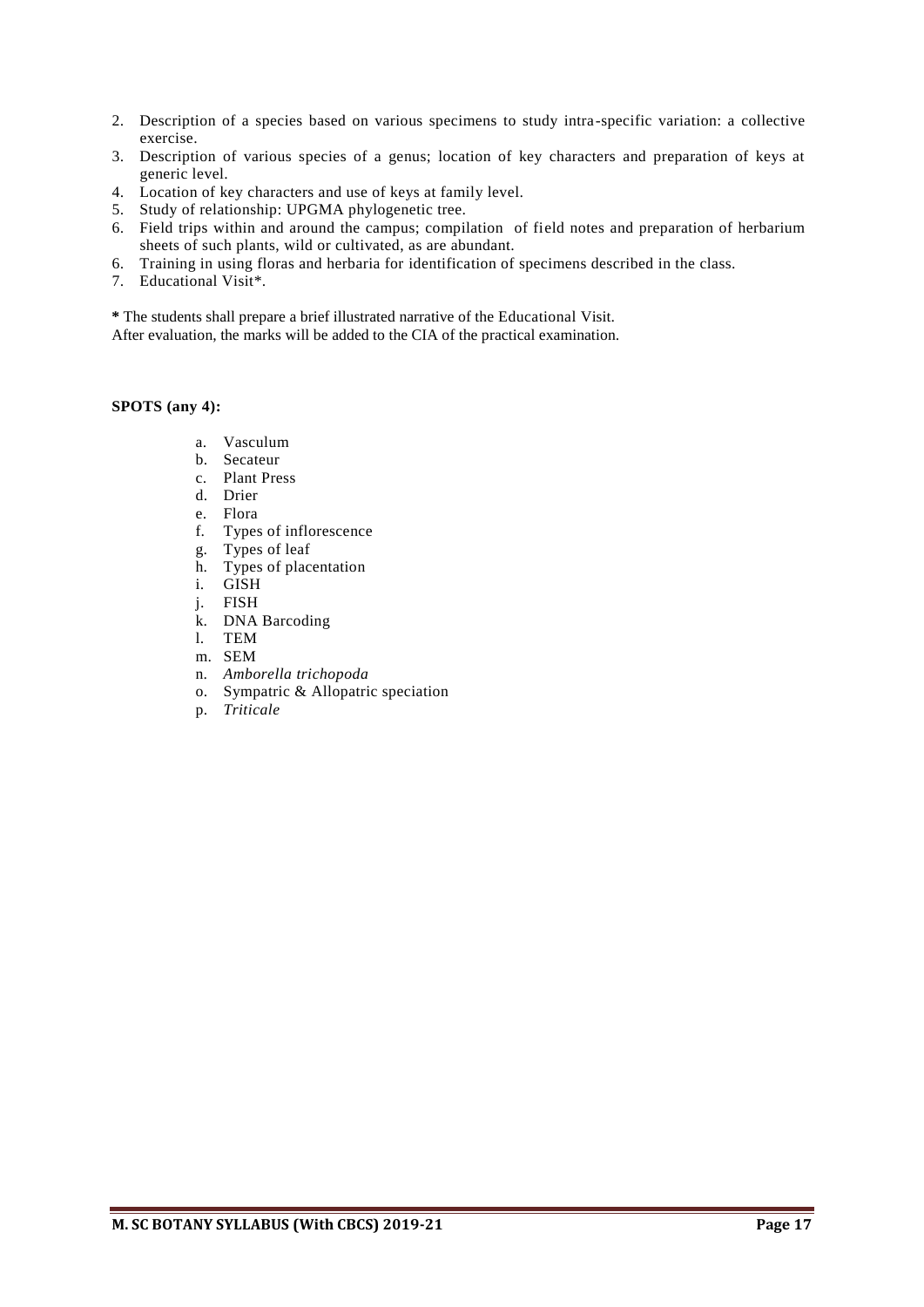#### **LACHOO MEMORIAL COLLEGE OF SCIENCE & TECHNOLOGY (AUTONOMOUS) JODHPUR, RAJASTHAN PRACTICAL EXAMINATION - I M. Sc Botany SEMESTER I MSBO 121 (covering MSBO 111 and 112)**

# **Time: 6 Hours Max. Marks: 70**

# **PART – A**

**Q.1** Prepare a temporary mount of **material A**. Identify and give reasons. **03**

**Q.2** Examine the **material B**. Prepare temporary glycerin mount and identify giving reasons. Draw suitable labeled diagrams. **06**

**Q.3** Make temporary preparation of **material C**. Identify and classify giving reasons and place in its systematic position. Draw suitable labeled diagrams. **05** 

**Q.4** Identify and comment upon spots from 'a' to 'd' **4 X 4 =16**

# **PART-B**

**Q.5** Describe the given flowering plant **(Material D)** in semi-technical language and identify it up to the species level giving reasons. (Flora will be given only after identification of the family).

| Q.6<br>a. Construction of taxonomic key<br>b. Phylogenetic tree |                                                                                     | 02<br>03              |
|-----------------------------------------------------------------|-------------------------------------------------------------------------------------|-----------------------|
|                                                                 | Q. 7 Solve the given nomenclature exercise. Select the correct name giving reasons. | 0 <sub>3</sub>        |
| Q.8Identify and comment upon spots from 'a' to 'd':             |                                                                                     | $4 \text{ X } 4 = 16$ |
|                                                                 |                                                                                     |                       |
| (c)                                                             |                                                                                     |                       |
| Q.8 Viva-Voce                                                   |                                                                                     | 10                    |

**06**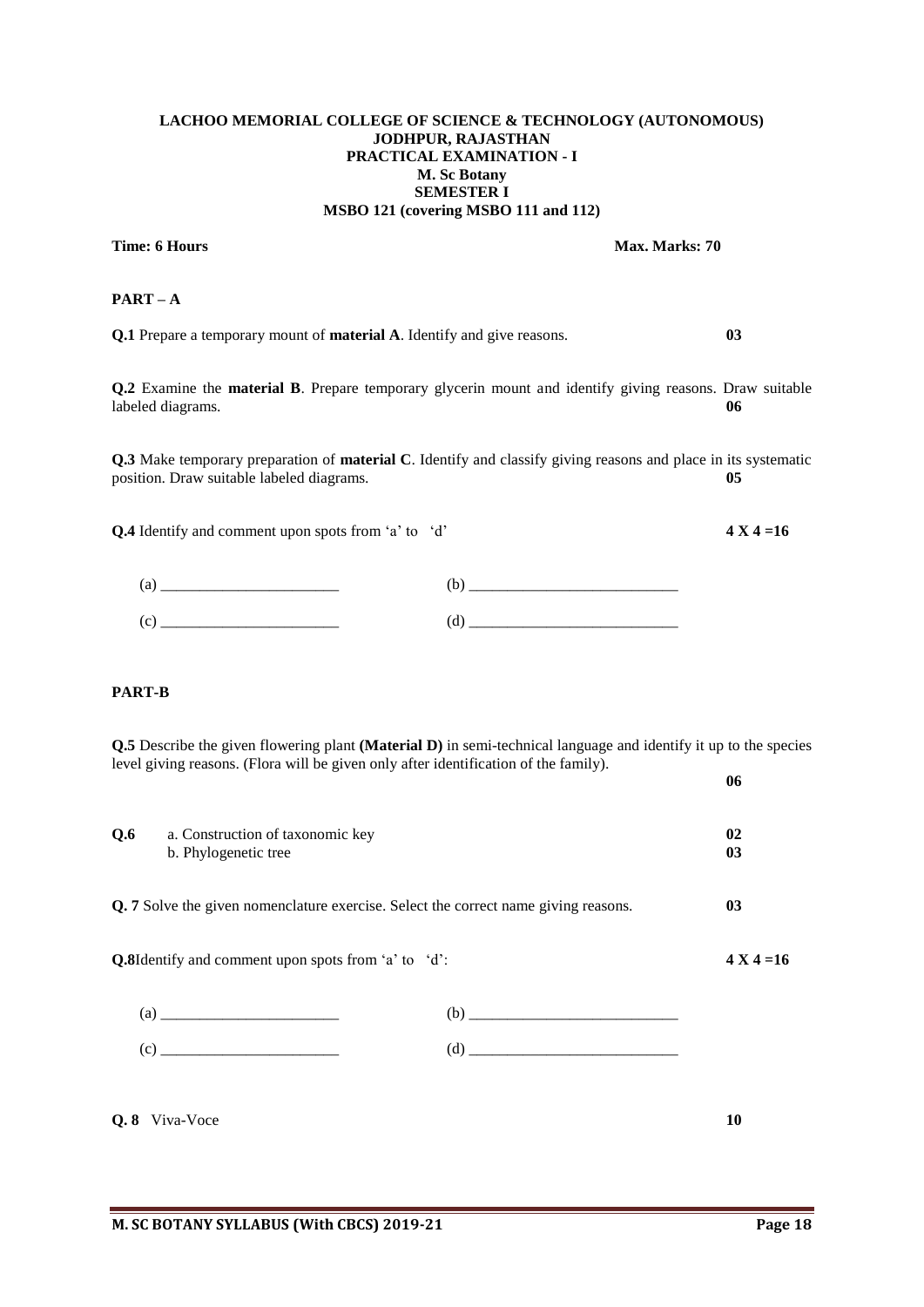#### **MSBO113: Cell Biology**

#### **Unit I**

The dynamic cell: Structural organization of the plant cell; Specialized plant cell types; Chemical foundation: Atoms and Molecules, Covalent and Non-covalent interactions (Van der Waals, electrostatic, hydrogen bonding & hydrophobic interactions) Composition, structure and function of biomolecules: carbohydrates, lipids, proteins, nucleic acids and vitamins.

# **Unit II**

Cell wall: Structure and functions; biogenesis; growth; Plasma membrane: Structure of model membrane and functions; Active and Passive transport, Sites for ATPases, ion carriers, channels and types of pumps; receptors and electrical properties of membranes; Plant vacuole: Tonoplast membrane; ATPases; transporters; as storage organelle; Plasmodesmata: Structure, role in movement of micromolecules and macromolecules; comparison with gap junctions.

#### **Unit III**

Plastid and Mitochondria: Structure and function; division and biogenesis; Plastome and Chondriome. Hydrogenosome; Ribosome, Endoplasmic reticulum, Golgi apparatus: Structure and function; Protein sorting and targeting.

#### **Unit IV**

Cell shape and mobility: The cytoskeleton; organization and role of microtubule and microfilament, motor movements; implication in flagellar and other movements; Other cellular organelles: Structure and function of microbodies, lysosome, Peroxisome; Nucleus: Structure; nuclear pores; chromatin organization, nucleolus; DNA polymorphism: A, B and Z forms and non-canonical forms of DNA; RNA polymorphism- mRNA, rRNA, tRNA and other regulatory RNAs.

#### **Unit V**

Microscopic techniques: Visualization of cells and sub-cellular components by light microscopy, resolving powers of different microscopes, microscopy of living cells, Scanning and Transmission Electron Microscopes, different fixation and staining techniques for EM, freeze-etch and freeze-fracture methods for EM, image processing methods in microscopy; Flow cytometry and FACS; Centrifugation: Velocity gradient and Buoyant Density centrifugation; Chromatography: Paper, Thin layer and Column Chromatography (Gel permeation, Ion exchange, Affinity and HPLC).

- 1. Alberts, B, Johnson, A, Lewis, J, Raff, M, Roberts, K & Walter, P 2007, *Molecular Biology of the Cell*,  $5<sup>th</sup>$  edn, Garland Publishing Inc, New York.
- 2. Buchanan, BB, Gruissem, W, & Jones, RL (eds.) 2015, *Biochemistry and Molecular Biology of Plants*, American Society of Plant Physiologists, Maryland, USA and Wiley Blackwell.
- 3. Cooper, GM & Robert EH 2007, *The Cell: A Molecular Approach*, 4<sup>th</sup> edn, ASM Press and Sinauer Associates Inc, USA.
- 4. De, DN 2000, *Plant Cell Vacuoles: An Introduction*, CSIRO Publication, Collingwood, Australia.
- 5. Jocelyn, EK, Stephen TK, Elliott, SG & Lewin, B 2014, *Genes XI*, Jones & Bartlett Learning, Burlington, Massachusetts.
- 6. Iwasa, J & Marshall, W 2016, *Karp's Cell and Molecular Biology: Concepts and Experiments*, 8<sup>th</sup>edn, John Wiley & Sons Inc, USA.
- 7. Lodish, H, Berk, A, Kaiser, CA, Kreiger, M, Bretscher, A, Ploegh, H, Amon, A & Martin, K 2016, Molecular Cell Biology, 8<sup>th</sup> edn, W.H. Freeman and Company, New York.
- 8. Verma, PS & Agarwal VK 2015, *Cell Biology (Cytology, Biomolecules and Molecular Biology),* S. Chand & Company Ltd.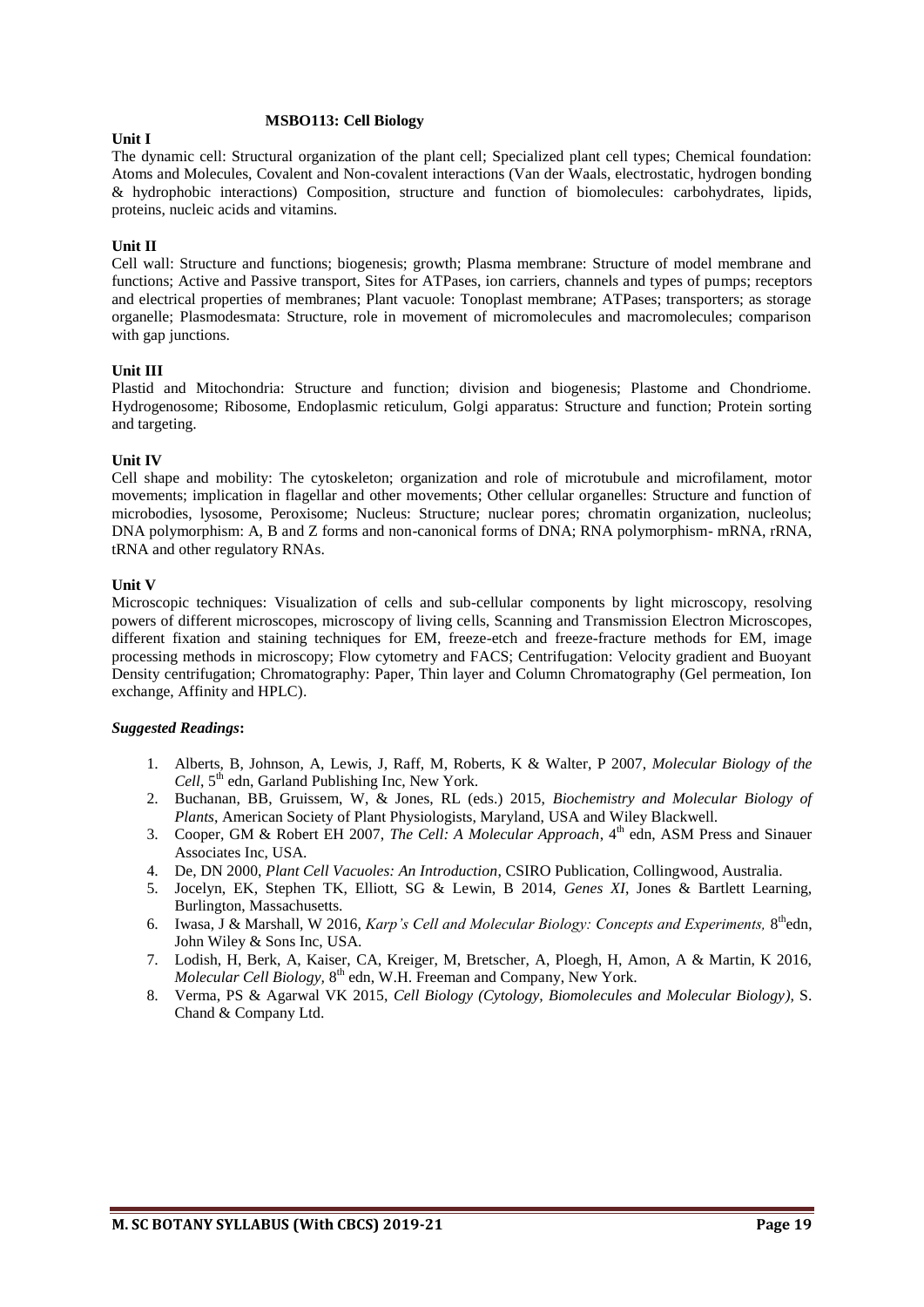#### **MSBO114: Plant Physiology**

# **Unit I**

Transport of Water - Components of water potential, water absorption by roots, pathways of movement of water in the root, mechanism of water transport through the xylem, transpiration and stomatal regulation; Mineral Nutrition - Essential nutrient elements, their functions and deficiency symptoms in plants; Solute Transport - Passive and active transport, root-microbe interactions in facilitating nutrient uptake; Transport of Organic Solutes - Pathway, the pressure-flow model, phloem loading and unloading

# **Unit II**

Phytochrome - Discovery, photochemical and biochemical properties, characteristics of VLF, LF and HI responses, phytochrome-mediated responses including shade-avoidance response, mode of action; Cryptochrome - Discovery, chemistry, cryptochrome-mediated responses, mode of action; a brief account of phototropins; Photoperiodism - Discovery, critical day length, site of signal perception, circadian clock and photoperiodic time measurement, photoreceptors in flowering; Vernalization - Discovery, site of signal perception, vernalized (induced) and devernalized state.

#### **Unit III**

Plant growth regulators: Discovery, chemical structure, occurrence, biosynthesis, physiological effects, commercial applications and signal transduction pathways of Auxins, Gibberellins, Cytokinins, Ethylene, Abscisic acid and Brassinosteroids; abrief account of Strigolactones.

#### **Unit IV**

Stress: Definition, types & plant responses (susceptibility, avoidance & tolerance); constitutive & induced responses; Biotic Stress: Production of physical barriers (cutin, suberin & wax) and secondary metabolites (terpenes, phenolics & N-containing compounds); induced plant defense against insect herbivores; plant defense against pathogens - elicitors, receptors & signaling, hypersensitive response & systemic acquired resistance; role of Salicylic acid & Jasmonic acid

#### **Unit V**

Abiotic Stress: Water deficit stress & drought tolerance, role of compatible solutes and ABA; Salt stress & biochemical determinants, SOS signaling; Heat stress & HSPs; Cold (chilling and freezing) stress & antifreeze proteins; Oxidative stress & scavenging mechanisms (enzymatic and non-enzymatic antioxidants); Heavy metal stress & role of transporters and chelators.

- 1. Buchanan, BB, Gruissem, W, & Jones, RL (eds.) 2015, *Biochemistry and Molecular Biology of Plants*, American Society of Plant Physiologists, Maryland, USA and Wiley Blackwell.
- 2. Davies, PJ (ed.) 2004, *Plant Hormones: Biosynthesis, Signal Transduction*, 3<sup>rd</sup> edn. Kluwer Academic Publishers, Dordrecht.
- 3. Devlin, RM 1983, *Plant Physiology*, (Witham, FH ed.), 4<sup>th</sup> edn, PWS.
- 4. Hopkins, WG & Huner, NPA 2008, *Introduction to Plant Physiology*, 4<sup>th</sup> edn, John Wiley and Sons, Inc., New York, USA.
- 5. Jenks, MA & Hasegawa, P (eds.) 2005, *Plant Abiotic Stress,* Blackwell Publishing Ltd. Oxford, UK.
- 6. Nobel, PS 2009, *Physicochemical and Environmental Plant Physiology*, 4<sup>th</sup> edn. Academic Press, San Diego, USA.
- 7. Ricardo, A (ed.) 2012, *Plant Responses to Drought Stress- From Morphological to Molecular Features*, Springer.
- 8. Singhal, GS, Renger, G, Govindjee, Irrgang, KD & Sopory, SK 1999, *Concepts in Photobiology: Photosynthesis and Photomorphogenesis*, Kluwer Academic Publishers.
- 9. Taiz, L., Zeiger, E, Moller, IM & Murphy, A 2015, *Plant Physiology and Development*, 6<sup>th</sup> edn, Sinauer Associates, Inc. USA.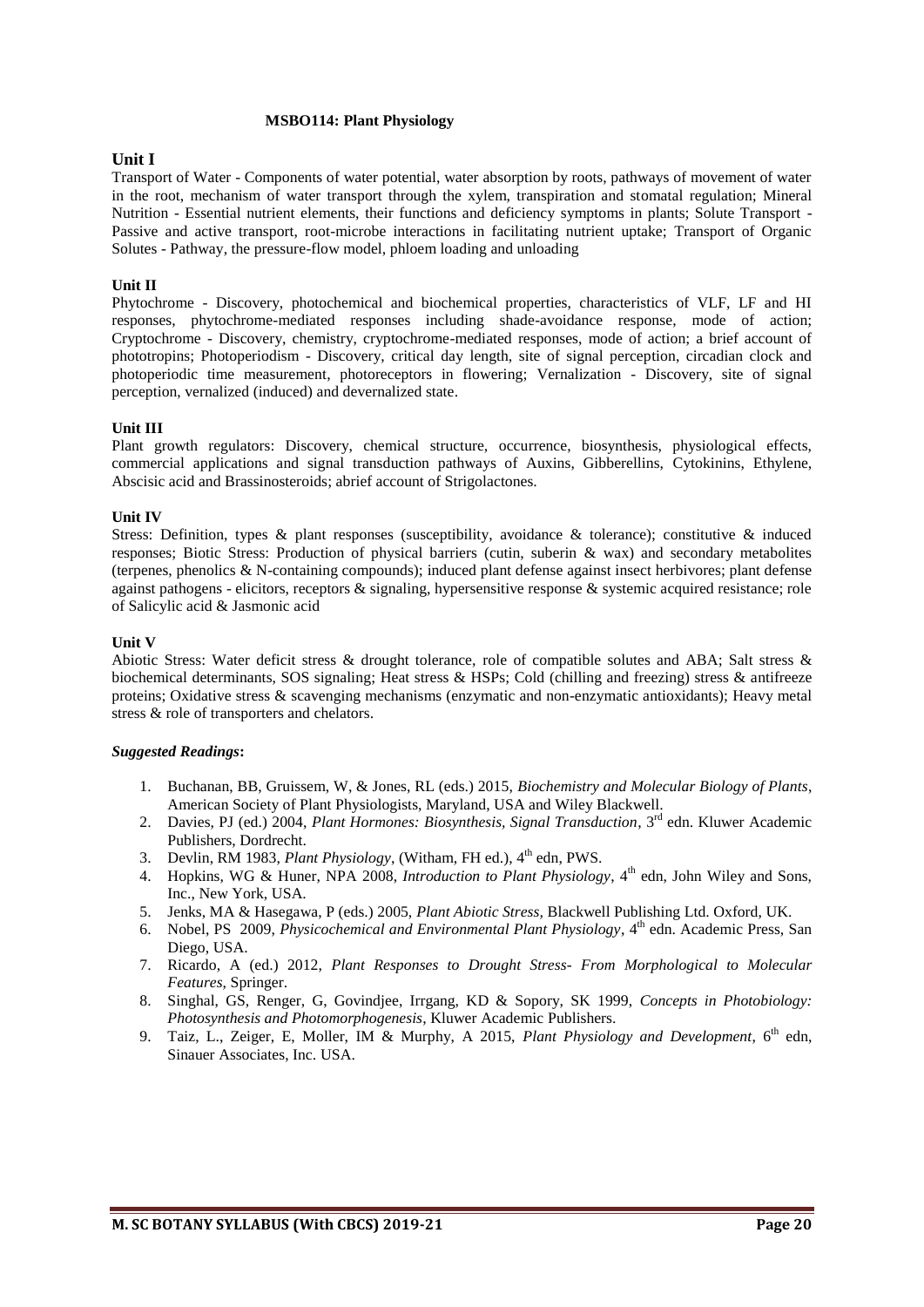# **MSBO122: Practical II (Covering MSBO 113 and 114)**

#### **SUGGESTED LABORATORY EXERCISES:**

- 1. Study of cell wall using specific stains.
- 2. Determination of stomatal index (quantitative).
- 3. Quantitative estimation of SOD activity in plant samples.
- 4. Demonstration of continuity of water column by the use of mercury in *Cucurbita* /*Tinospora* stem.
- 5. Separation of Turmeric Alkaloids by TLC.
- 6. Separation of amino acids by TLC.
- 7. Separation of biomolecules using gel permeation chromatography.
- 8. Quantitative estimation of phenol contents in the given plant samples.
- 9. Quantitative estimation of soluble protein in the given plant samples.
- 10. Quantitative estimation of carbohydrate contents in the given plant samples.
- 11. Quantitative estimation of proline by Bates et al. method in the given plant sample.
- 12. Studies on the effects of plant growth regulators in plant samples.
- 13. Quantitative estimation of flavonoids in the given plant samples.
- 14. Study of photoperiodism in *Petunia*.

#### **SPOTS (Three from each paper):**

- a. Cell membrane
- b. Plasmodesmata
- c. Secondary structure of protein
- d. Flow cytometry
- e. TEM
- f. SEM
- g. Plastome
- h. Chondriome
- i. Active transport
- j. Phloem loading and unloading
- k. Photomorphogenesis
- l. Phytochrome
- m. Cryptochrome
- n. Effect of auxins on rooting
- o. Elicitors
- p. Reactive Oxygen Species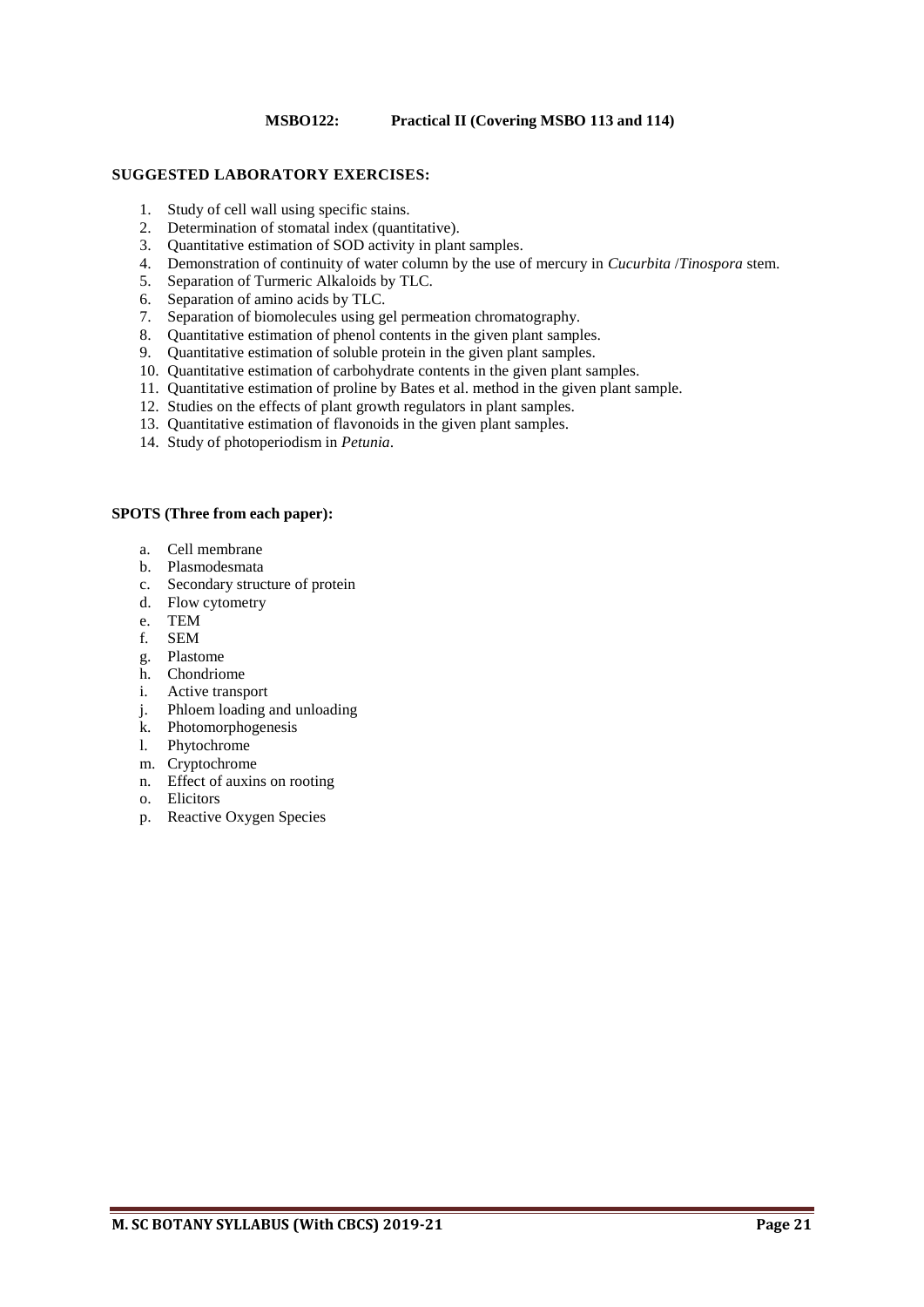# **LACHOO MEMORIAL COLLEGE OF SCIENCE & TECHNOLOGY (AUTONOMOUS) JODHPUR, RAJASTHAN PRACTICAL EXAMINATION - II** M.Sc. BOTANY SEMESTER- I (MSBO122: Covering Papers -MSBO113 and 114)

| Time: 6 hours |                                                  | Max. Marks: 70 |
|---------------|--------------------------------------------------|----------------|
| 1.            | Perform the given Cell Biology experiment.       | 18             |
| 2.            | Perform the given Plant Physiology experiment    | 18             |
| 3.            | Identify and comment upon spots from 'a' to 'f': | $6x 4 = 24$    |
|               |                                                  |                |
|               |                                                  |                |
|               | $c.$ $\qquad \qquad$                             |                |
|               | d. <u>_________________________________</u>      |                |
|               | e.                                               |                |
|               | f.                                               |                |
|               |                                                  |                |

4. Viva-voce 10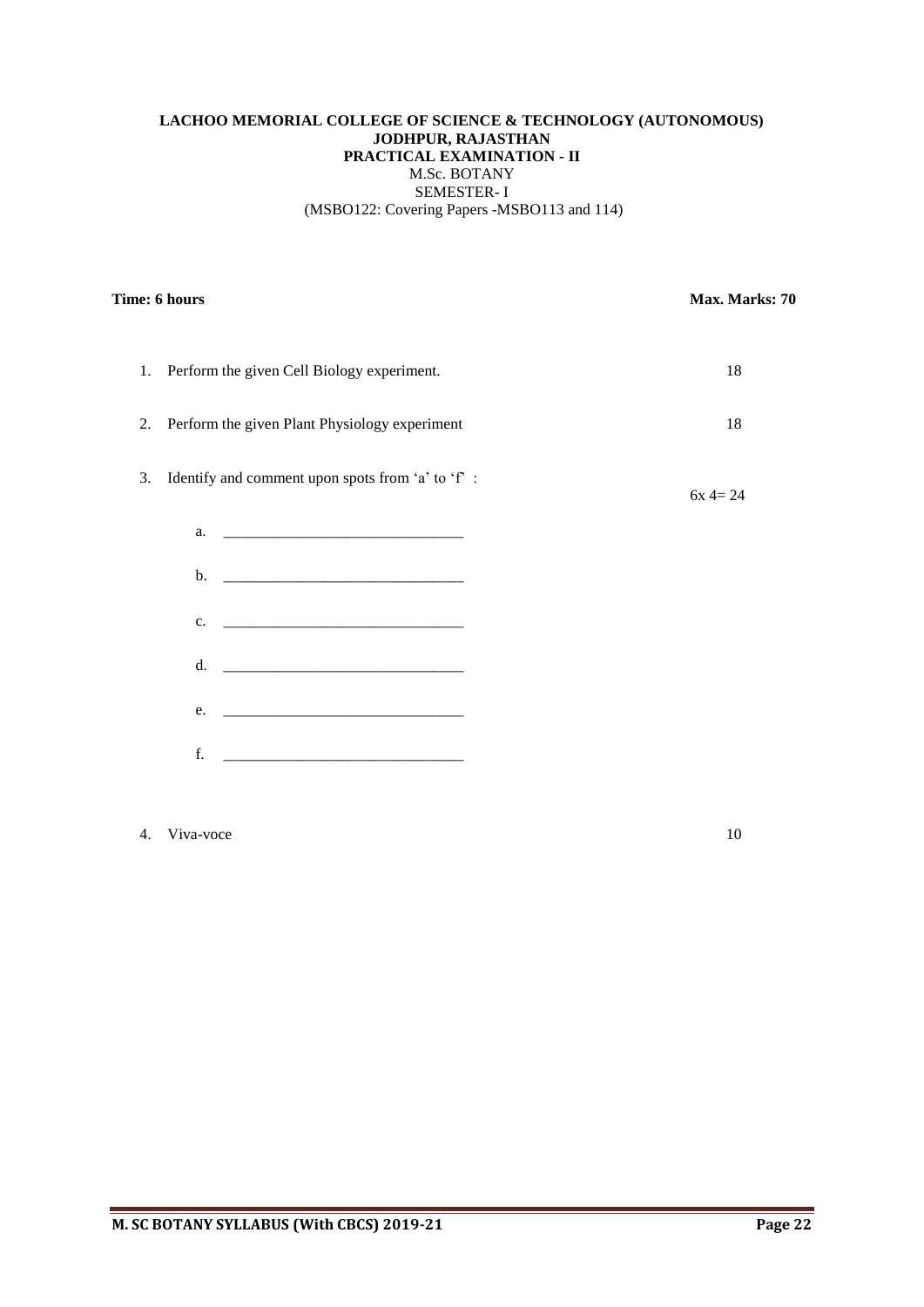#### **SEMESTER II**

#### **MSBO211: Biology and Diversity of Archegoniatae**

#### **Unit I**

General characters and classification of Bryophytes. General account of morphology, anatomy, reproduction of marchantiales (*Marchantia, Plagiochasma, Astrella & Targionia*), Jungermanniales (*Pellia & Porella*), Anthocerotales (*Anthoceros*), Sphagnales (*Sphagnum*), Funariales (*Funaria*) and Polytrichales (*Polytrichum & Physcomitrella*); economic and ecological importance.

# **Unit II**

General characters and classification of Pteridophytes. Stelar system in Pteridophytes. General account of morphology, anatomy and reproduction of Pteridophytes with special reference to Psilopsida (*Psilotum*) and Lycopsida (*Lycopodium, Selaginella & Isoetes*), Heterospory and origin of seed habit.

#### **Unit III**

General account of morphology, anatomy and reproduction of pteridophytes with special reference to Sphenopsida (*Equisetum*) and Pteropsida (*Ophioglossum, Osmunda, Gleichenia & Pteris*), Soral evolution, Alternation of generation, Apospory and apogamy; General account of fossil pteridophyta.

**Unit IV** General characters, classification, evolution and economic importance of Gymnosperms. Palaeobotany: Geological Time Scale; Process of fossilization, types and age of fossils, Palaeopalynological techniques – Coal and Lignite maceration.

Unit V General account of Progymnosperms and Pteridospermales – Cycadales - (Cycadaceae), Ginkgoales -(Ginkgoaceae), Coniferales (Pinaceae, Taxodiaceae, Cephalotaxaceae, Cupressaceae, Podocarpaceae, Araucariaceae & Taxaceae), Ephedrales (Ephedraceae), Welwitschiales (Welwischiaceae) and Gnetales (Gnetaceae).

- 1. Bhatnagar, SP & Moitra, A 2013, *Gymnosperms,* New Age International (P) Ltd., Publishers, New Delhi.
- 2. Biswas, C & Johri, BM 2004, *Gymnosperms,* Narosa Publishing House, New Delhi.
- 3. Govil, CM 2014, *Gymnosperms: Extinct and Extant*, Krishna Prakashan Media (P) Ltd., Meerut.
- 4. Parihar, NS 1991, *Bryophyta*. Central Book Depot, Allahabad.
- 5. Parihar, NS 1996, *Biology and Morphology of Pteridophytes,* Central Book Depot, Allahabad.
- 6. Sharma, OP 2014, *Gymnosperms,* Pragati Prakashan, Meerut, India.
- 7. Smith, GM 1955, *Crytogamic Botany Vol 1 and Vol 2,* McGraw Hill Book Company, London.
- 8. Sporne, KR 2018, *The Morphology of Pteridophytes*, B. I. Publishing Pvt. Ltd., Bombay.
- 9. Stewart, WN & Rothwell, GW 2010, *Paleobotany and the Evolution of Plants: The Structure of Ferns & Allied Plants,* Creative Media Partners LLC.
- 10. Taylor, TN 1981, *Palaeobotany: An Introduction to Fossil Plant Biology*, McGraw-Hill Book Co. Inc. New York
- 11. Vashishta, BR, Sinha, AK & Kumar, A 2014, *Botany for Degree Students: Bryophyta,* S.Chand and Co. Ltd., Delhi.
- 12. Vashishta, PC, Sinha, AK & Kumar, A 2014, *Botany for Degree Students: Pteridophyta*, S. Chand and Co. Ltd., Delhi.
- 13. Vashishta, PC, Sinha, AK & Kumar, A 2009, *Botany for Degree Students Gymnosperms*, S. Chand and company Ltd., New Delhi.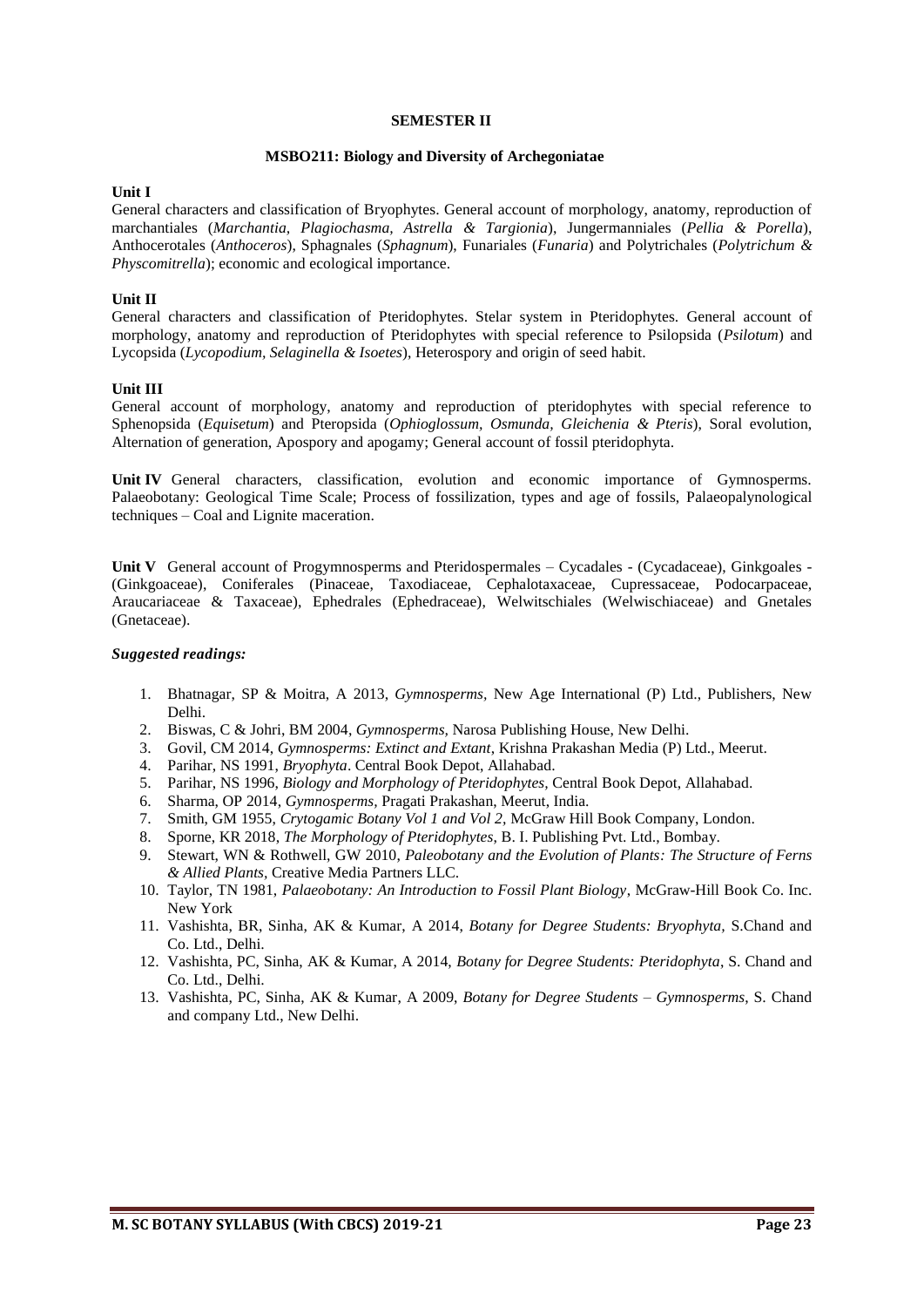#### **MSBO212: Molecular Biology**

#### **Unit I**

Nature of genetic material, DNA replication: Unit of replication, enzymes involved, replication origin and replication fork, fidelity of replication; DNA damage and repair: Direct repair, Excision repair, Recombination repair and other repair mechanisms in plants; Organization of genes: Operons and interrupted genes, gene families, r-RNA, protein coding and t-RNA genes.

#### **Unit II**

Transcription in plants: Transcription factors and machinery, formation of initiation complex, transcription activator and repressor, RNA polymerases, capping, elongation, and termination; RNA processing: 5'capping, splicing, polyadenylation, RNA editing and Alternative processing mechanisms; Structure and function of different types of RNA and RNA transport; Transcription of plastid and mitochondrial genes and posttranscriptional processing.

#### **Unit III**

Ribosome, Genetic code, aminoacylation of tRNA, tRNA-identity, aminoacyl-tRNA synthetase; Translation in plants: Formation of initiation complex, initiation factors, elongation and elongation factors, termination; Translational proof-reading, translational inhibitors; Translation in plastids and mitochondria.

#### **Unit IV**

Regulation of gene expression in plastids and mitochondria; Regulation of gene expression in plants at genomic level and genomic imprinting; Regulation of transcription and post transcriptional events in plants; Regulation of translation and post translational events in plants.

#### **Unit V**

Mechanism of signal transduction in plants: Receptors, effectors, adaptors and secondary messengers; two component regulatory system in bacteria and plants, molecular mechanism of sucrose sensing.

- 1. Alberts, B, Johnson, A, Lewis, J, Raff, M, Roberts, K & Walter, P 2007, *Molecular Biology of the*  Cell, 5<sup>th</sup> edn, Garland Publishing Inc, New York.
- 2. Buchanan, BB, Gruissem, W, & Jones, RL (eds.) 2015, *Biochemistry and Molecular Biology of Plants*, American Society of Plant Physiologists, Maryland, USA and Wiley Blackwell.
- 3. Cooper, GM & Hausman, RE 2016, *The Cell: A Molecular Approach*, 7<sup>th</sup> edn, ASM Press and Sinauer Associates Inc, USA.
- 4. Iwasa, J & Marshall, W 2016, *Karp's Cell and Molecular Biology: Concepts and Experiments*, 8<sup>th</sup> edn, John Wiley & Sons Inc, USA.
- 5. Krebs, JE, Goldstein, ES & Kilparick ST 2014, *Lewin's Genes XI*, Jones & Bartlett Learning, Burlington, Massachusetts.
- 6. Lodish, H, Berk, A, Kaiser, CA, Kreiger, M, Bretscher, A, Ploegh, H, Amon, A & Martin, K 2016 Molecular Cell Biology, 8<sup>th</sup> edn, W.H. Freeman and Company, New York.
- 7. Malacinski, GM & Freifelder, D 1998, *Essentials of Molecular Biology*, Jones and Bartlett Publishers Inc., London.
- 8. Verma, PS & Agarwal VK 2015, *Cell Biology (Cytology, Biomolecules and Molecular Biology),* S. Chand & Company Ltd.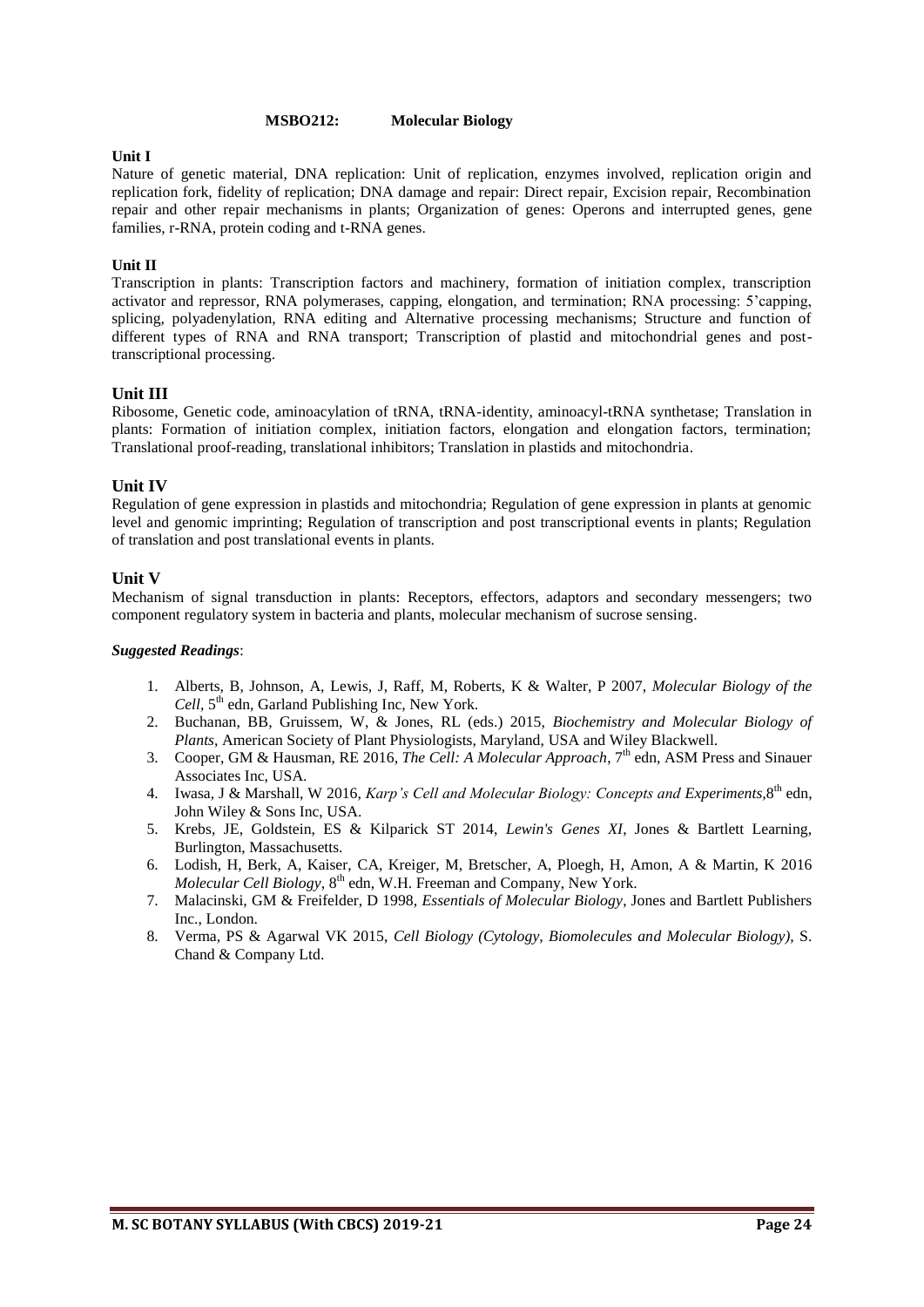#### **MSBO221: Practical I (Covering MSBO 211 and 212)**

#### **SUGGESTED LABORATORY EXERCISES:**

#### **Biology and Diversity of Archegoniatae (MSBO 211)**

Microscopic preparation and study of the following:

**Material A- Bryophyta-** *Marchantia, Plagiochasma*, *Targionia, Astrella, Pellia, Porella, Dumortiera,, Anthoceros, Sphagnum, Funaria & Polytrichum*

**Material B- Pteridophyta-** *Lycopodium, Selaginella, Isoetes, Equisetum, Ophioglossum, Osmunda*, *Gleichenia & Pteris.*

*Psilotum* (only as spot)

**Material C- Gymnosperms-** Comparative study of the anatomy of (i) vegetative and (ii) reproductive parts of: *Cycas, Ginkgo, Pinus, Cedrus, Abies, Picea, Cupressus, Araucaria, Cryptomeria, Taxodium, Podocarpus, Agathis, Taxus, Ephedra* and *Gnetum*

# **Molecular Biology (MSBO 212)**

#### **Experiments:**

- 1. Isolation of genomic DNA from given plant tissue using CTAB method.
- 2. Gel casting, loading &visualization of isolated genomic DNA from plant sample by agarose gel electrophoresis.
- 3. Quantitative estimation of genomic DNA by DPA method.
- 4. DNA sequencing from the given data/ photograph by Sanger's method
- 5. Extraction and quantitative estimation of RNA from given plant tissue by orcinol method.

#### **SPOTS (Four from each paper):**

#### **Biology and Diversity of Archegoniate (MSBO 211):**

Spot (a), (b) & (c) -Slides/ Specimens/ Photographs of the following**:**

- a. Material A- Bryophyta
- b. Material B- Pteridophyta
- c. Material C- Gymnosperms

Spot (d) - Paleobotany - Slides/ Specimens/ Photographs of the following**:**

- a) *Rhynia*
- b) *Horneophyton*
- c) *Williamsonia*
- d) *Ptilophyllum*
- e) *Bucklandia*
- f) *Weltrichia*

#### **Molecular Biology (MSBO 212):**

- a. DNA replication
- b. Structure of t- RNA
- c. RNA polymerase
- d. *Lac* operon
- e. Genetic code
- f. Bacterial two component system
- g. Eukaryotic promoter
- h. GPCR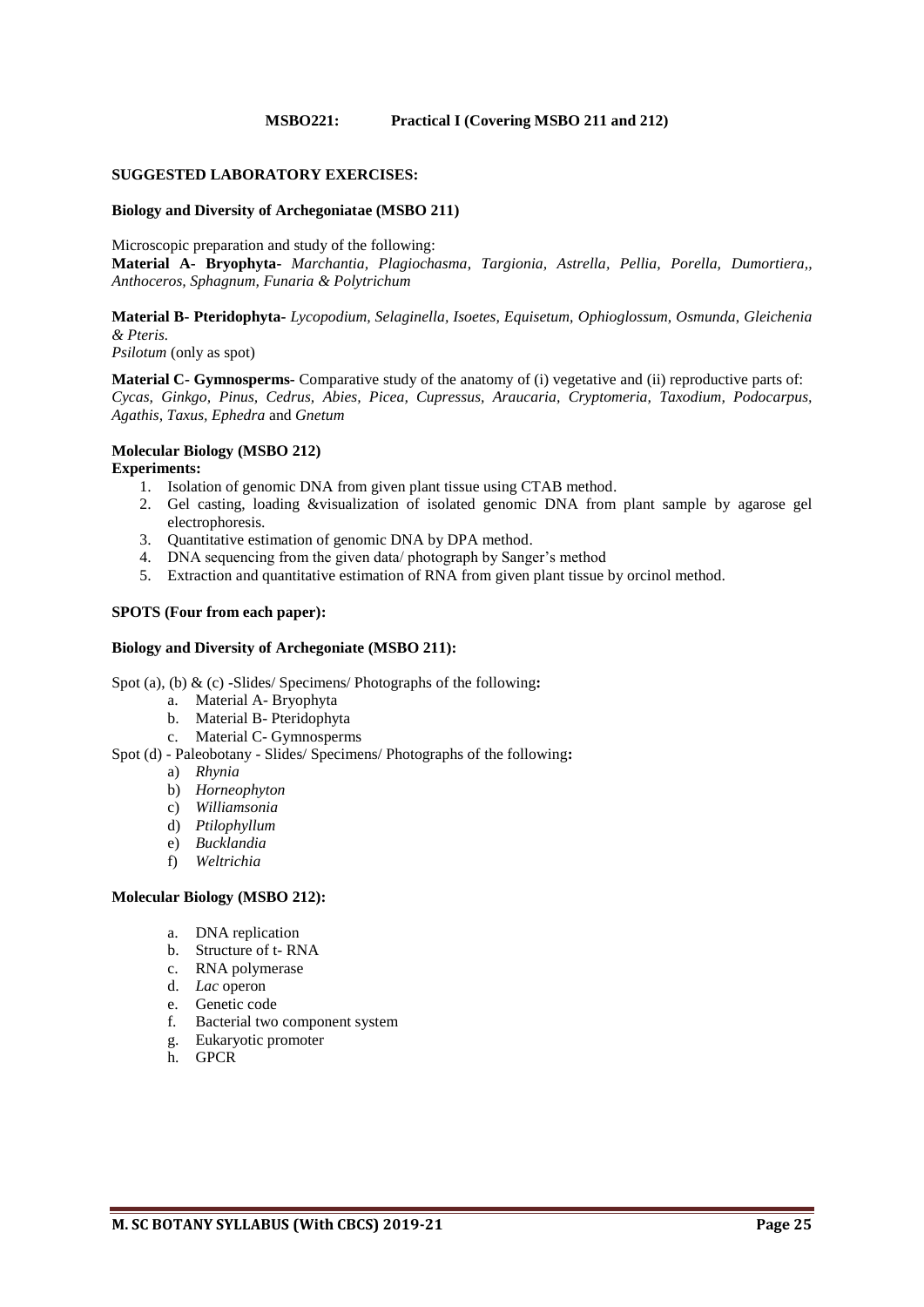#### **LACHOO MEMORIAL COLLEGE OF SCIENCE & TECHNOLOGY (AUTONOMOUS) JODHPUR, RAJASTHAN PRACTICAL EXAMINATION - I M. Sc Botany SEMESTER II MSBO 221 (covering MSBO 211 and 212)**

# **Time: 6 Hours Max. Marks:70**

# **PART – A: Biology and Diversity of Archegoniate**

**Q.1** Make temporary preparation of **material A**. Identify and classify giving reasons and place in its systematic position. Draw suitable labeled diagrams. **04**

**Q.2** Cut transverse section (T.S.) of **material B.** Make double stained permanent mount for examination. Identify the material giving reasons. Draw suitable labeled diagrams. **05**

**Q.3** Cut transverse section (T.S.) of **material C.** Make double stained permanent mount for examination. Identify the material giving reasons. Draw suitable labeled diagrams. **05**

**Q.4** Identify and comment upon spots from 'a' to 'd': **4 X 4=16**

| $\left( \text{a} \right)$ |  |
|---------------------------|--|
|                           |  |
| (c)                       |  |
| (d)                       |  |

#### **PART-B: Molecular Biology**

**Q.5** Perform the given Molecular Biology experiment. **14**

**Q.6**Identify and comment upon spots from 'a' to'd': **4X4 =16**

|     | (c)                                        |  |  |
|-----|--------------------------------------------|--|--|
| (d) | <b>Contract Contract Contract Contract</b> |  |  |

**Q. 7** Viva-Voce **10**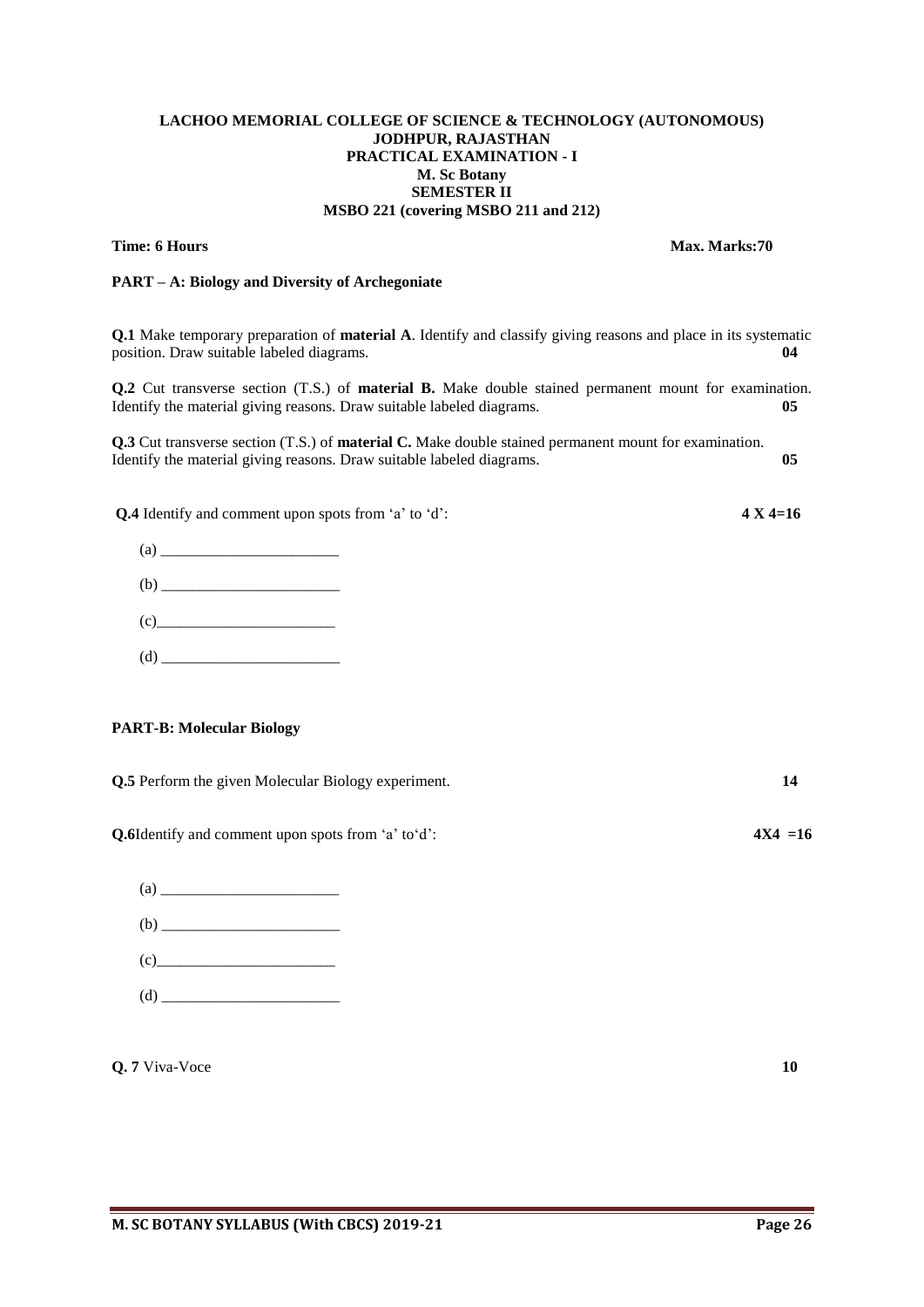#### **MSBO213: Cytology and Genetics**

**Unit 1** Cell Division: Mitosis and Meiosis, their regulation, cell cycle and its regulation. Stability and variability of DNA: The amount of DNA in nuclei and the C-value paradox. Unique and Repetitive DNA. The chromosomes in interphase: Euchromatin and Heterochromatin. Chromosome organization: Nucleosome, Solenoid and higher order structure.

#### **Unit II**

Molecular organization of telomere and centromere, Chromosome banding Patterns: G banding, C banding, R banding and Q banding, Molecular basis of chromosome pairing, Specialized types of chromosomes: Polytene, Lampbrush and B-form chromosomes, Transposable elements in Bacteria and Plants.

#### **Unit III**

Mutation: Types, causes and detection; mutant types – lethal, conditional, biochemical, loss of function, gain of function, germinal verses somatic mutants, insertional mutagenesis. Structural alteration in chromosome: Deletion, Duplication, Inversion, Translocation and Robertsonian translocation. Recombination: Homologous and non-homologous recombination, including transposition, site-specific recombination.

#### **Unit IV**

Numerical alteration in chromosomes: Aneuploidy and Euploidy. Polyploidy: Auto and Allopolyploid, their origin and genetic implications. Mendelian principles: Dominance, segregation, independent assortment, Deviation from Mendelian inheritance. Concept of gene: Allele, multiple alleles, pseudoalleles, complementation tests. Linkage and crossing over, Linkage maps, tetrad analysis.

#### **Unit V**

Extensions and deviations of Mendelian principles: Codominance, incomplete dominance, Gene interactions: Dominant and recessive epistasis, Complementary, Supplementary and duplicate genes. Pleiotropy, Penetrance and expressivity, phenocopy, Sex linkage.

- 1. Alberts, B, Johnson, A, Lewis, J, Raff, M, Roberts, K & Walter, P 2007, *Molecular Biology of the*  Cell, 5<sup>th</sup> edn, Garland Publishing Inc, New York.
- 2. Brooker, RJ 2009, *Genetics: Analysis and Principles* 3<sup>rd</sup> edn, McGraw-Hill Companies Inc., New York, USA.
- 3. Cooper, GM & Hausman, RE 2016, *The Cell: A Molecular Approach*, 7<sup>th</sup> edn, ASM Press and Sinauer Associates Inc, USA.
- 4. Hardin, J, Bertoni, G & Kleinsmith, LJ 2012, *Becker's-World of Cell*, Pearson Benjamin Cummings, San Francisco, CA, USA
- 5. Hartl, DL & Jones, EW 1998, *Genetics: Principles and Analysis*, 4<sup>th</sup> edn, Jones and Bartlett Publishers, Boston, Massachusetts, USA.
- 6. Karp G & Vander GP 2005, *Cell and Molecular Biology: Concepts and Experiments*, 4<sup>th</sup> edn, John Wiley & Sons Inc, USA.
- 7. Lodish, H, Berk, A, Kaiser, CA, Kreiger, M, Bretscher, A, Ploegh, H, Amon, A & Martin, K 2016 *Molecular Cell Biology, 8<sup>th</sup> edn, W.H. Freeman and Company, New York.*
- 8. Pierce, BA 2016, *Genetics: A Conceptual Approach*, 6<sup>th</sup> edn, W. H. Freeman & Company, New York, USA.
- 9. Snustad, DP & Simmons, MJ 2012, *Principles of Genetics*, 6<sup>th</sup> edn, John Wiley & Sons Inc, Hoboken, NJ, USA.
- 10. Sumner, AT 2003, *Chromosome: Organization and Function*. Blackwell Publishing, Oxford, UK.
- 11. Tamarin, RH 2001, Principles of Genetics, 7<sup>th</sup> edn, McGraw-Hill Companies Inc., New York, USA.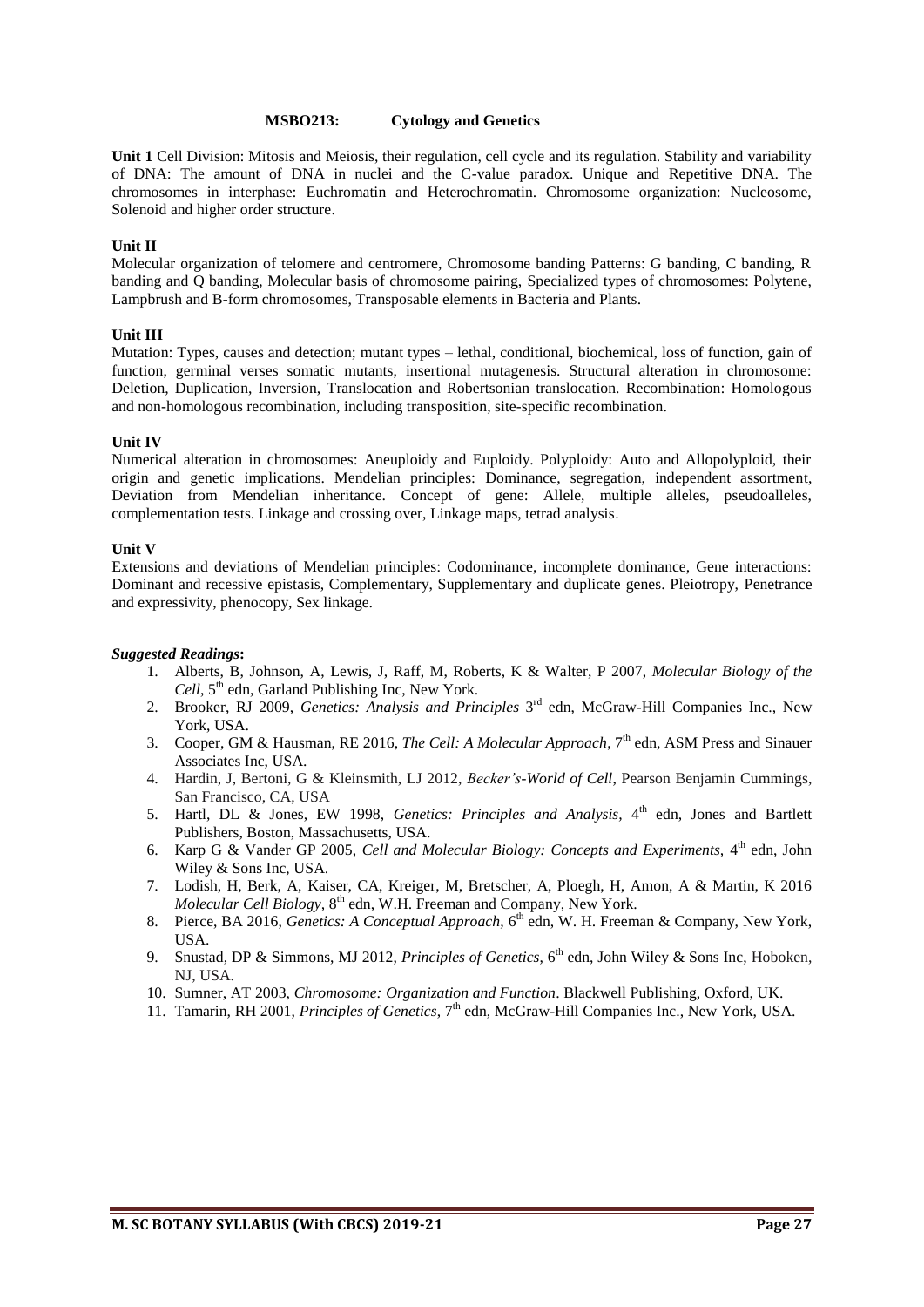#### **MSBO214: Plant Biochemistry and Metabolism**

#### **Unit I**

**Bioenergetics**: Laws of thermodynamics, Concept of Entropy, Enthalpy and Free energy.

**Enzymes:** Characteristics, mechanism of action, reversible and irreversible inhibition, Regulation of enzyme activity; Allosteric enzymes; Isoenzymes; Steady – state enzyme kinetics for single substrate, Michaelis - Menten Equation; Line weaver-Burk plot and determination of Km and Vmax, Effects of reversible inhibitors on apparent Km and Vmax.

#### **Unit II**

**Photosynthesis:** General concepts and historical background; Photosynthetic pigments, Organization of light – absorbing antenna systems; Photo-oxidation of water, mechanism of electron and proton transport, Photophosphorylation; Repair and Regulation of photosynthetic machinery.

Carbon assimilation: Calvin cycle and its regulation, Photorespiration and its significance.

#### **Unit III**

**Carbon dioxide-Concentrating Mechanisms**: C<sub>4</sub> cycle, Characteristics of C<sub>4</sub> plants, C<sub>4</sub> Variants -NAD-ME, NADP-ME and PEP-CK type,  $C_3$ - $C_4$  intermediates; CAM pathway, Characteristics of CAM plants. **Allocation of photo assimilates:** Biosynthesis of starch and sucrose. **Starch degradation:** Hydrolytic and Phosphorolytic.

#### **Unit IV**

**Respiration**: Glycolysis and bottom-up regulation, TCA cycle, Pentose phosphate pathway and glyoxylate cycle, Mitochondrial Electron transport and ATP synthesis, Alternative oxidase system and its significance. **Lipid metabolism**: Biosynthesis of saturated fatty acids–*de novo* biosynthesis and further modifications; Synthesis of membrane and storage lipids; β-oxidation of saturated fatty acids, unsaturated fatty acids and fatty acids with odd– number of carbons.

#### **Unit V**

**Assimilation of nutrients:** Mechanism of nitrate uptake, transport and assimilation; Ammonium assimilation; Symbiotic Nitrogen fixation: Plant-microbe interactions, nodule formation, nod factors; Nitrogenase enzyme complex and Energetics; Sulphur uptake, transport and assimilation.

- 1. Buchanan, BB, Gruissem, W, & Jones, RL (eds.) 2015, *Biochemistry and Molecular Biology of Plants*, American Society of Plant Physiologists, Maryland, USA and Wiley Blackwell.
- 2. Govindjee (ed) 1982, *Photosynthesis: Energy Conversion in Plants and Bacteria*, Vol 1, Academic Press, New York
- 3. Heldt, HW & Piechulla, B 2011, *Plant Biochemistry*, 4<sup>th</sup> edn Elsevier.
- 4. Hopkins, WG & Huner, NPA 2009, *Introduction to Plant Physiology*, 4<sup>th</sup> edn, John Wiley and Sons, Inc., New York, USA.
- 5. Jain, VK 2017, *Fundamentals of Plant Physiology*, 19<sup>th</sup> edn, S. Chand and Co. Ltd., New Delhi.
- 6. Lea, PJ & Leegood, RC 1998, *Plant Biochemistry and Molecular Biology*, 2<sup>nd</sup> edn, Wiley Blackwell.
- 7. Singhal, GS, Renger, G, Govindjee, Irrgang, KD & Sopory, SK 1999, *Concepts in Photobiology: Photosynthesis and Photomorphogenesis*, Kluwer Academic Publishers.
- 8. Taiz, L., Zeiger, E, Moller, IM & Murphy, A 2015, *Plant Physiology and Development*, 6<sup>th</sup> edn, Sinauer Associates, Inc., USA.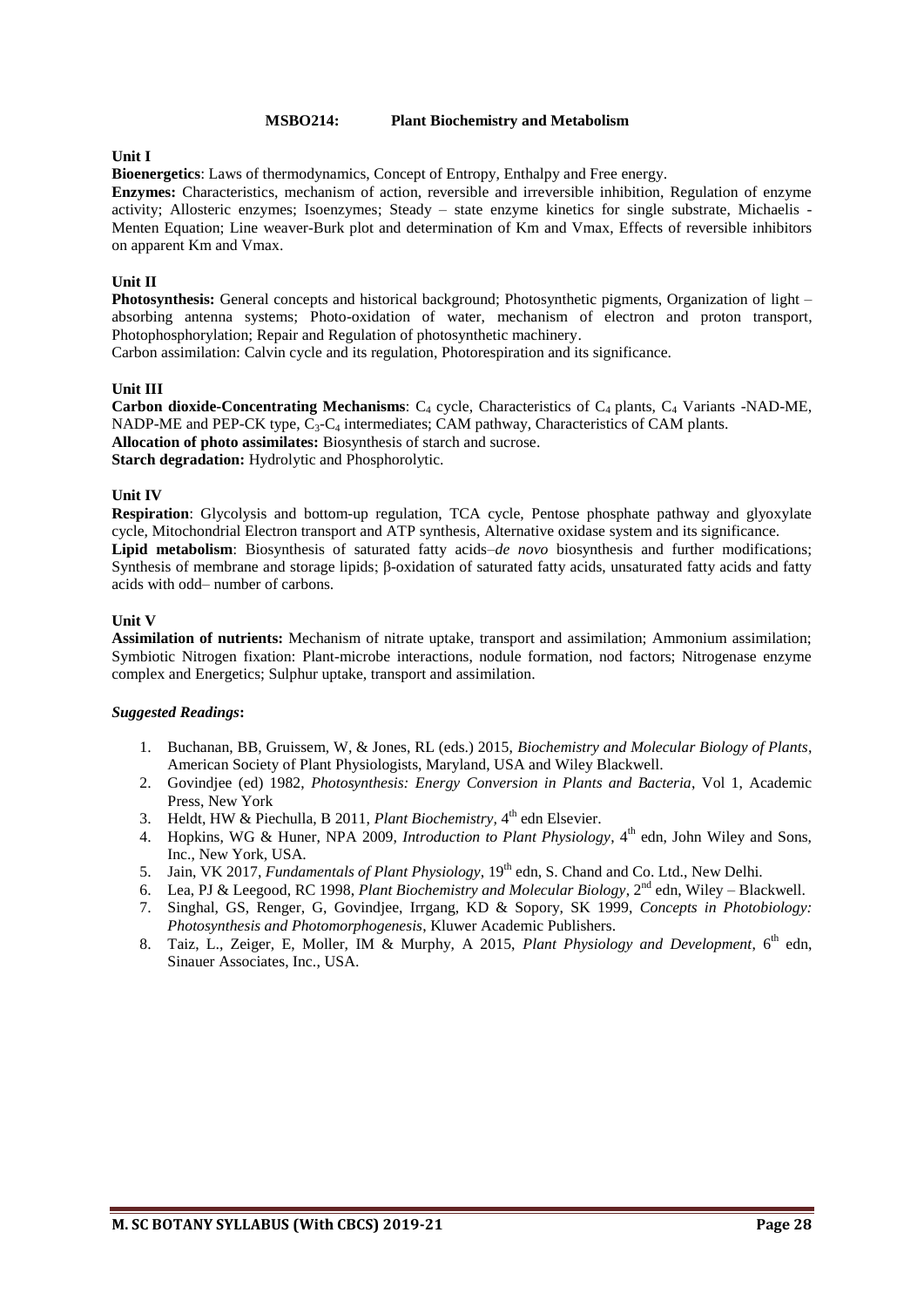#### **MSBO222: Practical II (Covering MSBO 213 and 214)**

#### **SUGGESTED LABORATORY EXERCISES:**

- 1. Extraction and Visualization of plant proteins using SDS-PAGE.
- 2. Plotting Maximum Absorption spectrum of chlorophyll a and b.
- 3. Quantitative estimation of chlorophyll a and b in  $C_3$  and  $C_4$  plants.<br>4. Extraction and quantification of linids by soxhlet method.
- Extraction and quantification of lipids by soxhlet method.
- 5. Quantitative estimation of peroxidase activity in the given plant samples.
- 6. Quantitative estimation of polyphenol activity in the given plant samples.
- 7. Kinetic Studies- Effect of pH, Temperature, enzyme and substrate concentration on peroxidase activity.
- 8. Demonstration of fluorescence in isolated plant pigments.
- 9. Extraction and Visualization of Isoenzymes by Electrophoresis.
- 10. Study of Mendelian and non- Mendelian inheritance with the help of seed samples.
- 11. Smear preparations in *Allium cepa* or any other suitable material for mitotic studies.
- 12. Meiotic studies in plants by slide preparation and/ or photographs.
- 13. Determination of mitotic index.
- 14. Karyotyping and preparation of photoidiogram.

#### **SPOTS (Three from each paper):**

- 1 Polytene Chromosomes
- 2 Lampbrush Chromosomes
- 3 Chromosomal Aberrations Structural<br>4 Chromosomal Aberrations Numerical
- 4 Chromosomal Aberrations Numerical<br>5 Chromosome organization
- 5 Chromosome organization
- 6 Transposable elements
- 7 Linkage maps
- 8 C-value paradox.
- 9 Robertsonian translocation
- 10 Structure of Chlorophyll a
- 11 RubisCO
- 12 Isoenzymes
- 13 Allosteric enzymes
- 14 Photosystems
- 15 ETC in chloroplast
- 16 ETC in mitochondria
- 17 Nitrogenase enzyme complex
- 18 CAM pathway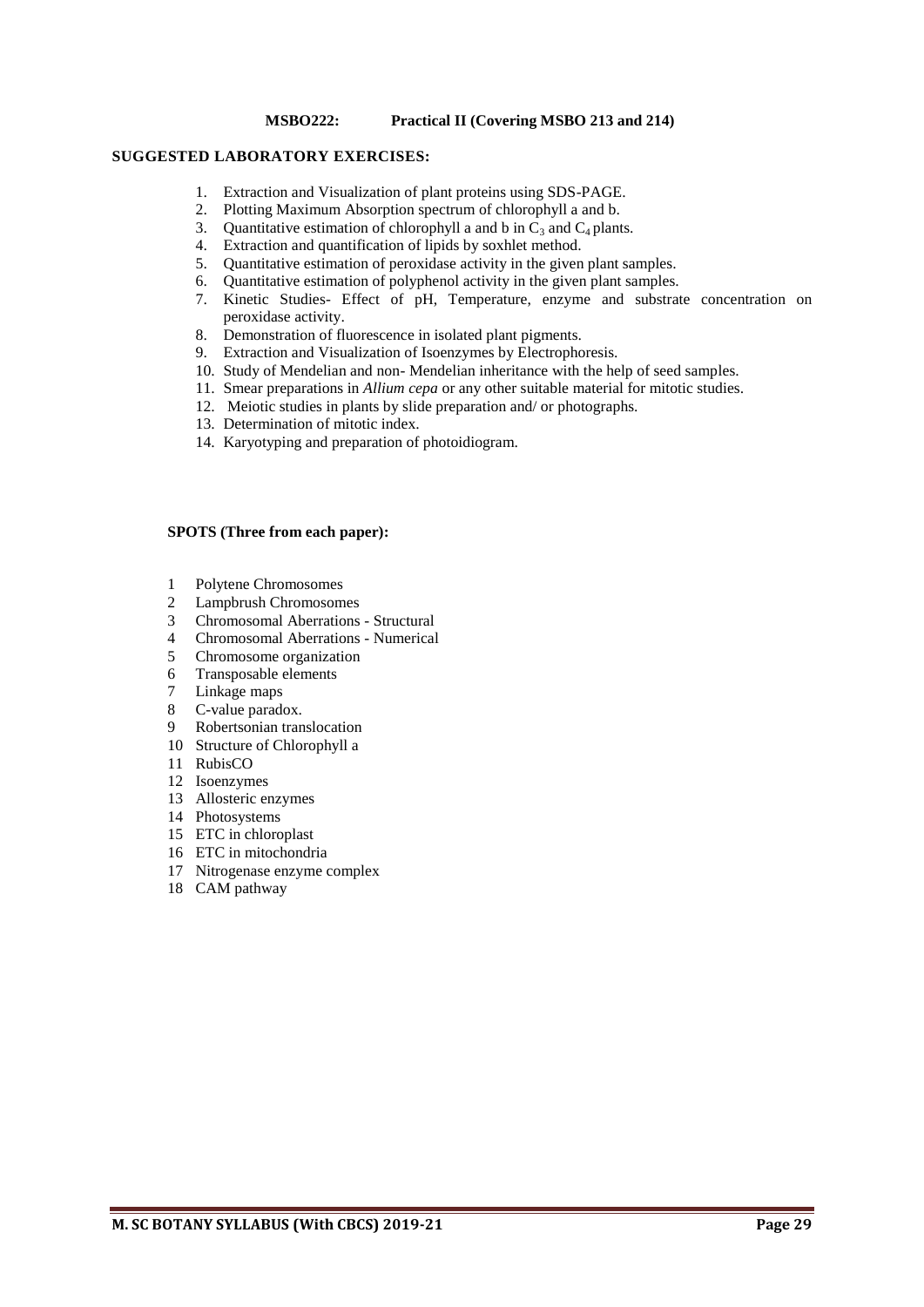# **LACHOO MEMORIAL COLLEGE OF SCIENCE & TECHNOLOGY (AUTONOMOUS) JODHPUR, RAJASTHAN PRACTICAL EXAMINATION - II** M.Sc. BOTANY SEMESTER- II (MSBO222: Covering Papers –MSBO213 and 214)

# **Time: 6 hours Max. Marks: 70**

| 1. Perform the given Cytology and Genetics experiment    | 18        |
|----------------------------------------------------------|-----------|
| 2. Perform the given Biochemistry experiment             | 18        |
| 3. Identify and comment upon the spots from 'a' to 'f' : | $6x = 24$ |
|                                                          |           |
|                                                          |           |
| $C_{\bullet}$                                            |           |
| d.                                                       |           |
| e.                                                       |           |
| f.                                                       |           |

# 4. Viva-voce 10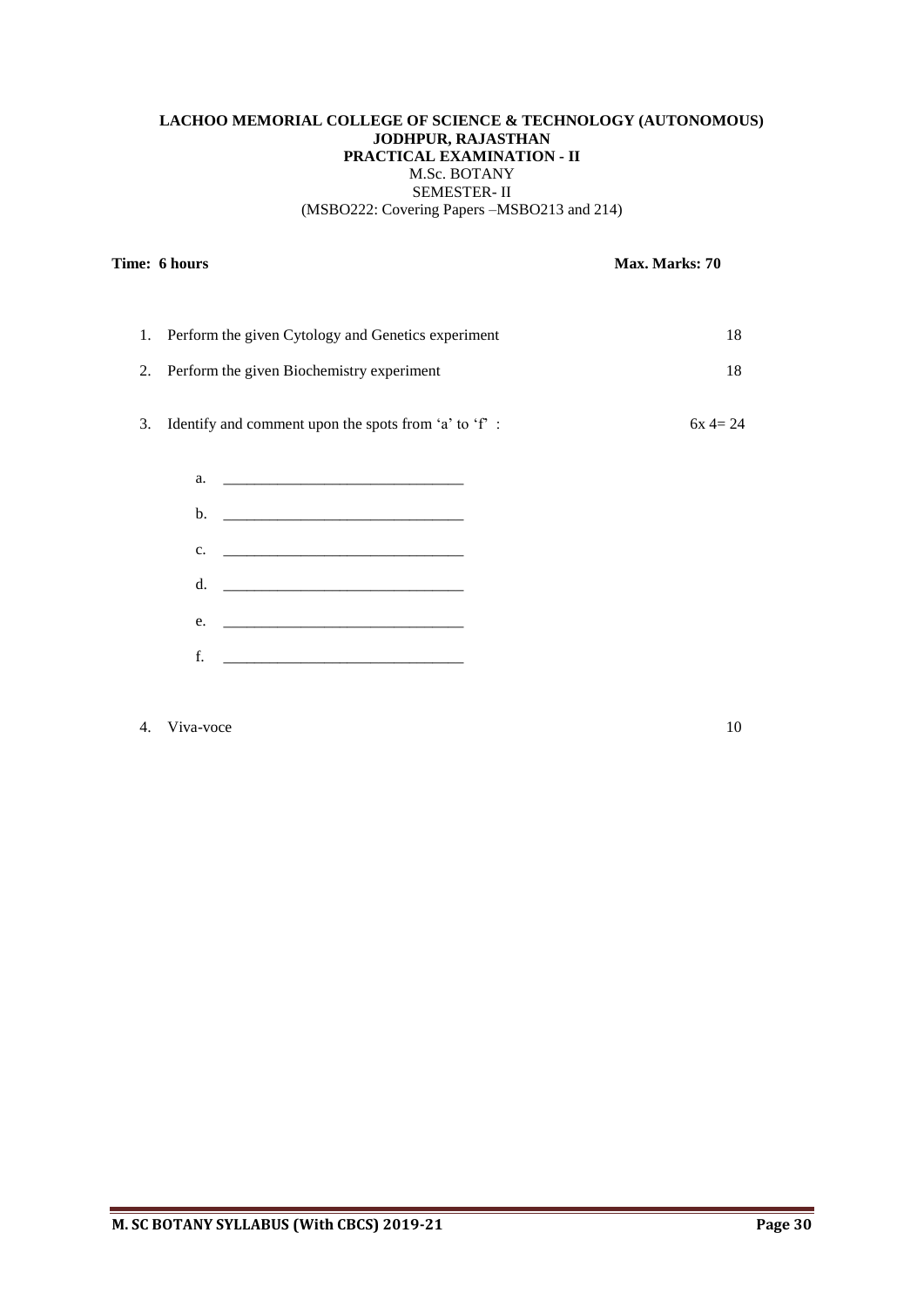#### **SEMESTER III**

#### **MSBO311: Plant Development**

#### **Unit I**

Introduction: Unique features of plant development, differences between animal and plant development. Seed germination and seedling development. Plant body architecture; primary and secondary thickening; Concept of stem cell in plants.

# **Unit II**

Shoot development: Organization of the shoot apical meristem (SAM); cytological and molecular analysis of SAM; control of cell division and cell to cell communication; control of tissue differentiation, especially xylem and phloem; secretory ducts and laticifers; wood development in relation to environmental factors; cellulose factories.

#### **Unit III**

Nodal and floral anatomy of angiosperms; Leaf growth and differentiation: Determination; phyllotaxy; control of leaf form; differentiation of epidermis (with special reference to stomata and trichomes) and mesophyll.

#### **Unit IV**

Root development: Organization of root apical meristem (RAM); cell fates and lineages; vascular tissue differentiation; lateral roots; root hairs-development and function; root-microbe interactions.

#### **Unit V**

Reproduction: Vegetative options and sexual reproduction; flower development; genetics of floral organ differentiation; homeotic mutants in *Arabidopsis* and *Antirrhinum*; mechanisms of sex determination in plants.

- 1. Beck, CB 2010, *An Introduction to Plant Structure and Development: Plant Anatomy of the Twenty-First Century*, Cambridge University Press, Cambridge.
- 2. Beeckman T 2010, Root development, Willey Blackwell, UK.
- 3. Bewley, JD & Black, M 1994, *Seeds: Physiology of Development and Germination*, 2<sup>nd</sup> ed. Plenum Press, New York.
- 4. Burgess, J 1985, *An Introduction to Plant Cell Development*, Cambridge University Press, Cambridge.
- 5. Cutler, DF, Botha T and Stevenson DW 2007, *Plant Anatomy: An applied approach*, Blackwell.
- 6. Esau, K 2006, *Anatomy of Seed Plants*, 3<sup>rd</sup> edn, John Wiley & Sons, New York.
- 7. Fahn, A 1982, *Plant Anatomy*, 3 rd edn, Pergamon Press, Oxford.
- 8. Galun, E 2007, *Plant Patterning: Structural and Molecular Genetic Aspects*, World scientific publisher, Singapore.
- 9. Gregory, P 2006, *Plant roots: Growth, Activity and interaction with Soils*, Blackwell.
- 10. Howell, SH 1998, *Molecular Genetics of Plant Development*, Cambridge University Press, Cambridge.
- 11. Lyndon, R 1990, *Plant Development: The Cellular Basis*, Springer.
- 12. Murphy, TM & Thompson, WF 1988, *Molecular Plant Development*, Prentice Hall, New Jersey.
- 13. Raghavan, V 1999, *Developmental Biology of Flowering Plants,* Springer-Verlag, New York.
- 14. Romberger JA, Hill JF & Hejnowicz Z 2005, *Plant Structure: Function and Development*, Springer Verlag.
- 15. Steeves, TA & Sussex IM 1996, Patterns in Plant Development, 2<sup>nd</sup> edn, Cambridge University Press, Cambridge.
- 16. Timmermans, M 2010, *Plant Development*, Vol. 91, 1 st edn, Elsevier.
- 17. Waisel, Y, Eshel, A & Kafkaki, U (eds.) 1997, *Plant Roots: The Hidden Hall*, 2<sup>nd</sup> edn, Marcel Dekker, New York.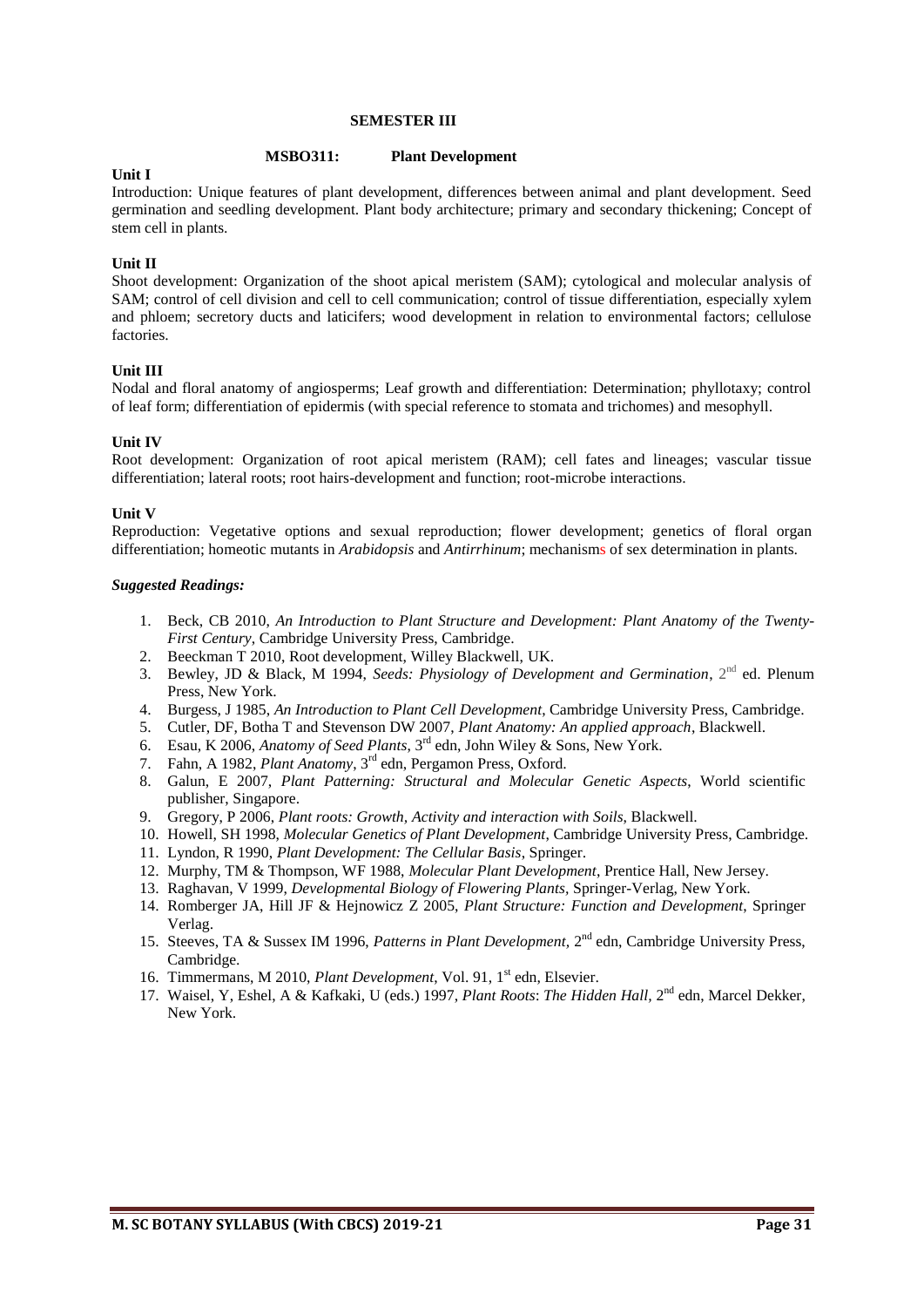#### **MSBO312: Plant Reproductive Biology**

#### **Unit I**

Floral characteristics, Microsporangium & Male gametophyte: Structure of anthers; microsporogenesis, role of tapetum; pollen development and gene expression; sperm dimorphism and hybrid seed production; pollen germination, pollen tube growth and guidance; pollen storage; pollen allergy; pollen embryos.

# **Unit II**

Megasporangium & Female gametophyte: Ovule-structure, types and development; megasporogenesis; organization of the embryo sac, structure of the embryo sac cells. Functional role of accessory cells in embryo sac.

#### **Unit III**

Pollination mechanisms and pollination vectors; breeding systems; commercial considerations; structure of the pistil; pollen- stigma interactions, sporophytic and gametophytic self- incompatibility (cytological, biochemical and molecular aspects); double fertilization and triple fusion; *in vitro* fertilization, embryo culture, molecular mechanism of *in vitro* differentiation.

#### **Unit IV**

Seed development and fruit growth: Endosperm development during early maturation and desiccation stages; embryogenesis, ultrastructure and nuclear cytology; cell lineages during late embryo development; storage proteins of endosperm and embryo.

#### **Unit V**

Polyembryony; apomixis and apospory; dynamics of fruit growth; biochemistry and molecular biology of fruit maturation.

Dormancy: Importance and types (seed and bud);

Metabolic changes associated with senescence and its regulation; influence of hormones and environmental factors on senescence, PCD/apoptosis in plants.

- 1. Bhojwani, SS & Bhatnagar, SP 2009, The *Embryology of Angiosperms*, Vikas Publishing House, New Delhi.
- 2. Burgess, J 1985, *An Introduction to Plant Cell Development,* Cambridge University Press, Cambridge.
- 3. Galun, E 2007, *Plant Patterning: Structural and Molecular Genetic Aspects*, World scientific publisher, Singapore.
- 4. Larkins BA and Vasil IK 1997, *Cellular and Molecular Biology of Plant seed development*, Springer.
- 5. Olsen, OA 2007, *Endosperm, Developmental and Molecular Biology*, Springer-Verlag, Berlin.
- 6. Raghavan, V 1999, *Developmental Biology of Flowering Plants,* Springer-Verlag, New York.
- 7. Raghavan, V 2010, *Molecular Embryology of Flowering Plants,* Cambridge University Press, Cambridge.
- 8. Rose RJ 2016, *Molecular Cell Biology of the Growth and Differentiation of Plant Cells*, CRC press, Taylor and Francis Group, New York.
- 9. Evert, RF & Eichhorn, SE 2012, *Raven's Biology of Plants*, 8<sup>th</sup> edn, W. H. Freeman & Co., New York.
- 10. Shivanna, KR & Johri, BM 1986, *The Angiosperm Pollen: Structure and Function*, Wiley Eastern Ltd., New York.
- 11. Shivanna, KR & Rangaswamy, NS 1992, *Pollen Biology: A Laboratory Manual*, Springer-Verlag, Berlin.
- 12. Shivanna, KR & Sawhney, VK (eds) 1997, *Pollen Biotechnology for Crop Production and Improvement*, Cambridge University Press, Cambridge.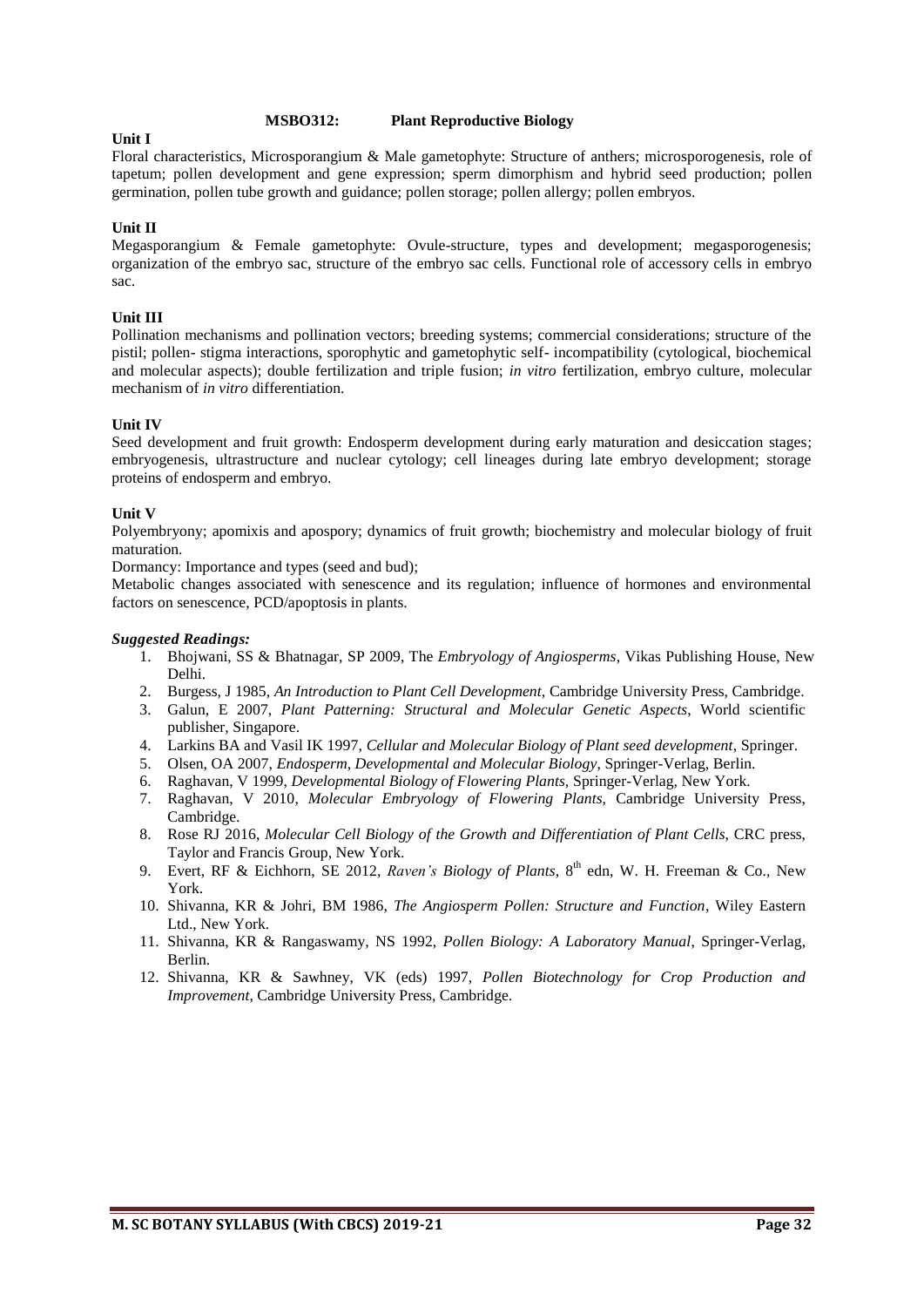#### **MSBO321: Practical I (Covering MSBO 311 & 312)**

#### **SUGGESTED LABORATORY EXERCISES:**

#### **Plant Development:**

- 1. Dissection of shoot apical meristem (SAM) to observe different zones in shoot apex of *Hydrilla*.
- 2. Study of root morphology and root apical meristem (RAM) in *Eichhornia*.
- 3. Study of anatomy of stem and leaf to observe the growth due to environmental conditions (*Bignonia & Salvadora* stem & *Nerium* leaf).
- 4. Study of anatomical structure of C<sup>3</sup> & C<sup>4</sup> plant leaves (*Triticum* & *Zea mays*).
- 5. Study of origin of lateral roots.

#### **Plant reproductive biology:**

- 1 Study of pollen germination under different conditions of solution.
- 2 Study of Trichomes (*Hibiscus rosa- sinensis /Althea rosea*).
- 3 Testing the viability of given seed sample.<br>4 Determination of pollen stainability  $\&$  perception
- Determination of pollen stainability & percentage pollen stainability (to test pollen viability).
- 5 Study of various types of placentation (T.S. of ovary of given flower).
- 6 Dissection and mounting of translator.
- 7 Study of T.S. of mature anther.

#### **SPOTS (Three from each paper)**:

- 1. T.S. Stem ( *Bignonia* & *Salvadora* )
- 2. T.S. Leaves ( *Nerium*, *Triticum* & *Zea mays* )
- 3. Kranz anatomy
- 4. Types of Stomata
- 5. Mycorrhiza
- 6. Root Nodules
- 7. Sex determination in plants
- 8. T.S of mature anther
- 9. Types of placentation (Axile, Parietal, Marginal, Free central & Basal)
- 10. Translator
- 11. Ruminate endosperm
- 12. Types of ovules
- 13. Fruit ripening
- 14. Senescence
- 15. Apomixis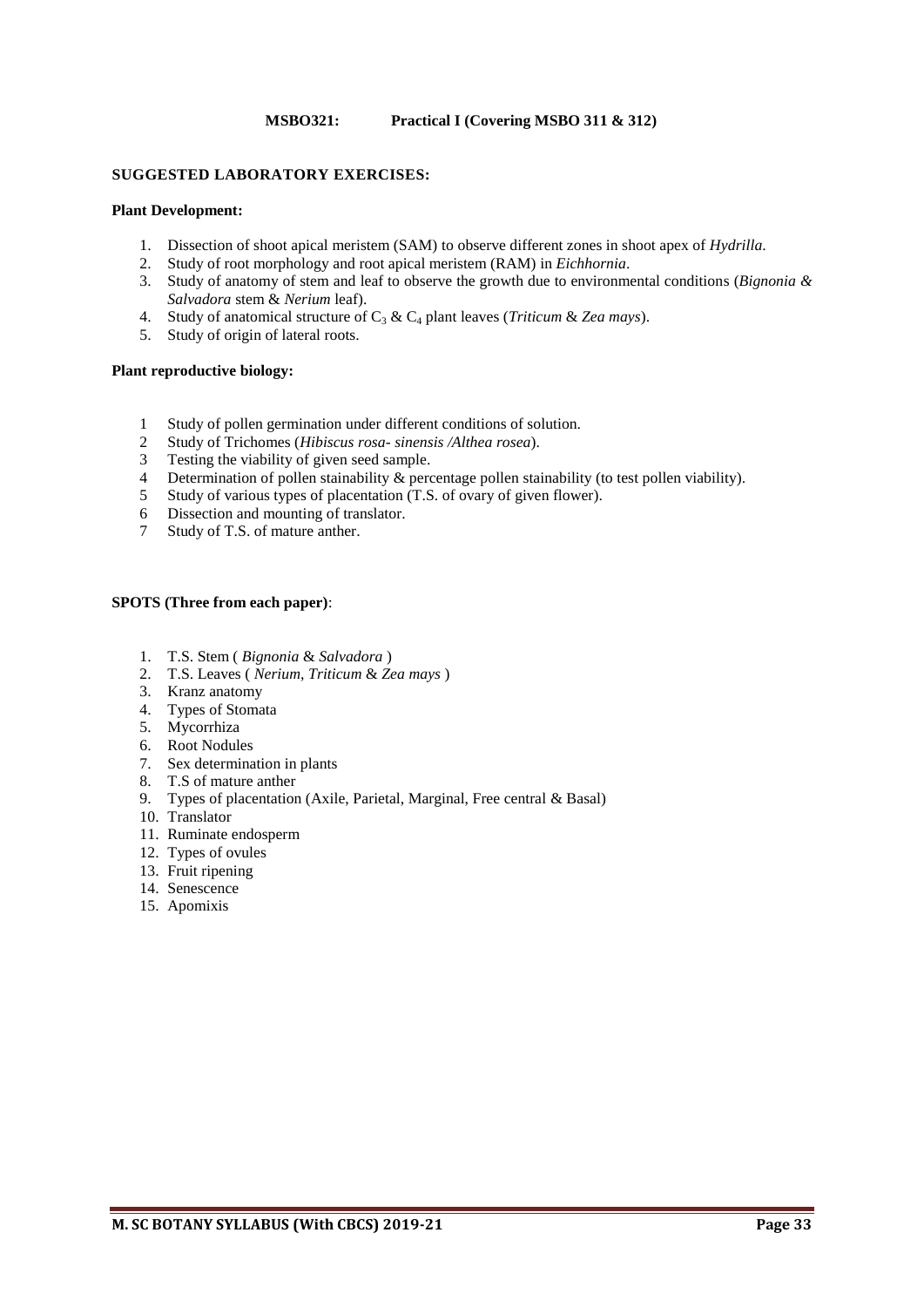# **LACHOO MEMORIAL COLLEGE OF SCIENCE & TECHNOLOGY (AUTONOMOUS) JODHPUR, RAJASTHAN PRACTICAL EXAMINATION - I** M.Sc. BOTANY SEMESTER- III (MSBO321: Covering Papers – MSBO311& 312)

| Time: 6 hours                                             | Max. Marks: 70 |
|-----------------------------------------------------------|----------------|
| 1. Perform the given Plant development exercise.          | 18             |
| 2. Perform the given Plant reproductive biology exercise. | 18             |
| 3. Identify and Comment upon the spot from 'a' to 'f':    | $6x = 24$      |
|                                                           |                |
|                                                           |                |
| $c.$ $\qquad \qquad$                                      |                |
|                                                           |                |
| e.                                                        |                |
| f.                                                        |                |
|                                                           |                |

4. Viva Voce 10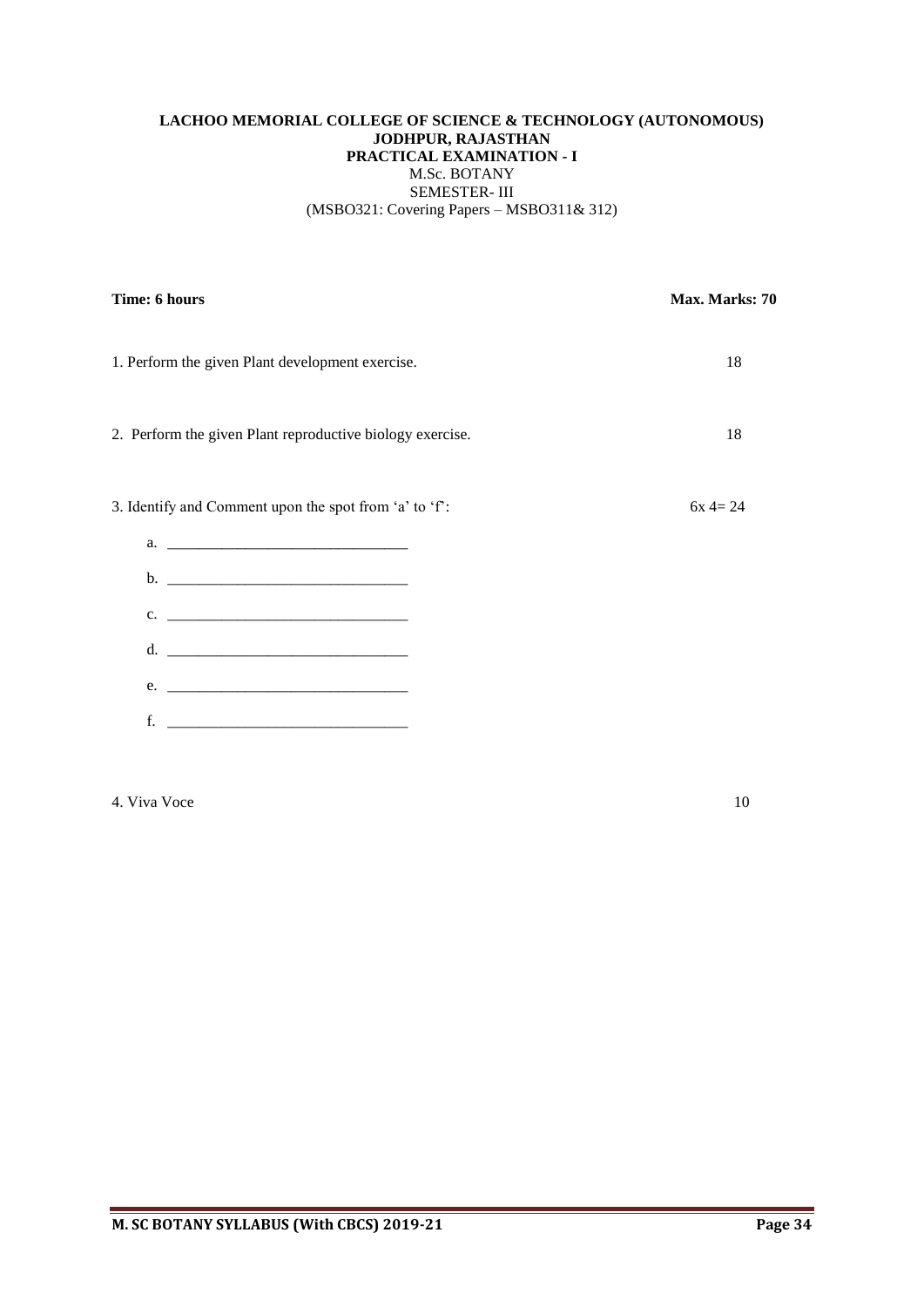#### **MSBO313: Fundamentals of Ecology**

#### **Unit I**

Climate & Vegetation: Introduction to concept and development of ecology, experimentations & models. Atmosphere, hydrosphere and biosphere; microclimate.

#### **Unit II**

Vegetation Organization, Soil biology and Fertility: Life zones; Major biomes; Adaptation, Tolerance and Homeostasis; Vegetation types of the world. Major soil types of the world; Biological Management of soil fertility; litter fall and decomposition, litter quality and climatic factors affecting C, N, P and S mineralization, nutrient synchronization.

#### **Unit III**

Population Ecology: Concept of population, regulation. Competition and Life history patterns. r- selection and k-selection. Population genetics.

#### **Unit IV**

Community Ecology: Concept of community; Analytical and Synthetic characters. Community coefficients. Inter-specific associations; Basic concepts of Ordination, Concept of habitat, Coexistence and Niche.

#### **Unit V**

Ecosystem Structure and Functions: Primary productivity, measurements, global patterns and controlling factors. Succession: concept, types, mechanism and models, changes in ecosystem properties during succession. Energy attenuation in atmosphere and vegetation. Energy flow models and efficiency. Biogeochemical cycles of C, N, P and S. General account of urban ecology.

- 1. Barbour, MG, Burk, JH & Pitts, WD 1998, *Terrestrial Plant Ecology*, Benjamin /Cummings Publication Company, California.
- 2. Begon, M, Harper, JL & Townsend, CR 2005, *Ecology*, 4<sup>th</sup> edn, Blackwell Science, Cambridge, U.S.A.
- 3. Chapman, JL, & Reiss MJ 2005, *Ecology: Principles and Applications*, Cambridge University Press.
- 4. Kormondy, EJ 2017, *Concepts of Ecology*, 4<sup>th</sup> edn, Pearson Education.
- 5. Kumar, P 2017, *Fundamentals of Ecology & Environment*, 2<sup>nd</sup> edn, Pathfinder Publications.
- 6. Ludwig, J &Reynolds, JF 1988, *Statistical Ecology*, John Wiley & Sons New York.
- 7. Odum, EP 2004, *Fundamentals of Ecology*, Saunders, Philadelphia.
- 8. Odum, EP 1983, *Basic Ecology*, Saunders, Philadelphia.
- 9. Rana, SVS 2005, *Essentials of Ecology and Environmental Science,* Prentice Hall of India.
- 10. Singh, JS, Singh, SP & Gupta, SR 2015, *Ecology, Environmental Science and Conservation*, S. Chand & Co. Pvt. Ltd.
- 11. Smith, RL & Smith, TM 2001, *Ecology & Field Biology*, 6<sup>th</sup> edn, Benjamin /Cummings Publication Company, California.
- 12. Smith, TM & Smith, RL 2014 *Elements of Ecology*, 9<sup>th</sup> edn, Pearson Education.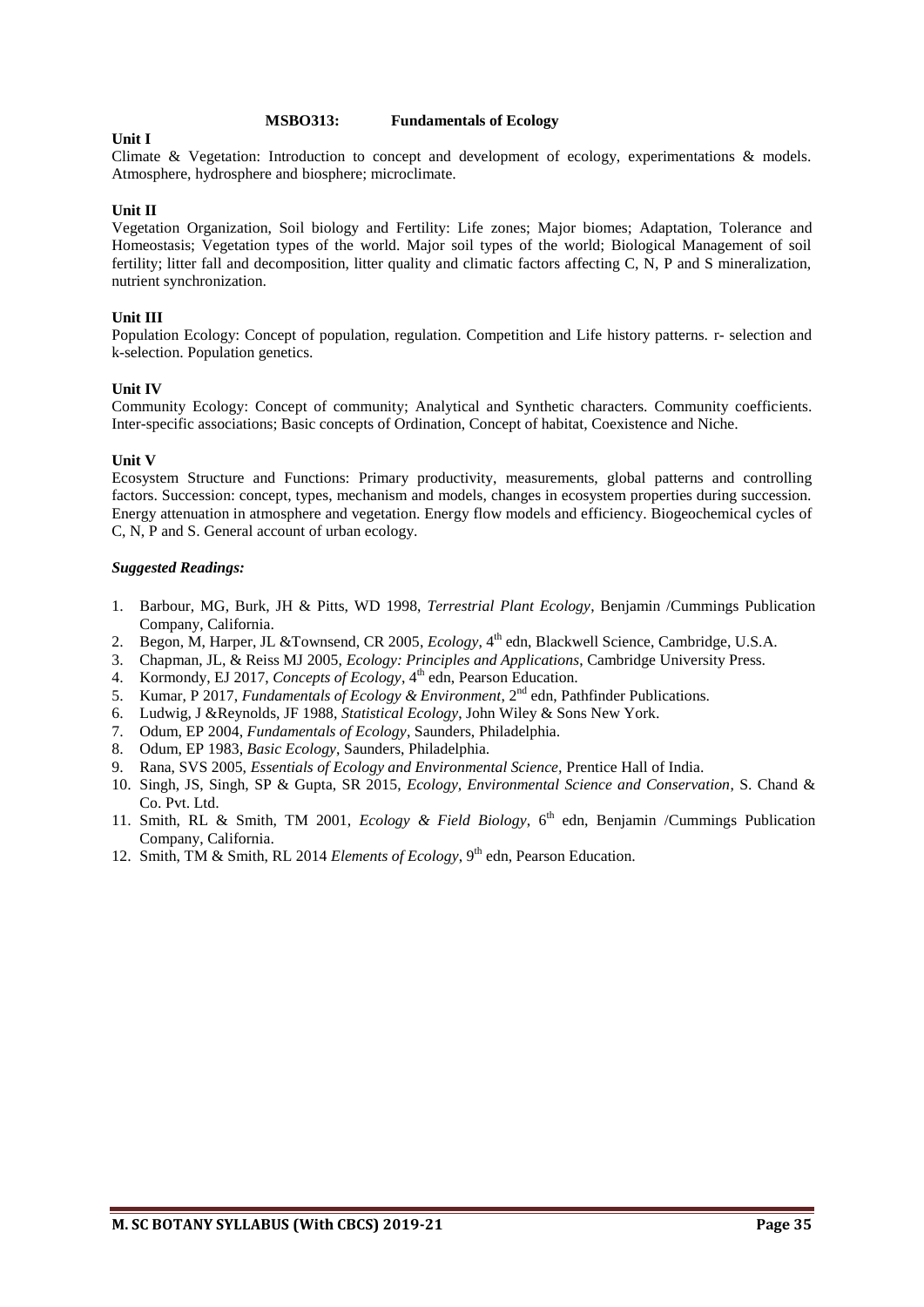# **MSBO322: Practical I1 (Covering MSBO 313)**

#### **ECOLOGY:**

#### **SUGGESTED LABORATORY EXERCISES:**

- 1. Determination of minimum size and number of quadrats required for reliable estimate of biomass in a natural field.
- 2. Comparison of protected and gochar land vegetation using similarity indices.
- 3. Analysis of plant communities using Bray-Curtis/Twin span ordination method.
- 4. Determination of diversity indices (concentration of dominance, Shannon-Wiener, species richness, equitability and diversity) for protected and gochar land vegetation.
- 5. Estimation of IVI of the species in protected and gochar land vegetation
- 6. Determination of productivity in terrestrial (Harvest method) and aquatic (Light and dark bottle method) systems.
- 7. Determination of organic carbon content in protected and gochar land soils.
- 8. Calculation of mean, variance, standard deviation, standard error, coefficient of variation and to use ttest for comparing two means related to ecological data.
- 9. Finding out the relationship between two ecological variables using correlation and regression analysis.
- 10. Finding the association between important species using chi- square test.
- 11. Estimation of rate of soil respiration by alkali absorption method.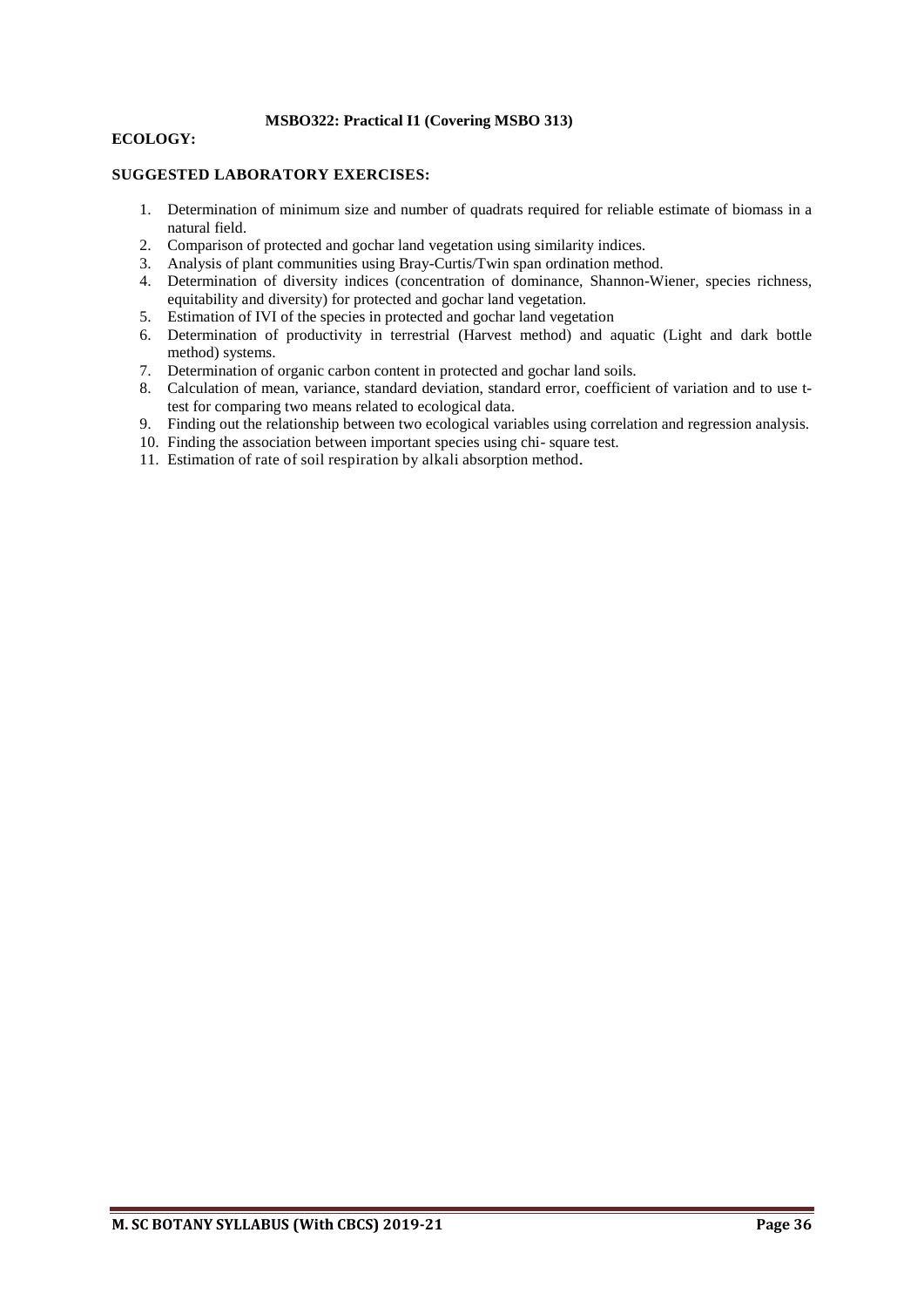# **LACHOO MEMORIAL COLLEGE OF SCIENCE & TECHNOLOGY (AUTONOMOUS) JODHPUR, RAJASTHAN PRACTICAL EXAMINATION -II** M.Sc. BOTANY SEMESTER- III (MSBO322: Covering Paper –MSBO313)

| Time: 4 hours                       | Max. Marks: 35 |
|-------------------------------------|----------------|
| 1. Perform the given major exercise | 20             |
| 2. Perform the given minor exercise | 10             |
| 3. Viva Voce                        | 05             |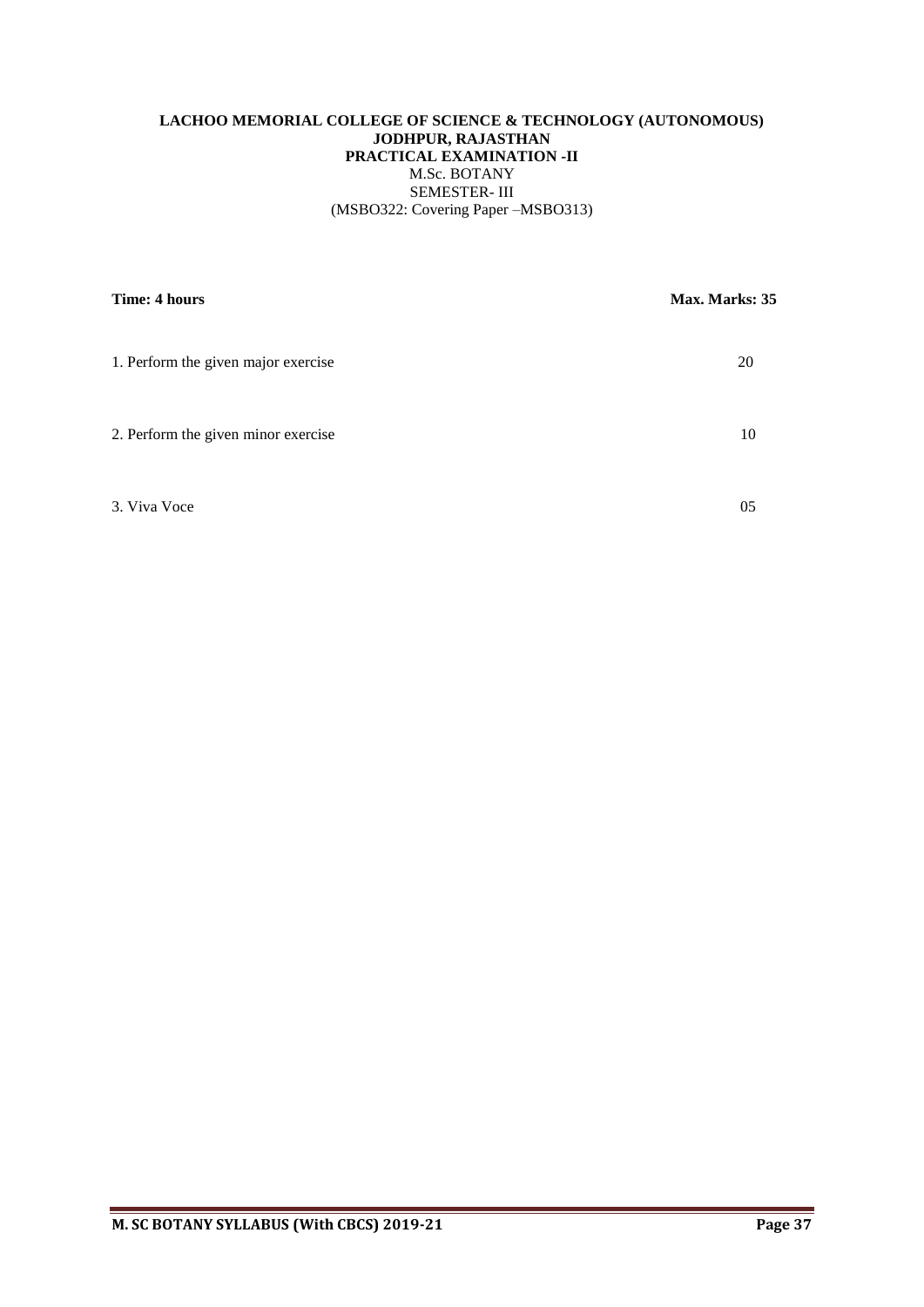#### **Semester III**

#### **MSBO314: Special/ Elective Paper I**

#### **MSBO314A: Fundamentals of Plant Tissue Culture**

#### **Unit I**

Plant Tissue Culture: General introduction; Concept of totipotency, Historical Background; Concept of asepsis and methods of sterilization, Laboratory planning and design, Basic tools and techniques of *in vitro* culture, Explant selection and surface sterilization, Composition and preparation of tissue culture media.

#### **Unit II**

Micropropagation: Pathways (Axillary bud proliferation, adventitious shoot bud differentiation, callus organogenesis and somatic embryogenesis), meristem tip culture, Applications and limitations.

#### **Unit III**

**Somaclonal Variations:** Isolation of somaclonal variants-with and without *in vitro* selection, molecular basis of somaclonal variations, Applications and limitations.

Haploid production through androgenesis and gynogenesis; *In vitro* fertilization and ovary culture, Production of triploids through endosperm culture - advantages and limitations.

#### **Unit IV**

Protoplast Culture: Isolation, purification and regeneration of protoplast; Testing of viability of isolated protoplast; Somatic hybridization and methods of protoplast fusion; Selection of hybrids, Practical applications of somatic hybridization (hybrids/cybrids).

#### **Unit V**

Slow growth and cryopreservation technique – importance of cryopreservation, pretreatment, freezing methods, cryoprotectants; Application of plant tissue culture in plant pathology; Production of virus - free plantsthermotherapy, chemotherapy, virus indexing; Culture of obligate parasites.

- 1. Barbara, MR 2007, *Plant Cryopreservation: A Practical Guide*. Springer Verlag, Berlin, Heidelberg.
- 2. Bhojwani, SS & Razdan, MK 1996, *Plant Tissue Culture: Theory and Practice (revised edition)*, Elsevier Science, Netherlands.
- 3. Davey, MR & Anthony, P 2010, *Plant Cell Culture: Essential Methods*, Wiley-Blackwell Ltd.
- 4. De, KK 2013, *An Introduction to Plant Tissue Culture*, New Central Book Agency, Kolkata.
- 5. Endress, R 2014, *Plant Cell Biotechnology*, Springer India Pvt. Ltd.
- 6. Pauline, MD 1997, *Hairy Roots: Culture and Applications*, Harwood Academic Publishers.
- 7. Purohit, SD 2013, *Introduction to Plant Cell, Tissue and Organ Culture*, PHI Learning Private Limited, Delhi.
- 8. Razdan, MK 2012, *An Introduction to Plant Tissue Culture*, Oxford & IBH Publ. Ltd., New Delhi.
- 9. Slater, A, Scott, N & Fowler, M 2003, *Plant Biotechnology: The Genetic Manipulation of Plants*, Oxford University Press, UK.
- 10. Thorpe, TA & Edward CY (eds) 2011, *Plant Embryo Culture: Methods and Protocols*, Springer Verlag, Berlin, Heidelberg.
- 11. Vasil, IK & Thorpe, TA (eds) 2005, *Plant Cell and Tissue Culture,* Springer India Pvt. Limited, New Delhi.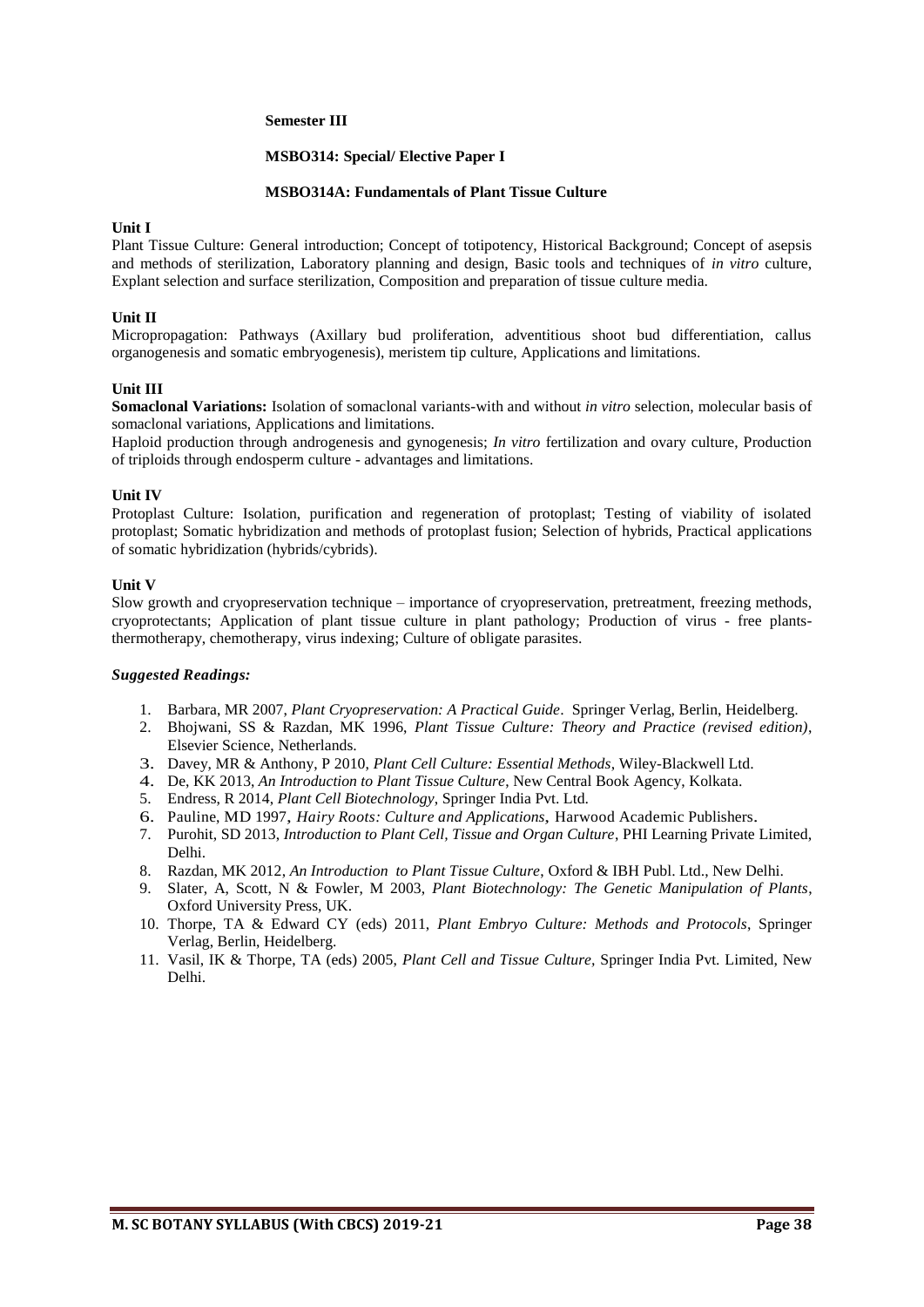# **MSBO323A: Practical II1 (Covering MSBO 314A)**

# **SUGGESTED LABORATORY EXERCISES:**

- 1. Preparation of the stock solutions for MS medium.
- 2. Preparation of MS medium from stock solutions.
- 3. Isolation, preparation, surface sterilization and inoculation of different explants.
- 4. Effect of auxins and cytokinins on callus growth and organogenesis.
- 5. Effect of auxins and cytokinins on shoot multiplication.
- 6. Experiments on multiple shoot induction from mature nodal shoot segments of economically important plant species.
- 7. Differentiation of tissues through organogenesis/ somatic embryogenesis.

# **Spots:**

- 1 Multiple shoot
- 2 Callus culture
- 3 Somatic embryogenesis
- 4 Protoplast
- 5 Synthetic seed
- 6 Somatic hybridization
- 7 Cryopreservation
- 8 *In vitro* rooting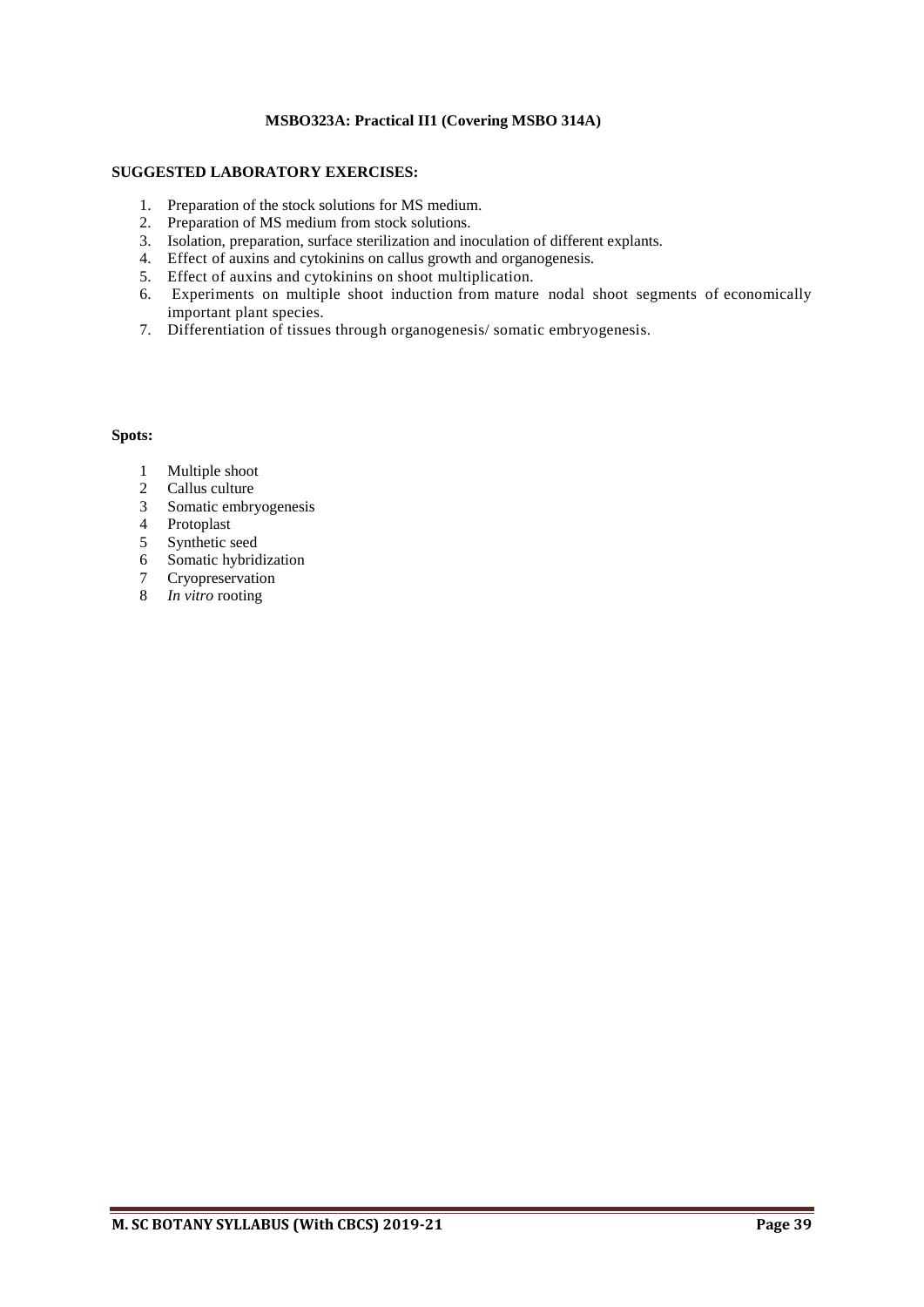# **LACHOO MEMORIAL COLLEGE OF SCIENCE & TECHNOLOGY (AUTONOMOUS) JODHPUR, RAJASTHAN PRACTICAL EXAMINATION -III** M.Sc. BOTANY SEMESTER- III (MSBO323A: Covering Paper –MSBO314A)

# **Time: 4 hours** Max. Marks: 35

|    | Perform the plant tissue culture experiment allotted by lots.                                                          |                   |
|----|------------------------------------------------------------------------------------------------------------------------|-------------------|
|    | a. Preparation of nutrient medium $\&$ reporting the constituents in mg/L                                              | 08                |
|    | b. Pre-treatment, surface sterilization and inoculation of explant.                                                    | 10                |
|    | 2. Identify and Comment upon the spot from 'a' to 'c':                                                                 | $3 \times 4 = 12$ |
| a. | <u> 1980 - Jan Barbarat, manazarta da kasas da shekara 1980 - Ang Barbarat na Barbarat na Barbarat na Barbarat na </u> |                   |
| b. |                                                                                                                        |                   |

c. <u>\_\_\_\_\_\_\_\_\_\_\_\_\_\_\_\_\_\_\_\_\_\_\_\_\_</u>

3. Viva Voce 5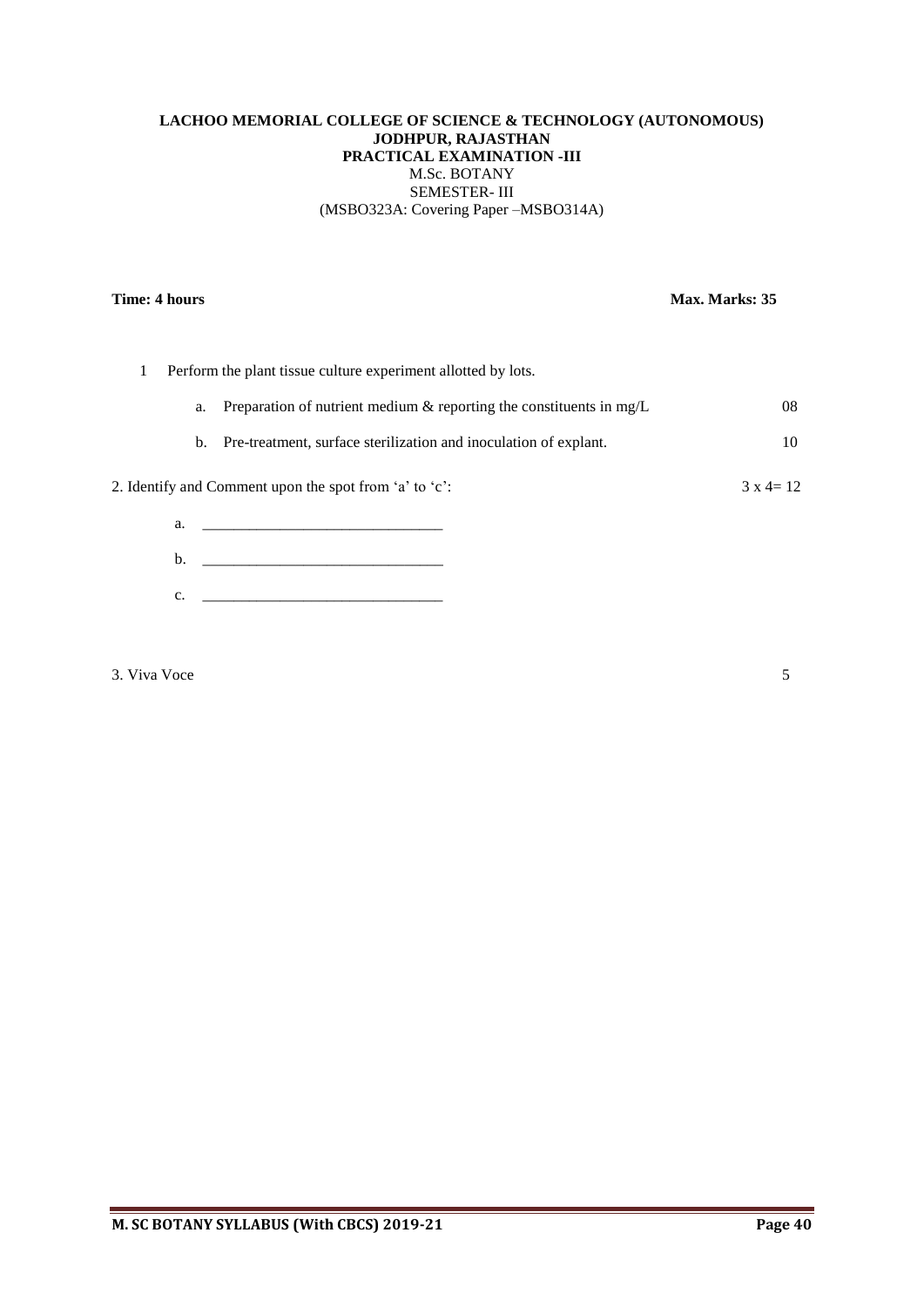#### **MSBO314B: Industrial Microbiology I**

#### **Unit I**

Definition, scope and historical development of industrial microbiology. Fermentors: construction, type, operation and basic functions, physico-chemical standards used in fermentors, maintenance of aseptic conditions. Types of fermentors: stirred tank, bubble column, airlift.

# **Unit II**

Development of industrial fermentation process: Primary and Secondary screening techniques. Stock Cultures: Batch, fed-batch and continuous cultures. Fermentation media: formulation, optimization and sterilization. Effects of temperature, pH and high nutrient concentration on growth and product formation. TDT, TDP, Death kinetics

#### **Unit III**

Dairy Microbiology: Milk (composition – chemical constituents and normal flora), Processing and Pathogens. Factors affecting bacteriological quality of milk. Preservation methods: Pasteurization; grading of milk. Dairy products: Cheese (Swiss and Cheddar), Yogurt, Cream, Butter and Buttermilk.

# **Unit IV**

Food Microbiology: Fermented vegetables: Sauerkraut and Kumis. Food borne infections and intoxications. Microbial spoilage and food preservation with examples of infective and toxic types – *Clostridium*, *Salmonella* and *Staphylococcus*. Mycotoxins in food with reference to *Aspergillus* species.

#### **Unit V**

Nitrogen fixing Biofertilizers: *Rhizobium, Azospirillum,* and *Azotobactor*, Plant growth promoting *Rhizobacteria*, Cyanobacteria. Mycorrhizal association: types, colonization of AM, isolation and inoculum production of AM, and its influence on growth and yield of crop plants. Phosphate mobilizing biofertilizers. Industrial production of Biofertilizers.

- 1. Cappuccino, J and Sherman, N 2014 Microbiology: A Laboratory manual 9<sup>th</sup> edn, Pearson publication.
- 2. Casida, LE. JR 2019, *Industrial Microbiology*, 2nd edn, New Age International Publishers.
- 3. Maheshwari, DK, 2010, *Practical Microbiology*, S. Chand and Co. Ltd.
- 4. Dubey, RC & Maheshwari, DK 2013, *A Text Book of Microbiology*, S. Chand and Co. Ltd.
- 5. Pelczer, MJ Jr., Chan, ECS & Krieg, NR 2010 *Microbiology: An application Based Approach* Tata McGraw Hill.
- 6. Powar, CB & Daginawala, HF 2008, *General Microbiology*. Himalaya Publishing House.
- 7. Reed, G (Ed.) 2004, *Prescott & Dunn's Industrial Microbiology*, 4<sup>th</sup> edn, CBS Publishers & Distributors, New Delhi.
- 8. Staubury, PF & Whitaker 1984, *Principles of Fermentation Technology*, PergamonPress.
- 9. Tortora, GJ, Funke, BR & Case, CL 2008 *Prescott, Harley & Klein's Microbiology*, 7<sup>th</sup> edn, Tata McGraw Hill.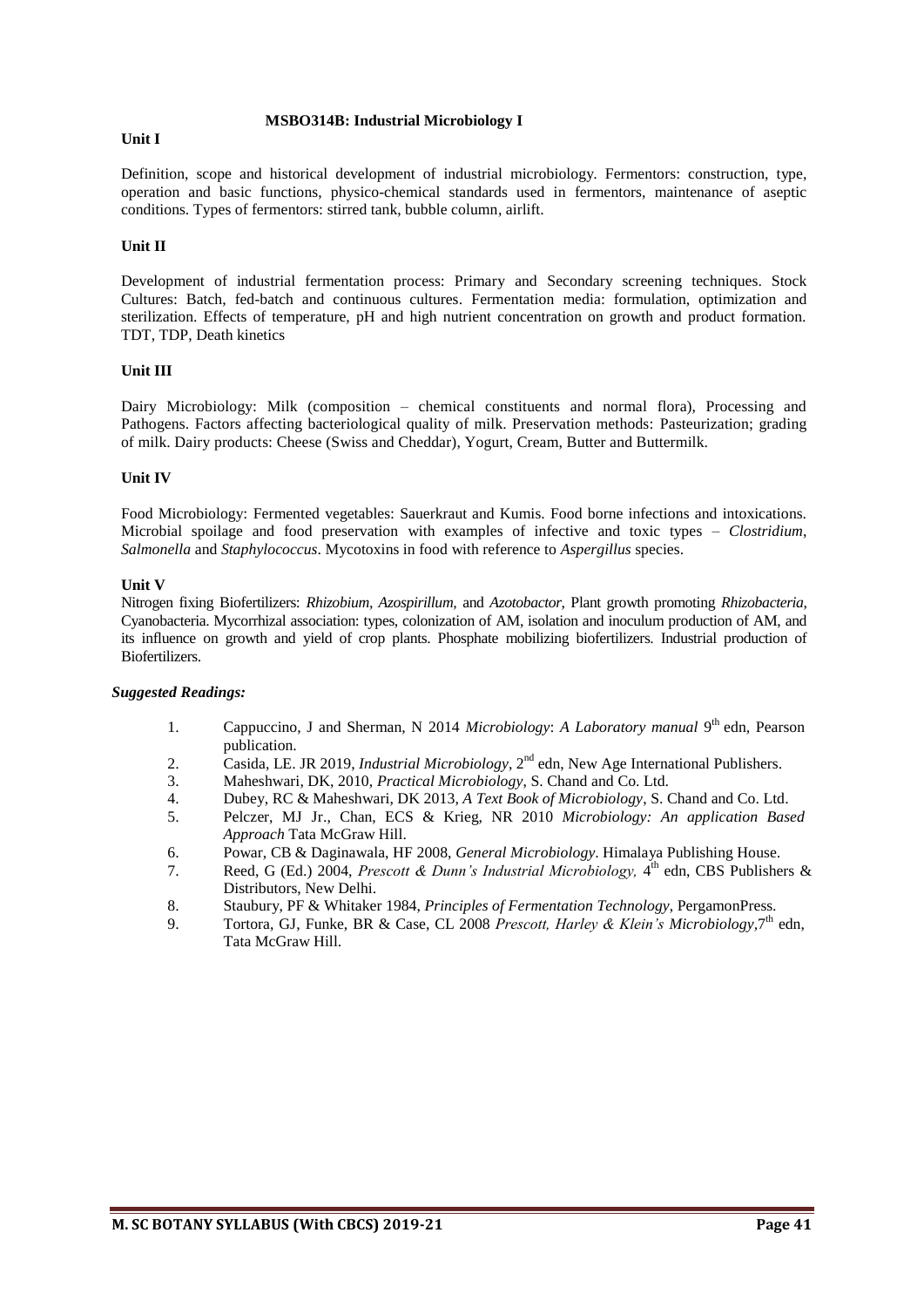# **MSBO323B: Practical II1 (Covering MSBO 314B)**

# **SUGGESTED LABORATORY EXERCISES:**

- 1. Preparation of culture media.
- 2. Culturing of microorganisms and cultural characteristics of bacteria.
- 3. Effect of various factors on the growth of microorganisms (pH, Temp, UV-light)
- 4. Study of some industrially important genera of fungi.
- 5. Enzymatic test of Milk by Methyl Blue Reductase Test.
- 6. Metabolism of microorganisms–carbohydrate fermentation, hydrolysis of starch, urea and gelatin.
- 7. Microbiological analysis of food product.
- 8. Presumptive test of coliform group of bacteria.
- 9. Cultivation of Nitrogen fixing Biofertilizers: *Rhizobium, Azospirillum, Azotobacter*.
- 10. Isolation & identification of Mycorrhizal fungi from Rhizosphere soil.

# **SPOTS:**

- a. Mycorrhiza
- b. Nitrogenase enzyme complex
- c. GRAS
- d. Probiotics
- e. Sauerkraut
- f. Fermentor
- g. Cheese Production
- h. Louis Pasteur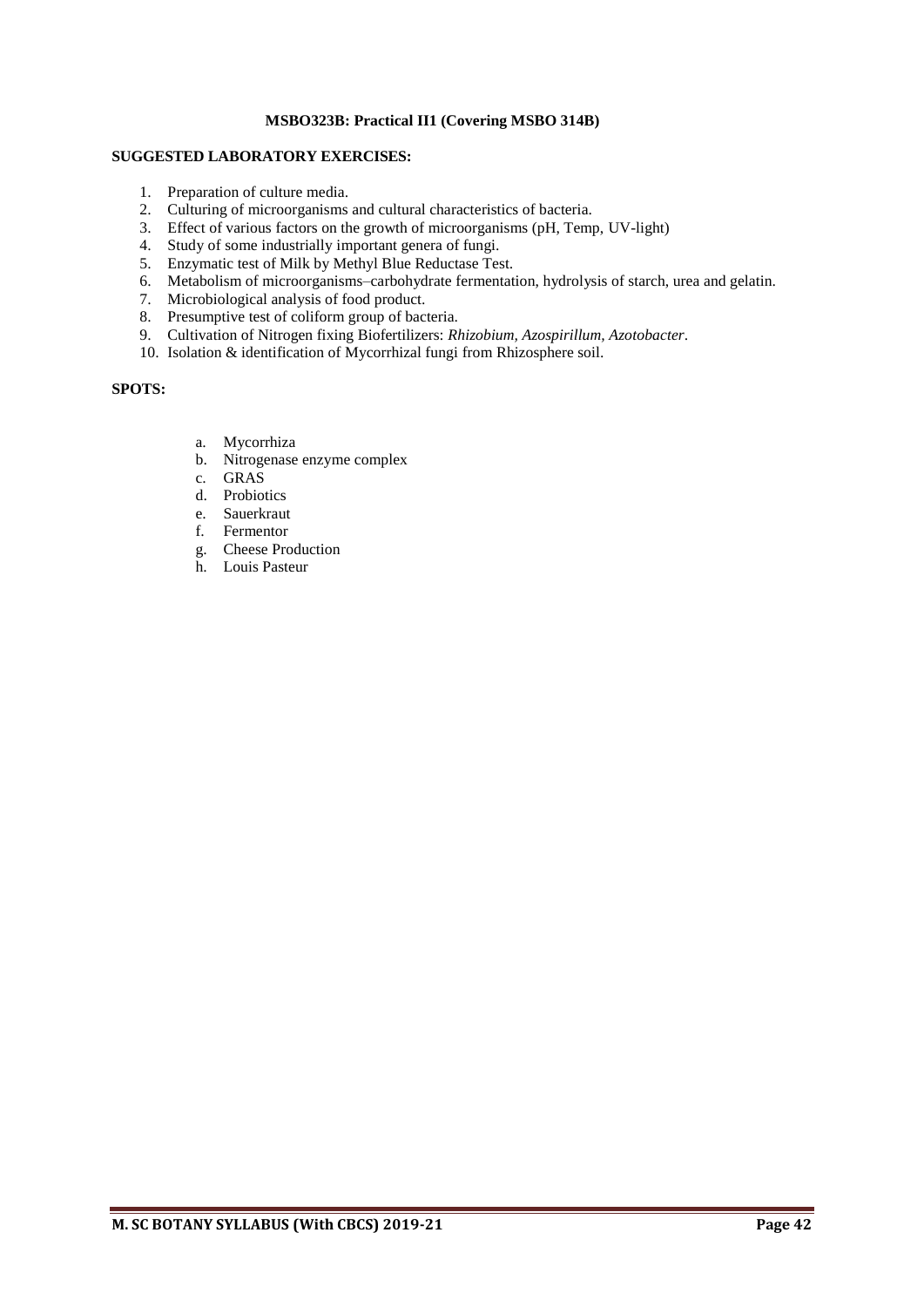# **LACHOO MEMORIAL COLLEGE OF SCIENCE & TECHNOLOGY (AUTONOMOUS) JODHPUR, RAJASTHAN PRACTICAL EXAMINATION -III** M.Sc. BOTANY SEMESTER- III (MSBO323B: Covering Paper –MSBO314B)

| Time: 4 hours                                          | Max. Marks: 35 |
|--------------------------------------------------------|----------------|
| 1. Perform the given exercise.                         | 18             |
| 2. Identify and Comment upon the spot from 'a' to 'c': | $3 x4 = 12$    |
|                                                        |                |
|                                                        |                |
| c.                                                     |                |
| 3. Viva Voce                                           | 5              |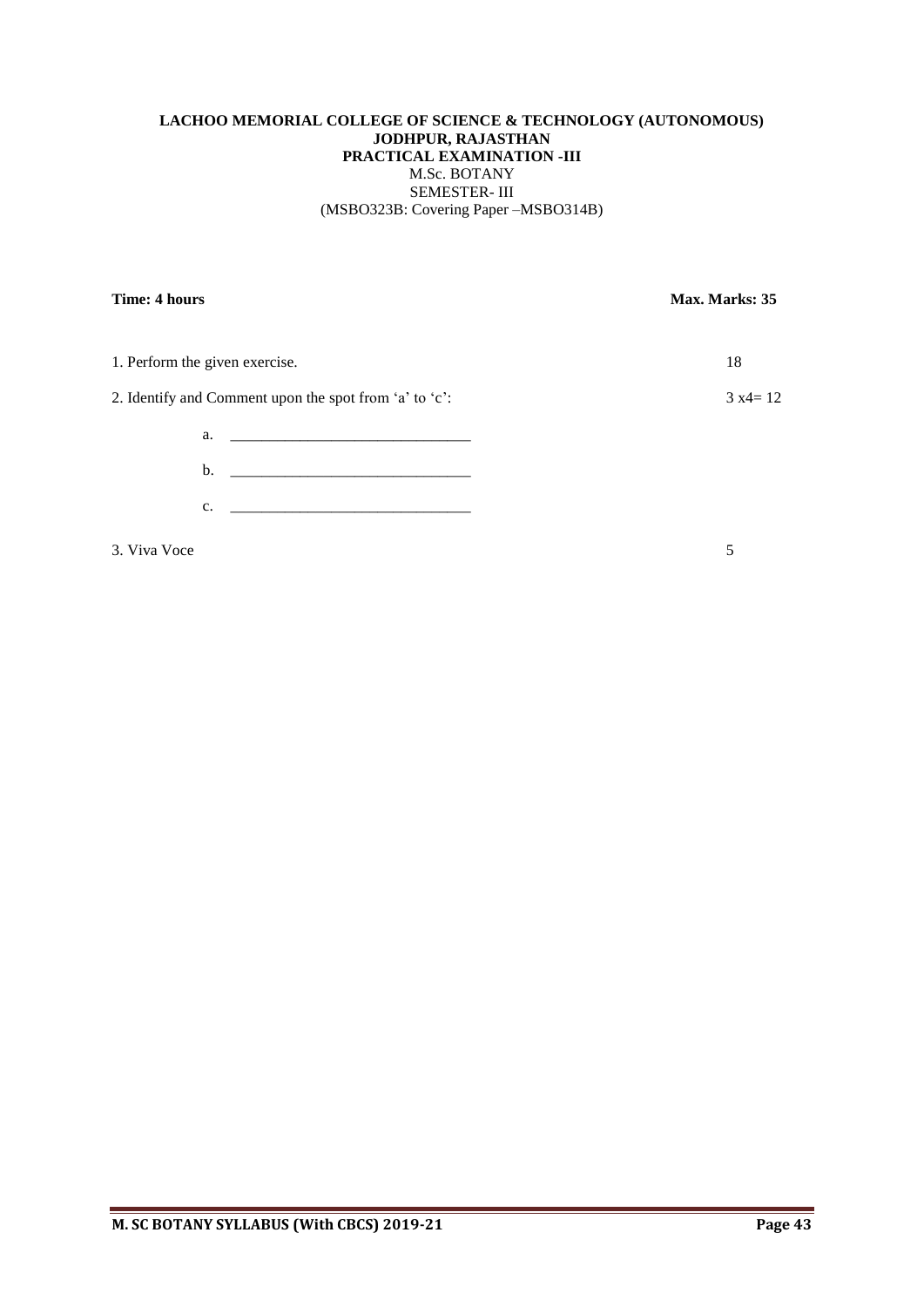#### **MSBO314C: BIOSTATISTICS AND BIOINFORMATICS**

#### **Unit I**

Introduction to statistics, designing and methodology of an experiment, sample and sampling techniques, collection and representation of data (diagrammatic and graphical). Measures of Central tendency: Mean - Arithmetic, Geometric and Harmonic Mean; Median, Mode.

#### **Unit II**

Measures of Dispersion: Range-characteristics, coefficient, merits and demerits, Variance and Standard Deviation-calculation, merits and demerits, standard error, coefficient of variation, Measures of Skewness and Kurtosis, Probability distributions (Normal, Binomial and Poisson), Confidence Limits.

#### **Unit III**

Idea of two types of errors and level of significance, Paired Mean Comparison (t-test; Chi-square). Multiple Mean Comparison (DMRT), Analysis of variance- RBD and its application in resource evaluation. Correlation-Types, Methods, Deduction of auto correlation, Correlation Coefficient; Simple Regression analysis and its coefficient, Computer application in data analysis (MS-Excel and SPSS).

#### **Unit IV**

Introduction to computer: component, generation and types. Introduction to Internet: history, IP address, types of networking: LAN, MAN, WAN and VPN.

Introduction to bioinformatics: definition, history and principle. Database concept, Biological databases: Primary database (GENBANK, DDBJ, EMBL, SWISS-PROT), Secondary database (TrEMBL, OWL), specialized database (EcoGene, ACeDB, FlyBase, Gramene), Structural database (PDB, MMDB, SCOP). General account of Big Data and cloud computing.

#### **Unit V**

Sequence analysis: Homology search- BLAST and its variants, Sequence alignment- types (Pairwise and Multiple sequence alignment) and tools of alignment (Clustal, Muscle and T-Coffee), alignment score (PAM and BLOSUM).

Phylogenetic analysis: Dendrogram, Cladogram, concept of molecular clock theory, Extraction of a phylogenetic data for tree construction (UPGMA, NJ, MP, ML), Software packages for phylogenetic analysis (PHYLIP, PAUP, PAML).

- 1. Baxevanis, AD & Ouellette, BFF 2004, *Bioinformatics A Practical Guide to the Analysis of Genes*  and Proteins, 2<sup>nd</sup> edn, Wiley Publishers.
- 2. Bergeron, B 2002, *Bioinformatics Computing*, Pearson Education, US.
- 3. Khan, IF & Khanum, A 2004, *Fundamentals of Biostatistics*, Ukaaz Publications, Hyderabad.
- 4. Lesk, AM 2010, *Introduction to Bioinformatics,* Oxford University Press, USA.
- 5. Medhi, J, *Statistical Methods*, Willey Eastern Limited.
- 6. Mount, DA 2004, *Bioinformatics: Sequence and Genome Analysis*, 2<sup>nd</sup> edn, CSH Press, UK.
- 7. Orengo, CA & Thornton, JM 2009, *Bioinformatics: Genes, Proteins and Computers,* Taylor and Francis, US.
- 8. Prasad, S 2013, *Elements of Biostatistics*, 3<sup>rd</sup> edn, Rastogi Publications, Meerut.
- 9. Rashidi, H & Buchler, LK. 2005, *Bioinformatics Basics: Application in Biological Science and Medicine*, CRC Press.
- 10. Rastogi, VB, 2009, *Fundamentals of Biostatistics*, 2<sup>nd</sup> edn, Ane Books Pvt. Ltd, New Delhi.
- 11. Sharma, V, Munjal, A & Shankar, A 2008, *A Text Book of Bioinformatics*, Rastogi Publications, Meerut.
- 12. Simpson, RJ (ed.) 2008, *Proteins and Proteomics: A Lab Manual,* Cold Spring Harbor, US.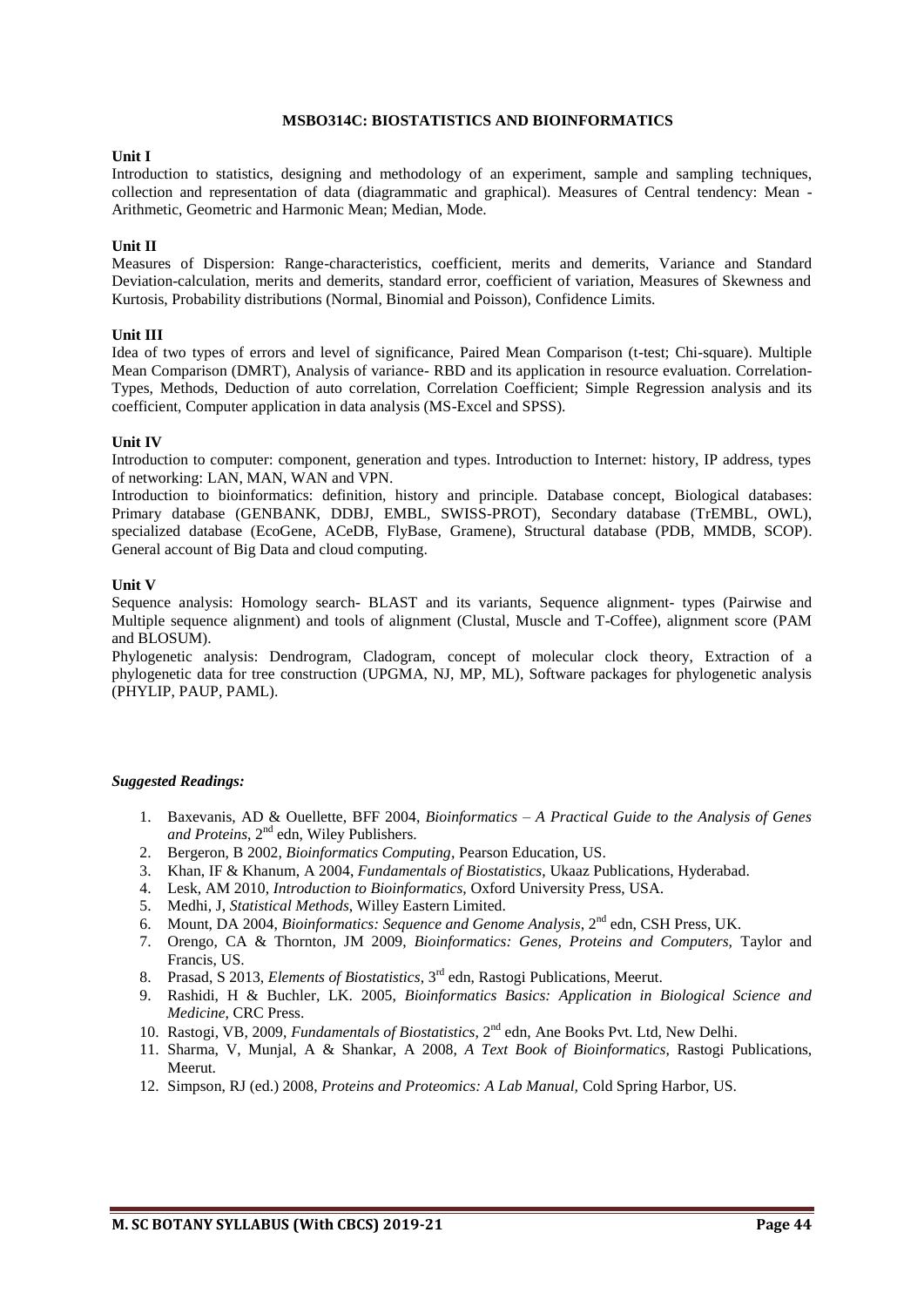# **MSBO323C: Practical II1 (Covering MSBO 314C)**

# **SUGGESTED LABORATORY EXERCISES:**

- Retrieval of required sequence from search engine.
- 2 Homology search for given unknown sequence using BLAST.<br>3 Similarity search using FASTA.<br>4 Primer designing for given nucleotide sequences.
- Similarity search using FASTA.
- 4 Primer designing for given nucleotide sequences.<br>5 Multiple sequence alignment using suitable softw
- Multiple sequence alignment using suitable software.
- Searching Exon coding regions, Intron and SNPs in the given nucleotide sequence.
- Preparation of phylogenetic tree
- 8 Measurement of Central Tendency-Mean, Mode and Median.
- Measurement of Variance and Standard Deviation
- Chi Square Test
- Analysis of variance (RBD)
- Analysis of Correlation and Regression
- Phylogenetic study of biological samples through PHYLIP

#### **SPOTS:**

- BLAST
- NCBI
- EMBL
- FASTA
- MSA (Multiple sequence alignment)
- Phylogenetic tree (cladogram, dendrogram)
- PHYLIP
- Clustal W
- ANOVA
- t-test
- Standard deviation
- Standard error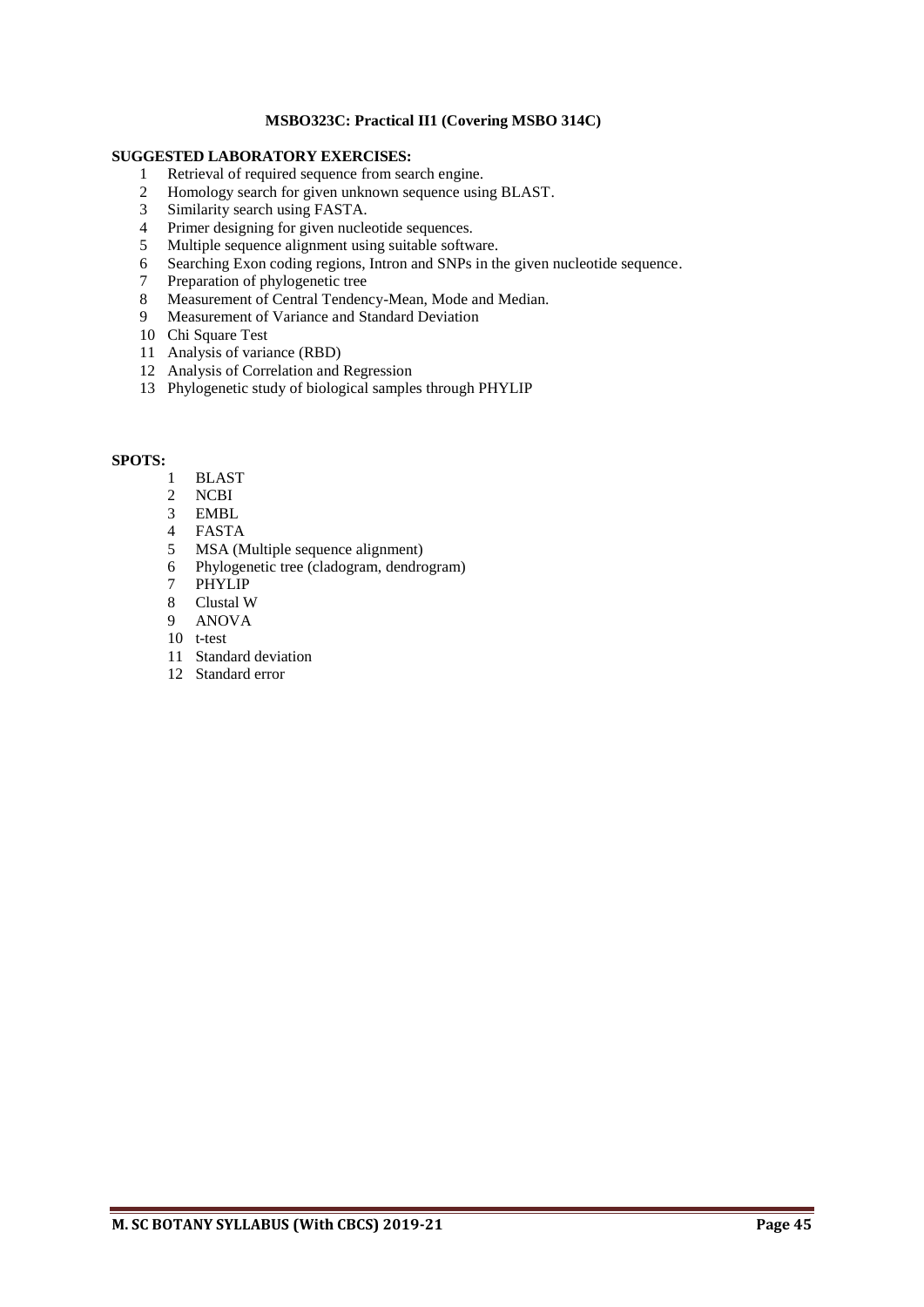# **LACHOO MEMORIAL COLLEGE OF SCIENCE & TECHNOLOGY (AUTONOMOUS) JODHPUR, RAJASTHAN PRACTICAL EXAMINATION -III** M.Sc. BOTANY SEMESTER- III (MSBO323C: Covering Paper –MSBO314C)

| Time: 4 hours                                          | Max. Marks: 35    |
|--------------------------------------------------------|-------------------|
| 1. Perform the following:                              |                   |
| a. Bioinformatics Exercise                             | 8                 |
| b. Biostatistics Exercise                              | 8                 |
| 2. Identify and Comment upon the spot from 'a' to 'c': | $3 \times 4 = 12$ |
| a.                                                     |                   |
| b.                                                     |                   |
| c.                                                     |                   |

3. Viva Voce 5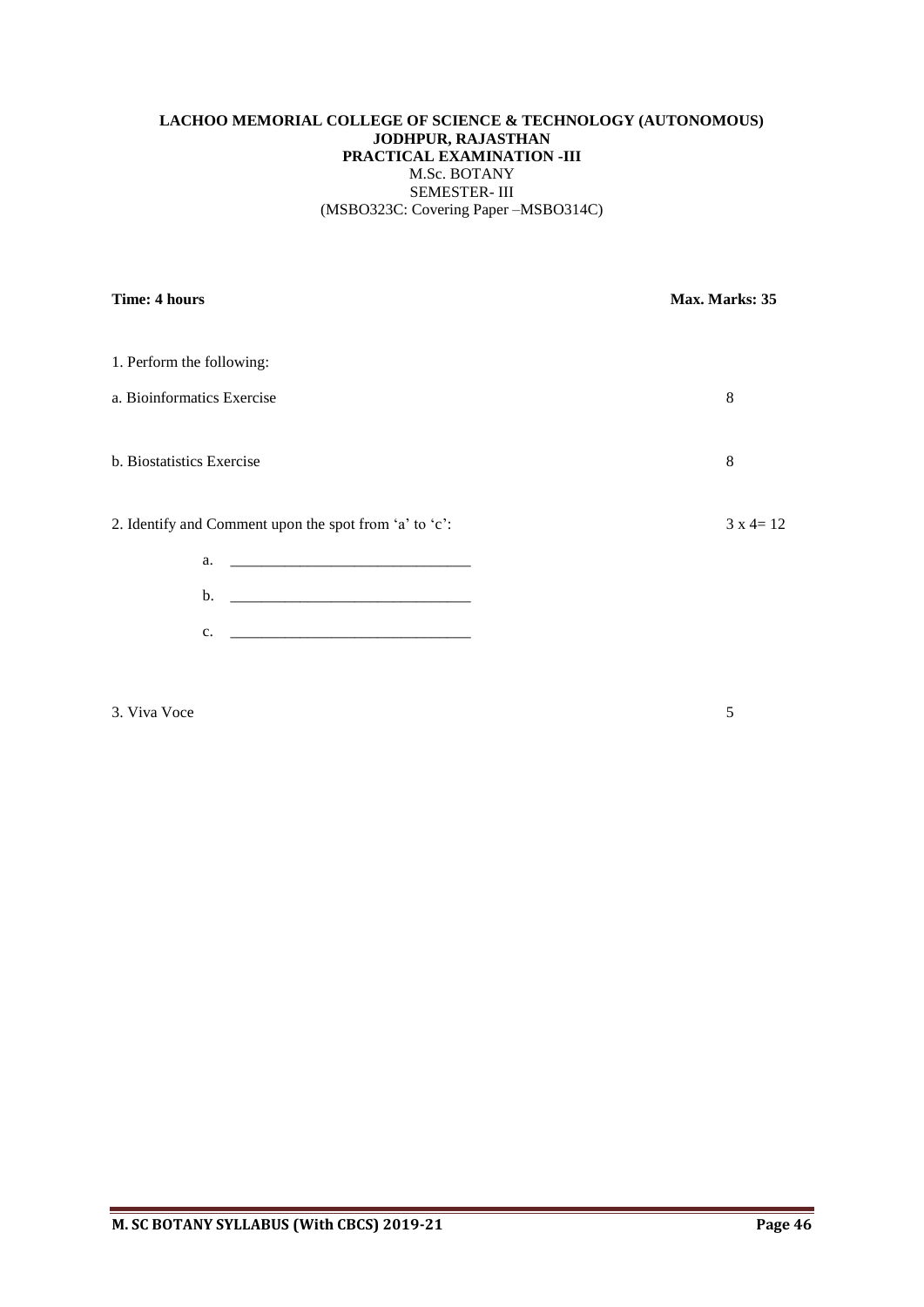#### **SEMESTER IV**

#### **MSBO411: Biodiversity and Resource Utilization**

#### **Unit I**

**Origin of Agriculture**: Domestication, Primary and secondary centers of diversity of cultivated plants. History of agriculture revolution, Green revolution and new challenges of food security.

#### **Unit II**

**Desert Plant Resources:** Important fire-wood and timber yielding plants with special reference to Rajasthan desert; Non-wood forest products (NWFPs) and their uses; Bamboos, gums, resins, dyes and tannins from natural plant resources and their economic utility.

#### **Unit III**

**Food, Fiber, Medicinal and Aromatic Plants:** Origin, botany, cultivation and utilization of food, forage, fodder and fiber crops of Rajasthan.

Origin, botany, cultivation, chemical constituents and uses of medicinal, aromatic, and vegetable oil-yielding crops of Rajasthan.

#### **Unit IV**

**Biostatistics:** Central tendency, dispersion, standard error, coefficient of variation; Probability distributions (normal, binomial of Poisson). Test of statistical significance (t-test; Chi-square): Analysis of variance- RBD and its application in plant breeding and genetics; Correlation, Simple Regression Analysis.

#### **Unit V**

**Techniques for** *In-situ and Ex-situ* **Conservations and Institutes:** Strategies for – *in-situ* conservation: protected areas in India – biosphere reserves, national parks, sanctuaries, wetlands, mangroves and coral reefs for conservation of wild biodiversity. Strategies for– *ex-situ* conservation: botanical gardens, field gene banks, seed banks, *in vitro* repositories and cryobanks.

General account of the activities of Botanical Survey of India (BSI), National Bureau of Plant Genetic Resources (NBPGR), AYUSH (Ministry of Ayurveda, Yoga and Naturopathy, Unani, Siddha and Homeopathy) and Indian Spice Board.

- 1. Chandel, KPS, Shukla, G. & Sharma, N 1996, *Biodiversity of Medicinal and Aromatic Plants in India: Conservation and Utilization.* National Bureau of Plant Genetic Resources, New Delhi.
- 2. Council of Scientific & Industrial Research (1948-2005), *The Wealth of India. A Dictionary of Indian Raw Materials and Industrial Products*, New Delhi. Raw Materials I-XII, Revised Vol. I-III (1985-1992) Supplement (2000).
- 3. Guerrant, EO, Havens, K. and Maunder, M 2004, *Ex situ Plant Conservation,* Island Press.
- 4. Hamilton, A 2013, *Plant Conservation: An Ecosystem Approach. Routedge*.
- 5. Henry, RJ 2010, *Plant Resources for Food, Fuel and Conservation*. Earthscan.
- 6. Kochar, SL 2009, *Economic Botany In the Tropics,*3 rd edn, Mac-Millan India Ltd., New Delhi.
- 7. Sahni, KC 2000, *The Book of Indian Trees*, 2nd edn. Oxford University Press, Mumbai.
- 8. Sharma, OP 1996, *Hill's Economic Botany* (Late Dr. A.F. Hill, adapted by O.P. Sharma). Tata McGraw Hill Co. Ltd., New Delhi.
- 9. Sofo, A 2011, *Biodiversity* (Ed), InTech Publisher, DOI: 10.5772/1836
- 10. Swaminathan, MS and Kocchar, SL (eds) 1989, *Plants and Society*. Macmillan Publication Ltd., London.
- 11. Thakur, RS, Puri, HS and Husain, A 1989*, Major Medicinal Plants of India*. Central Institute of Medicinal and Aromatic Plants, CSIR, Lucknow.
- 12. Thomas, P 2000, *Trees: Their National History*. Cambridge University Press, Cambridge, U.K.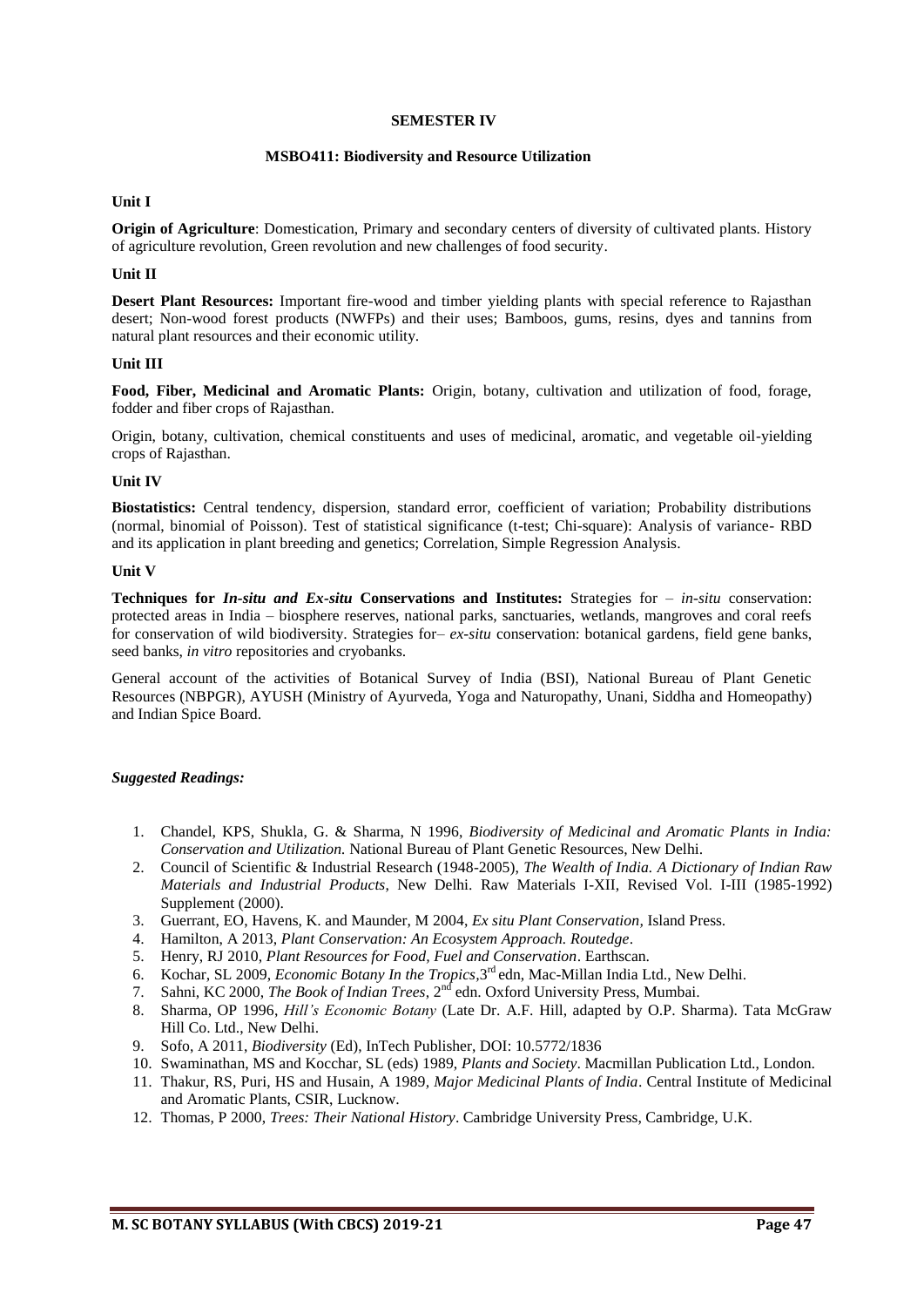#### **MSBO412: GENETIC ENGINEERING**

#### **Unit I**

Tools and techniques: Restriction enzyme, DNA ligase, polynucleotide kinase, alkaline phosphatase, DNA polymerase, terminal transferase. RNAse and DNAse; Reverse transcriptase.

Vector: Characteristics of plasmids (pBR322 and pUC19), phages, phagemids, cosmids, viruses, YAC and BAC as vector.

#### **Unit II**

DNA cloning strategies - steps involved. Cohesive and blunt end ligation: Linkers, Adaptors, Homopolymeric tailing. Preparation and screening of genomic and cDNA libraries. Reporter and Marker genes. Screening of recombinants- insertion inactivation, blue-white screening, Immunological screening and Colony Hybridization

#### **Unit III**

Genetic engineering of plants: Aims, strategies for development of transgenics; Methods of gene transfer: Physical, Chemical and Biological methods

*Agrobacterium* - the natural genetic engineer; Mechanism of tumour formation by *A. tumefaciens*; Vectors engineered from Ti Plasmid; Root formation using *Agrobacterium rhizogenes*.

#### **Unit IV**

Gene expression and function: Expression vectors- pMal, GST, pET - based vectors. Study of - transcript of cloned gene, regulation of gene expression, translation product of cloned gene and protein-protein interactions.

#### **Unit V**

Application of plant transformation for productivity and performance: herbicide resistance, insect resistance with special reference to Bt genes, virus resistance, Transplastomics, Gene/Genome editing in biological sciences.

Biosafety and Bioethics; Containment facilities, Biotechnology risk assessment, Patenting life forms.

- 1. Brown, TA 2010, *Gene Cloning and DNA Analysis: An Introduction*, 6<sup>th</sup> edn, Wiley-Blackwell publishing, UK.
- 2. Chawla, HS 2009 *Introduction to Plant Biotechnology*, Oxford & IBH Publishing Co. Pvt. Ltd., New Delhi.
- 3. Dale, JW, Schantz, M & Plant, N 2011, *From Genes to Genomes: Concepts and Applications of DNA*  Technology, 3<sup>rd</sup> edn, Wiley-Blackwell publishing, UK
- 4. Gibson ,G & Muse, SV 2004 , *A Primer of Genome Science,*2 nd edn*,* Sinauer Associates, USA
- 5. Glick, BR & Patten, CL 2017, *Molecular Biotechnology: Principles & Applications of Recombinant*  DNA, 5<sup>th</sup> edn, Taylor & Francis.
- 6. Greene, JJ & Rao VS (eds) 1998, *Recombinant DNA–Principles and Methodologies*. Marcel Dekker, New York.
- 7. Gupta, PK 2012, *Biotechnology and Genomics*, 1<sup>st</sup> edn, Rastogi publications, Meerut.
- 8. Hansen, E & Harper, G (eds) 1997, *Differentially Expressed Gene in Plants*, Taylor and Francis Ltd. London.
- 9. Joshi, P 2007, *Genetic Engineering and Its Applications*, 2<sup>nd</sup> edn, Agrobios- India, Jodhpur.
- 10. Mitra, S 2000, *Genetic Engineering- Principles and Practice*. Macmillan India Limited, New Delhi.
- 11. Primrose, SB & Twyman RM 2015, *Principles of Gene Manipulation and Genomics*, Blackwell Science, Oxford, UK.
- 12. Sambrook, J, & Russell, DW 2001, *Molecular Cloning: A Laboratory Manual*, 3rd edn, Cold Spring Harbor Laboratory Press, New York.
- 13. Satyanarayana, U 2005, *Biotechnology*, 1<sup>st</sup> edn, Books and Allied Publishers, Kolkata.
- 14. Singh, BD 2012, *Biotechnology: Expanding Horizons*, 4<sup>th</sup> edn, Kalyani Publishers, Ludhiana.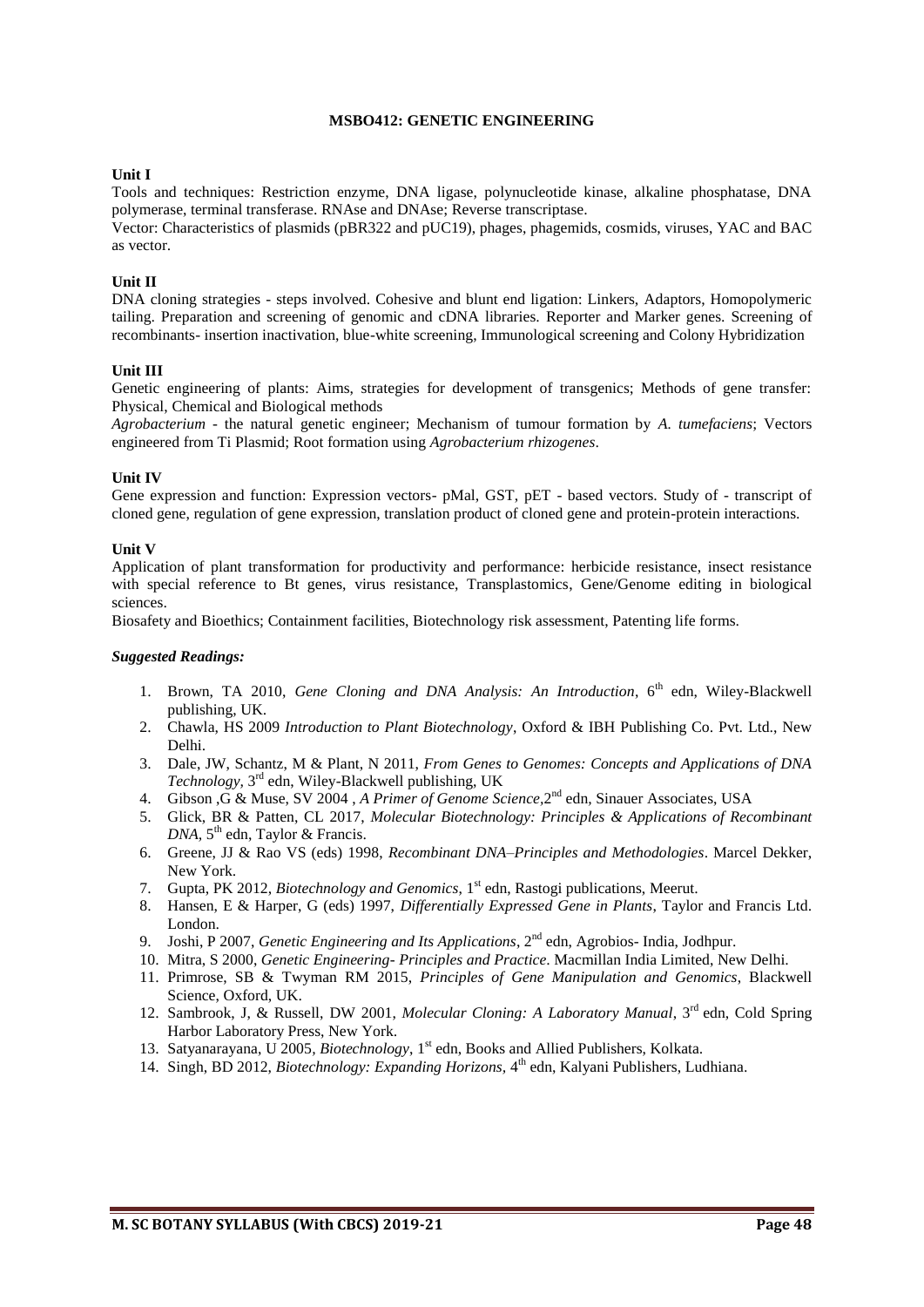#### **MSBO421: Practical I (Covering MSBO 411 and 412)**

#### **SUGGESTED LABORATORY EXERCISES:**

#### **Biodiversity and Resource Utilization:**

- 1. Quantification of starch in food crops (wheat, rice, maize, potato & sweet potato)
- 2. Quantification of starch in forage/fodder crops (sorghum, bajra, gram & guar bean)
- 3. Quantification of acid detergent fibre (ADF) content in fibre crops (cotton, jute, coir & silk cotton)
- 4. Morpho-anatomical features of plant fibres (cotton, jute, coir & silk cotton)
- 5. Quantification of saponification value in vegetable oils (mustard, groundnut, soybean, coconut, sunflower & castor)
- 6. Quantification of acid value in vegetable oils (mustard, groundnut, soybean, coconut, sunflower & castor)
- 7. Quantification of iodine value in vegetable oils (mustard, groundnut, soybean, coconut, sunflower& castor)
- 8. Micro-chemical test for fats & oils
- 9. Micro-chemical test for gums (guar & kumbhatia)
- 10. Micro-chemical test for tannins (*Acacia, Terminalia, Cassia* & tea leaves)
- 11. Micro-chemical test for dyes (*Butea* & henna powder)
- 12. Impurity test for natural products (honey, saffron, katha & mustard oil).
- 13. Educational Visit\*
- **\***The students shall prepare a brief illustrated narrative of the Educational Visit.

After evaluation, the marks would be added to the CIA of the practical examination.

#### **Spots (Any three):**

- a. **Food crops:** wheat, maize potato, chickpea, sugarcane & sweet potato
- b. **Forage/Fodder crops:** sorghum, bajra, gram & guar bean
- c. **Fiber crops:** cotton, jute, coir & silk cotton
- *d.* **Medicinal plants:** *Papaver, Catharanthus, Adhatoda, Allium, Rauwolfia, Withania, Phyllanthus* & *Aloe*
- *e.* **Aromatic plants:** *Mentha, Rosa, Jasminum, Cymbopogon* & *Pandanus*

# **Genetic Engineering:**

- 1. Isolation and visualization of plasmid DNA from bacteria (mini preparation of plasmid).
- 2. Performing restriction and digestion of lambda phage DNA (kit based).
- 3. Performing DNA ligation of restricted lambda DNA (kit based).
- 4. Preparation of competent cells of bacteria (kit based).
- 5. Transformation of *E. coli* cells with standard plasmids (kit based).
- 6. Calculation of transformation efficiency.

#### **Spots (Any three):**

- 1. Southern Hybridization
- 2. Western Hybridization
- 3. Biochip
- 4. Biosensors
- 5. Bacterial Artificial Chromosome (BAC)
- 6. Yeast Artificial Chromosome (YAC)
- 7. Ti Plasmid
- 8. Restriction enzymes
- 9. Reporter and marker genes
- 10. Expression Vector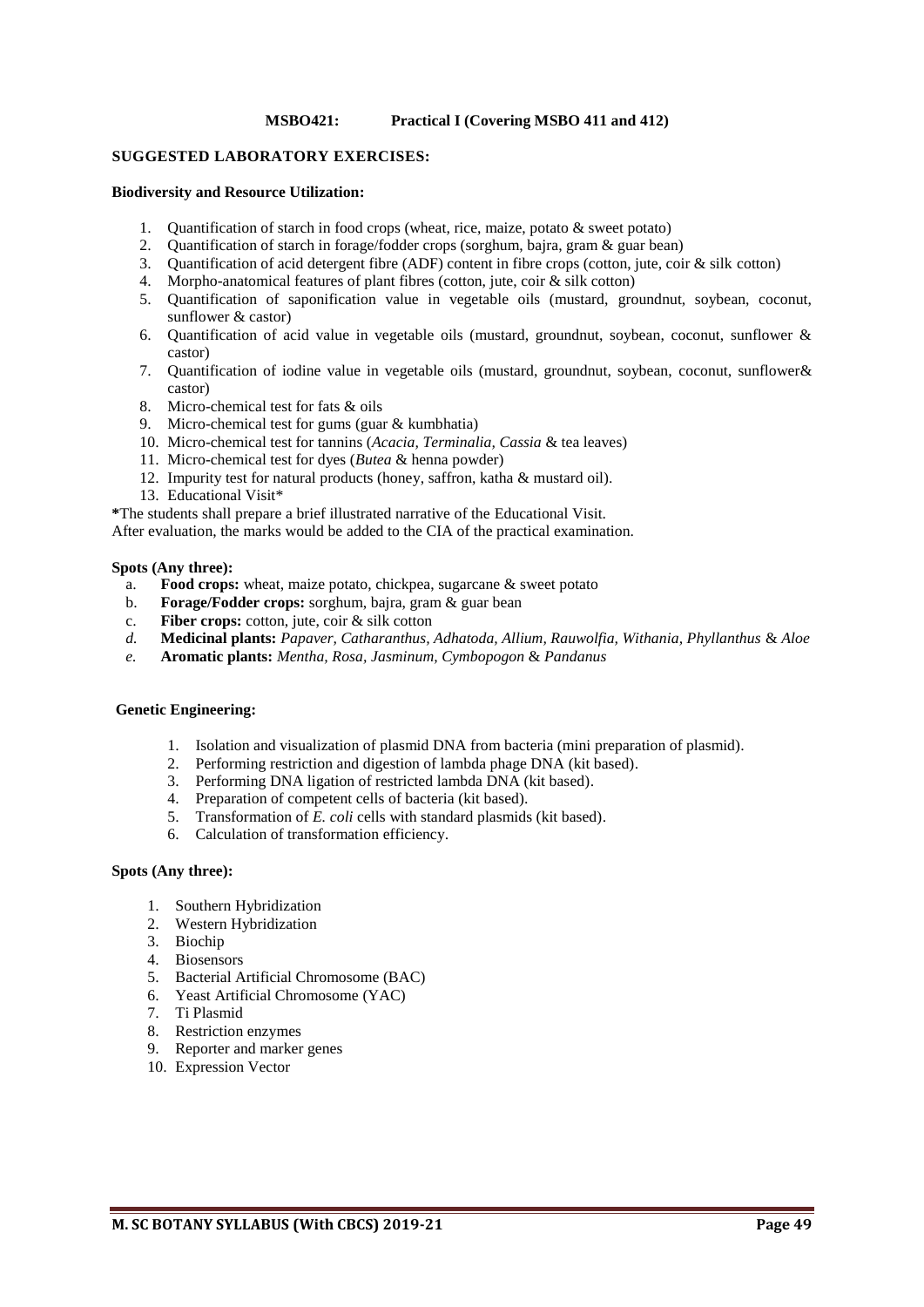# **LACHOO MEMORIAL COLLEGE OF SCIENCE & TECHNOLOGY (AUTONOMOUS) JODHPUR, RAJASTHAN PRACTICAL EXAMINATION -I** M.Sc. BOTANY SEMESTER- IV (MSBO421: Covering Papers –MSBO411&412)

# **Time: 6 hours** Max. Marks: 70

| 1. Perform the given Biodiversity & resource utilization exercise. |                                                            | 18        |
|--------------------------------------------------------------------|------------------------------------------------------------|-----------|
| 2. Perform the given Genetic Engineering exercise.                 |                                                            | 18        |
| 3. Identify and Comment upon the spot from 'a' to 'f':             |                                                            | $6x = 24$ |
|                                                                    |                                                            |           |
|                                                                    |                                                            |           |
| c.                                                                 | <u> 1980 - Jan James Barnett, fransk politik (d. 1980)</u> |           |
|                                                                    | d. $\qquad \qquad$                                         |           |
| e.                                                                 |                                                            |           |

f. \_\_\_\_\_\_\_\_\_\_\_\_\_\_\_\_\_\_\_\_\_\_\_\_\_\_\_\_\_\_\_

4. Viva Voce 10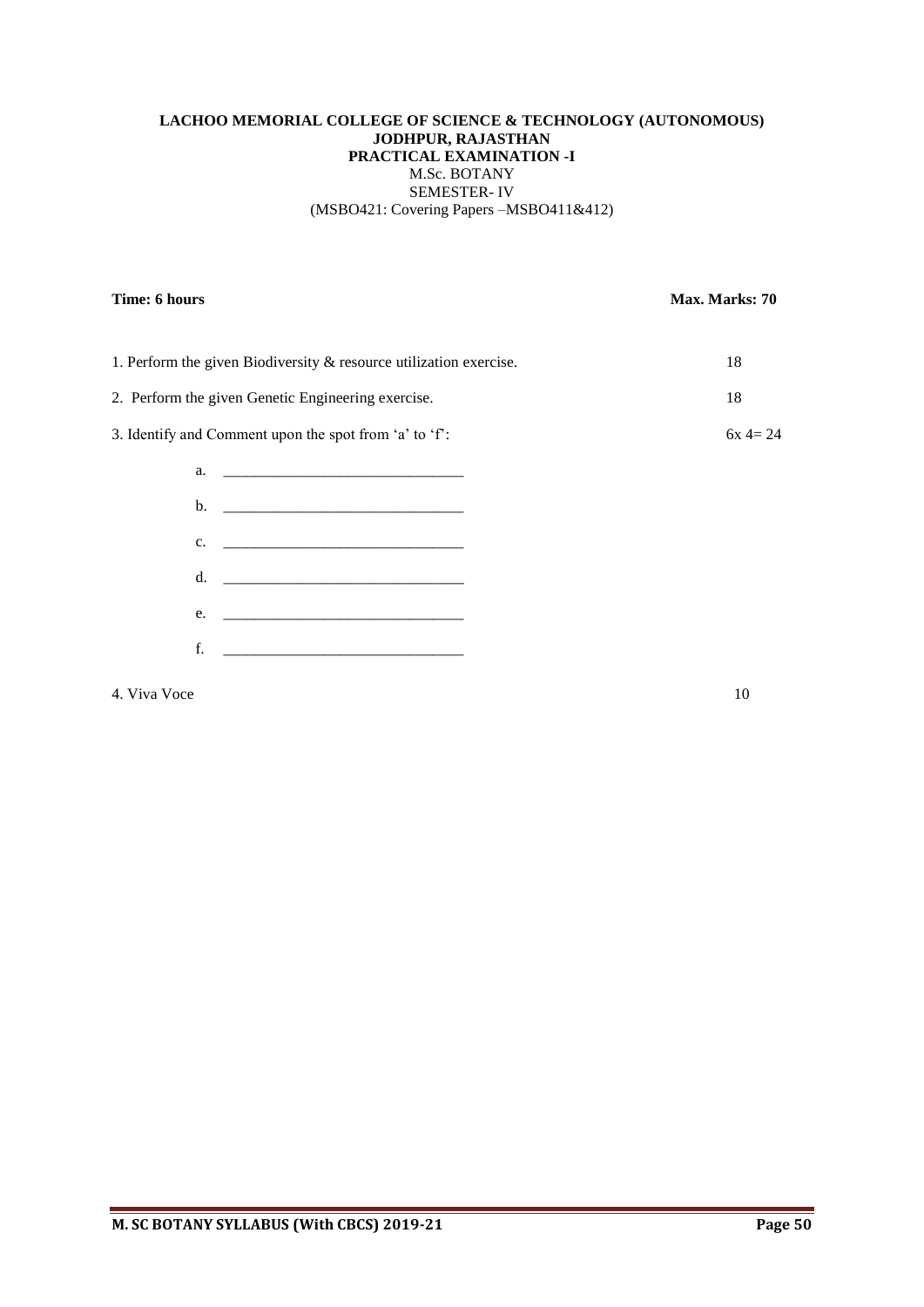#### **MSBO413: Applied Ecology**

#### **Unit I**

Ecosystem Stability & Management: Ecosystem services, Concept of ecosystem resistance and resilience. Natural and anthropogenic ecological perturbation and their impact on plants and ecosystem. Ecosystem restoration; Ecology of plant invasion.

# **Unit II**

Biodiversity and Ecological Management: Biodiversity concept and levels, biodiversity role in ecosystem function and stability. Speciation and extinction; IUCN categories of threat; distribution and global patterns. Convention on Biological Diversity (CBD), Terrestrial biodiversity hot spots.

# **Unit III**

Sustainable development: Concept of sustainable development; Capitals and currencies, problems and solutions. Concept of sustainable consumption, sustainability indicators; Food security and human population growth.

#### **Unit IV**

Environmental pollution and industrial ecology: Air, water and land pollution - kinds, sources, effects on plants and ecosystem. Bioremediation, Environment impact assessment, Concept of industrial ecology.

#### **Unit V**

Climatic changes and consequences: The greenhouse effect, greenhouse gases;  $CO<sub>2</sub>$ ,  $CH<sub>4</sub>$ ,  $N<sub>2</sub>O$ ,  $CFCs$  - sources, trends and role; Global warming; Ozone layer and hole;  $CO<sub>2</sub>$  fertilization, sea level rise and radiation; Concept of carbon credit.

- 1 Barbour, MG, Burk, JH & Pitts, WD 1998, *Terrestrial Plant Ecology*, Benjamin /Cummings Publication Company, California.
- 2 Begon, M, Harper, JL & Townsend, CR 2005, *Ecology*, 4<sup>th</sup> edn, Blackwell Science, Cambridge, U.S.A.
- 3 Cadish, G & Giller, KE 1997, *Driven by Nature: Plant Litter Quality and Decomposition*, CAB International Wallingford, U.K.
- 4 Chapman, B & Bilharz, S 1997, *Sustainability Indicators*, John Wiley &Sons, New York.
- 5 Chapman, JL, & Reiss MJ 2005, *Ecology: Principles and Applications*, Cambridge University Press.
- 6 Hill, MK 1997, *Understanding Environmental Pollution*, Cambridge University Press.
- 7 Koromondy, EJ 2017, Concepts of Ecology, 4<sup>th</sup> edn, Pearson Education.
- 8 Ludwig, J & Reynolds, JF 1988, *Statistical Ecology*, John Wiley & Sons New York.
- 9 Odum, EP 2004, *Fundamentals of Ecology,* Saunders, Philadelphia.
- 10 Odum, EP 1983, *Basic Ecology,* Saunders, Philadelphia.
- 11 Rana, SVS 2005, *Essentials of Ecology and Environmental Science,* Prentice Hall of India.
- 12 Singh, JS, Singh, SP & Gupta, SR 2015, *Ecology, Environmental Science and Conservation*, S. Chand & Co. Pvt. Ltd.
- 13 Smith, RL & Smith, TM 2001, *Ecology & Field Biology*, 6<sup>th</sup> edn, Benjamin /Cummings Publication Company, California.
- 14 Smith, TM & Smith, RL 2014 *Elements of Ecology*, 8<sup>th</sup> edn, Pearson Education.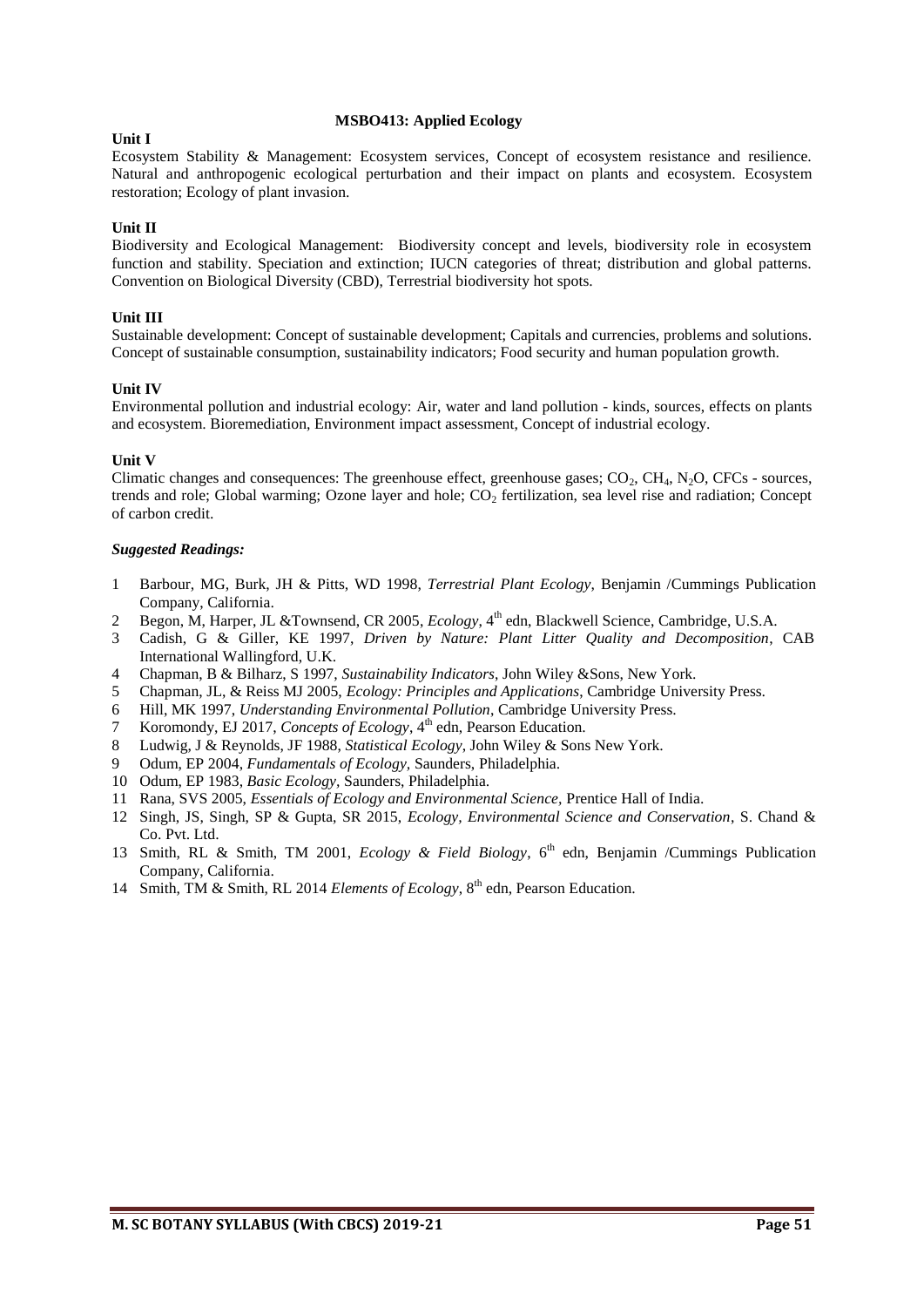# **MSBO422: Practical II (Covering MSBO 413)**

#### **SUGGESTED LABORATORY EXERCISES:**

- 1 Water quality assessment for polluted water bodies:
	- a. Physical- pH, Electrical conductivity, transparency
	- b. Chemical- $CO_3$ ,  $HCO_3$ ,  $Cl$ , Hardness, Dissolved oxygen.
	- c. Biological- Pathogenic and non-pathogenic microorganisms.
- 2 Growth curve / biomass quantification in terms of protein for bio-remediating protists.<br>3 Comparison of community status in disturbed and undisturbed areas.
- 3 Comparison of community status in disturbed and undisturbed areas.<br>4 Comparison of soil microbial biomass/carbon in unpolluted and pollu
- 4 Comparison of soil microbial biomass/ carbon in unpolluted and polluted soil.<br>5 Estimation of chlorophyll content in  $SO<sub>2</sub>$  fumigated and unfumigated plant.
- 5 Estimation of chlorophyll content in  $SO_2$  fumigated and unfumigated plant.<br>6 Study of environmental impact of a given developmental activity using check
- Study of environmental impact of a given developmental activity using check list as method.
- 7 Estimation of the dust capturing capacity of the leaves.
- 8 Estimation of the percentage of the injured area in the leaves.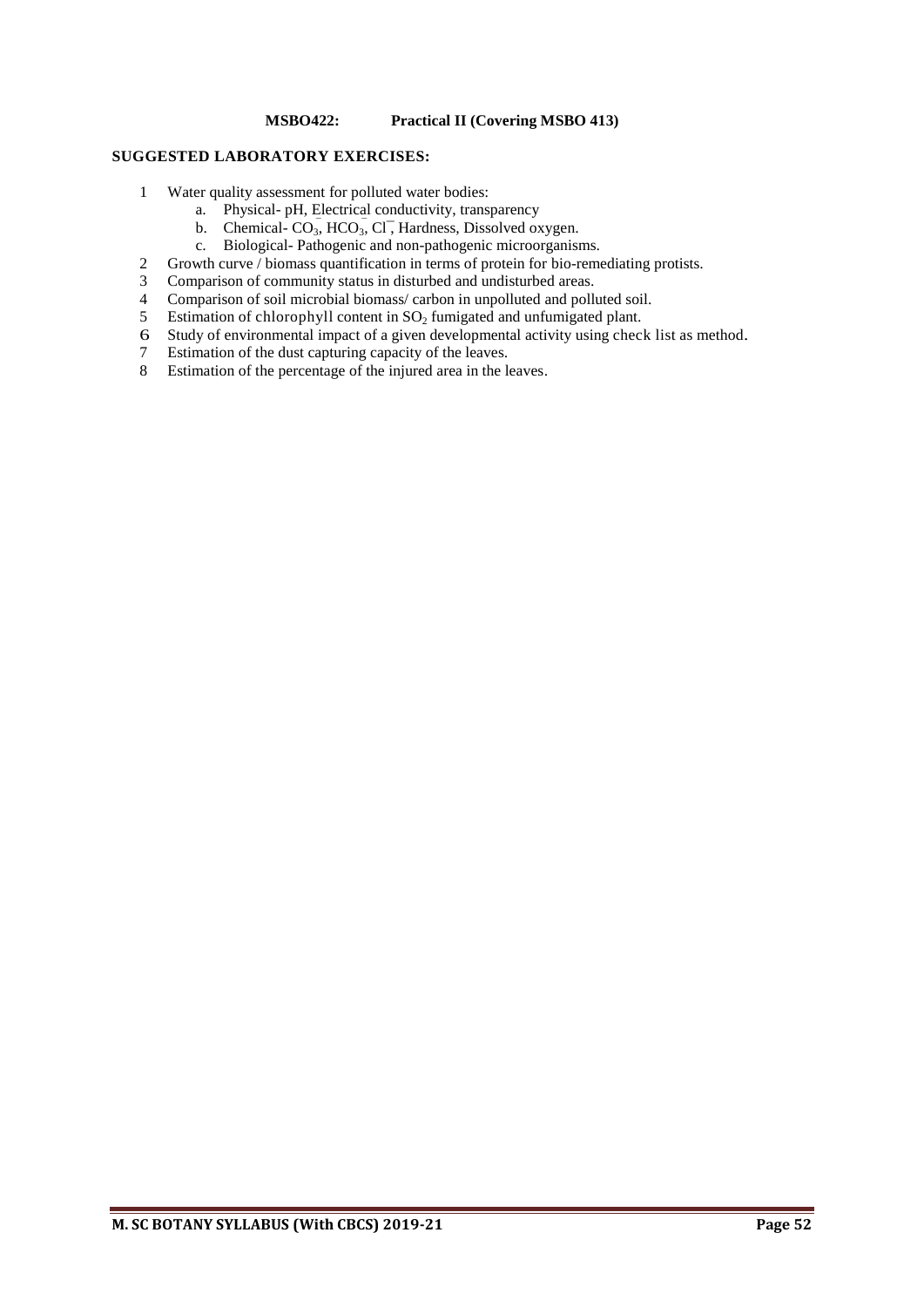# **LACHOO MEMORIAL COLLEGE OF SCIENCE & TECHNOLOGY (AUTONOMOUS) JODHPUR, RAJASTHAN PRACTICAL EXAMINATION -II** M.Sc. BOTANY SEMESTER- IV (MSBO422: Covering Paper –MSBO413)

**Time: 4 hours** Max. Marks: 35

| 1. Perform the given major exercise |  |
|-------------------------------------|--|
| 2. Perform the given minor exercise |  |
| 3. Viva Voce                        |  |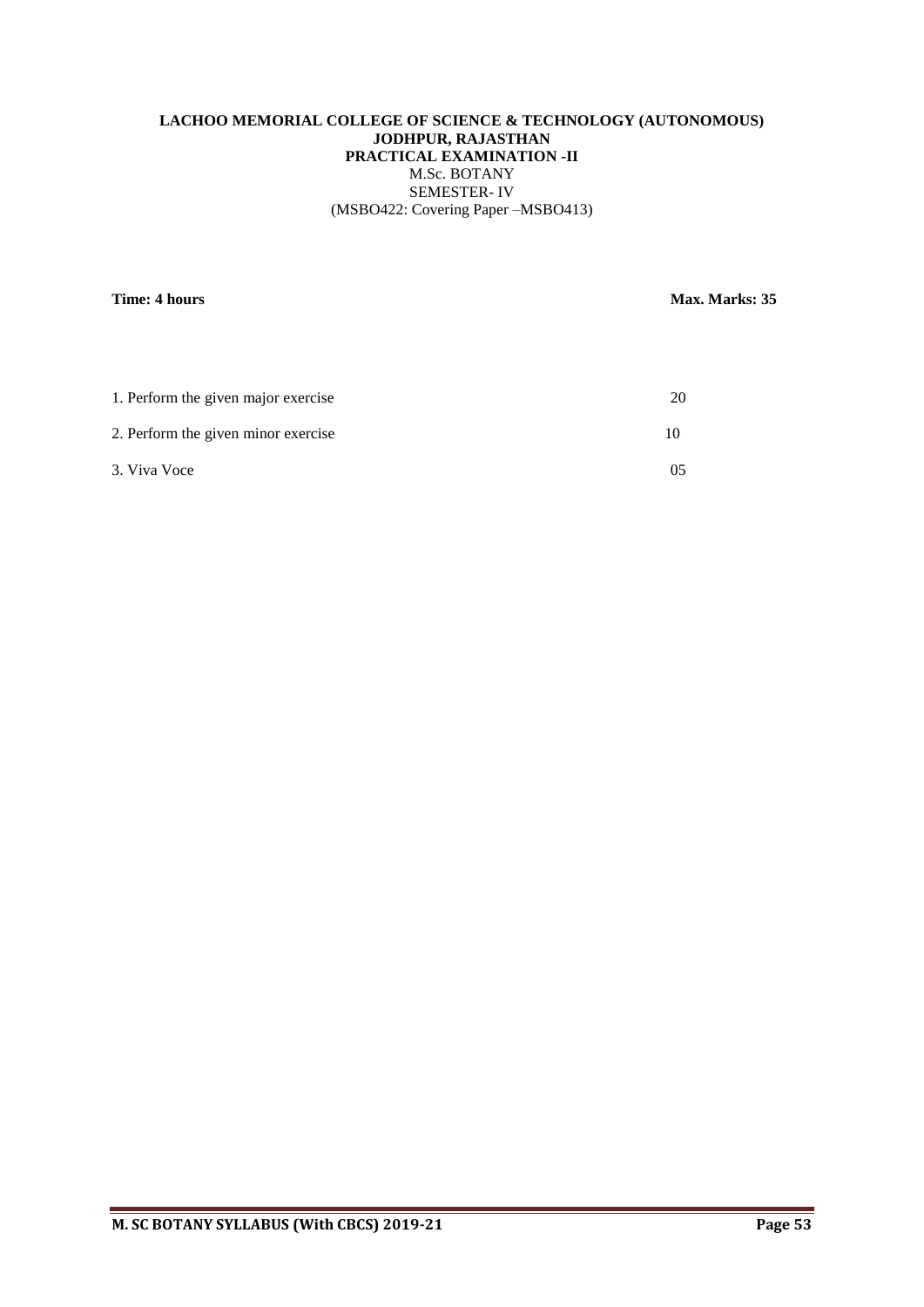#### **Semester IV**

#### **MSBO414: Special/ Elective Paper II**

#### **MSBO414A: APPLIED PLANT TISSUE CULTURE**

#### **Unit I**

Planning and design of tissue culture facility for mass propagation of plants: Concept of clean area. Mass media preparation, dispensation and storage. Autoclaving and contamination control. Hatcheries, transfer area, control of physical environment in growth room, air –handling and conditioning, culture room lighting, air exchange, humidity control.

#### **Unit II**

Greenhouse location and design. General nursery practices, maintenance of plants under nursery shade. Available technologies for micropropagation of ornamentals, fruit plants, plantation crops, spices and condiments, oil seeds and legumes, commercialization of plant tissue culture in India.

#### **Unit III**

Bioreactors: types of bioreactors (stirred tank, air lift, membrane type, immobilized cell bioreactors), process and operation, factors affecting the mass scale production of secondary metabolites (optimization, selection, hairy roots, elicitation).

#### **Unit IV**

Principal classes of secondary metabolites (alkaloids, terpenes, phenolics), shikimic acid and mevalonate pathways. Production of pharmaceutically important drugs in culture – alkaloids (*Catharanthus, Nicotiana, Papaver*), anti-tumour agents (taxol, podophyllotoxins, vincristine), saponins and sterols (diosgenin, guggul, ginseng); food additives (sweetners, flavours and colours) and insecticides. Basic methods of extraction and isolation of secondary metabolites: alkaloids, polyphenolics and terpenes.

#### **Unit V**

Bioconversion of molecules by cell free system, and cell cultures, freely suspended and immobilized cells and enzymes. Molecular farming: production of drugs by genetic engineering technology, metabolic engineering for the production of useful metabolites.

- 1. Bhojwani, SS & Razdan, MK 1996, *Plant Tissue Culture: Theory and Practice*. Elsevier Science Publishers, New York. USA.
- 2. Gamborg, OL & Phillips, GC 2005, *Plant Cell, Tissue and Organ Culture, Fundamental Methods*. Narosa Publishing House, New Delhi.
- 3. Ignacimuthu, S 2015, *Biotechnology: An Introduction*. Narosa Publishing House.
- 4. Kirakosyan, A & Kaufman, PB 2009, *Recent Advances in Plant Biotechnology*, Springer.
- 5. Michael R Davey & Paul Anthony 2010, *Plant Cell Culture: Essential Methods*. Wiley-Blackwell A John Wiley & Sons, Ltd.
- 6. Purohit, SD 2013, *Introduction to Plant cell, Tissue and organ culture*. PHI Learning Private Limited, Delhi.
- 7. Ramawat, KG & Merillon, JM (eds.) 2013, *Natural Products: Phytochemistry, Botany and Metabolism of Alkaloids, Phenolics and Terpenes*, Oxford & IBH, Pvt. Ltd.
- 8. Ramawat, KG & Merillon, JM 2010, *Biotechnology: Secondary metabolites*, Oxford & IBH, Pvt. Ltd.
- 9. Ramawat, KG 2000, *Plant Biotechnology*. S. Chand & Co., New Delhi.
- 10. Ramawat, KG 2006, *Biotechnology: Secondary metabolites: Plant and Microbes*, Science Publisher.
- 11. Reed, BM 2008, *Plant Cryopreservation: A Practical Guide*. Springer.
- 12. Singh, BD & Shekhawat, NS 2017, *Molecular Plant Breeding*, Scientific Publishers, Jodhpur.
- 13. Singh, RS & Singh, MP 2007, *Fundamentals of Plant Biotechnology*, Satish Serial Publishing House, Delhi.
- 14. Slater, A, Scott, N & Fowler, M 2003, *Plant Biotechnology: The Genetic Manipulation of Plants*. Oxford University Press.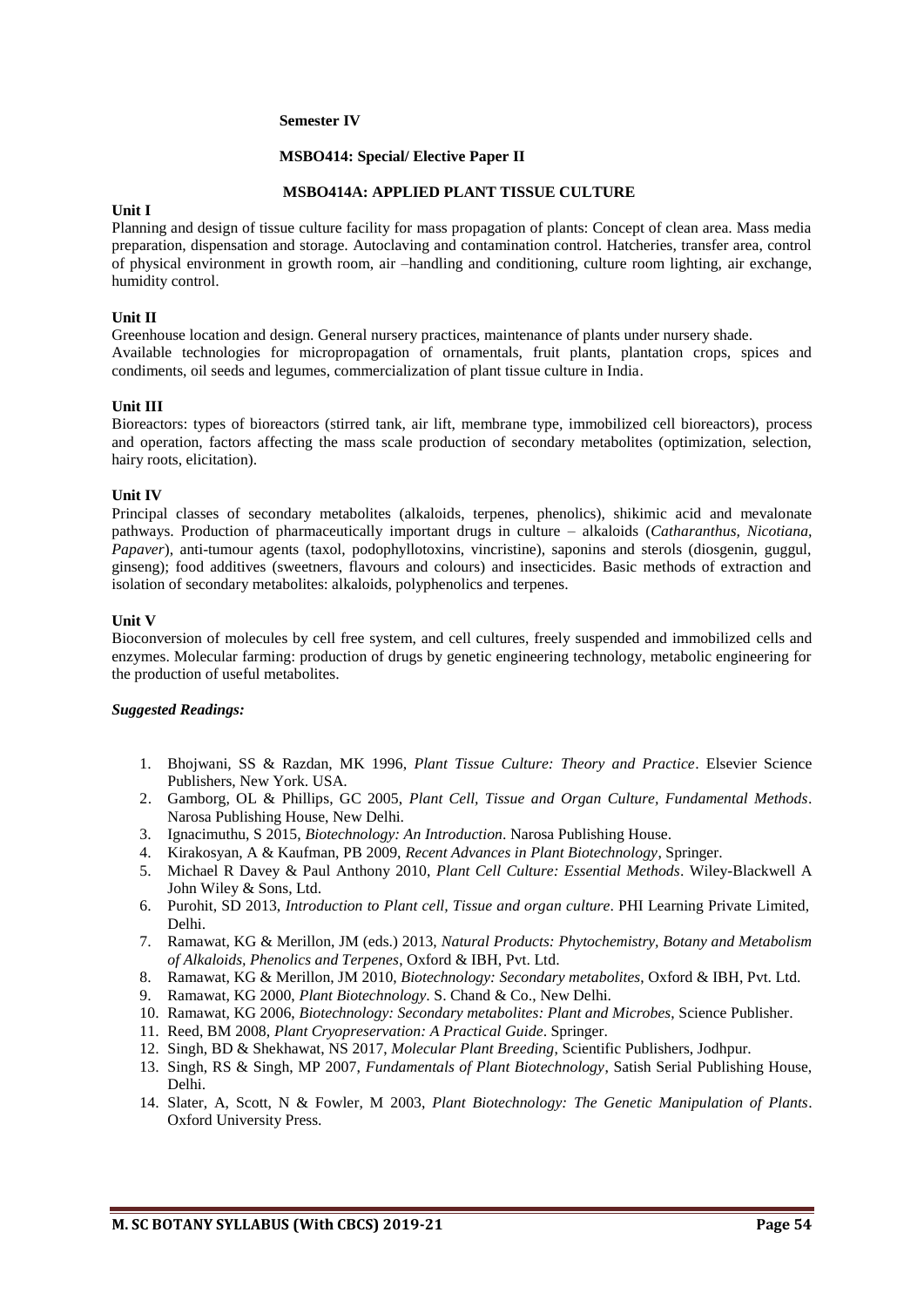# **MSBO423A: Practical II1 (Covering MSBO 414A)**

# **SUGGESTED LABORATORY EXERCISES:**

- 1. Experiments on multiple shoot induction from mature nodal shoot segments of economically important plant species.
- 2. Demonstration of anther culture in *Datura*.<br>3. Encapsulation of somatic embryos/buds us
- 3. Encapsulation of somatic embryos/buds using alginate.<br>4. Preparation of *in vitro* rooting medium.
- 4. Preparation of *in vitro* rooting medium.
- 5. Experiments on *in vitro* root induction from cultured shoots.
- 6. Experiment on *ex vitro* rooting.
- 7. Establishment of suspension culture.
- 8. Preparation of synthetic seeds.
- 9. Extraction & separation of secondary metabolites using TLC.

# **SPOTS:**

- 1. Green House
- 2. Growth Room
- 3. Bioreactor
- 4. Molecular Farming
- 5. Taxol
- 6. Hairy root culture
- 7. Bioconversion
- 8. Vincristine
- 9. Pyrethrins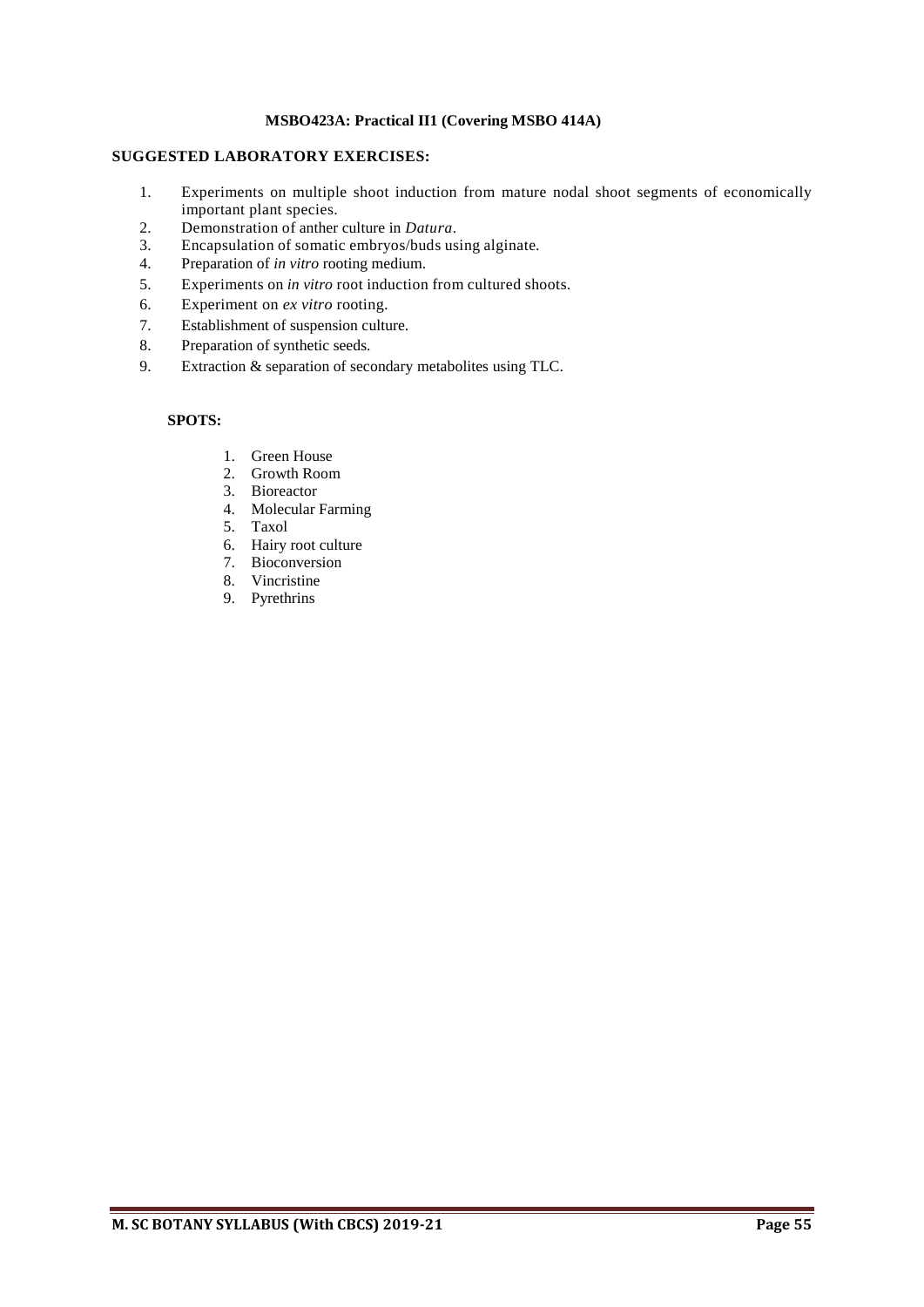# **LACHOO MEMORIAL COLLEGE OF SCIENCE & TECHNOLOGY (AUTONOMOUS) JODHPUR, RAJASTHAN PRACTICAL EXAMINATION -III** M.Sc. BOTANY SEMESTER- IV (MSBO423A: Covering Paper –MSBO414A)

| Time: 4 hours                                     | Max. Marks: 35 |  |
|---------------------------------------------------|----------------|--|
| 1. Perform the given exercise.                    | 14             |  |
| 2. Identify and Comment upon the spot 'a' to 'c': | $3x4=12$       |  |
|                                                   |                |  |
| $\mathbf b$ .                                     |                |  |
| c.                                                |                |  |
|                                                   |                |  |

3. Dissertation 09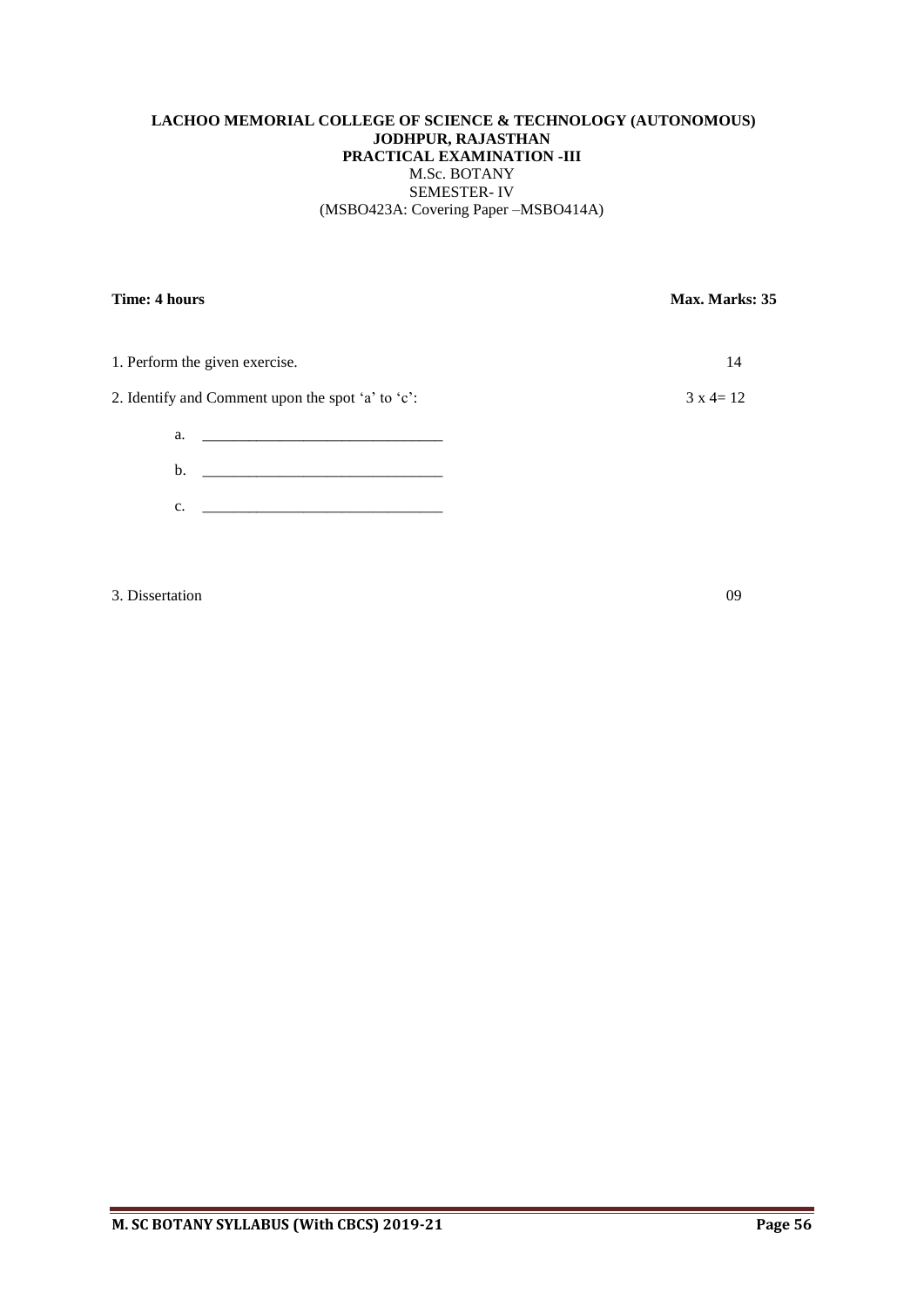#### **MSBO414B: Industrial Microbiology II**

### **Unit I**

Biopesticides and Bioherbicides: definition, types, sources, commercial production, use and mode of action; Entomopathogenic fungi and viral insecticides; Significance of *Bacillus thuringienesis* as biocontrol agent; Plant incorporated protectants (PIPs); Role of microbes in production of biofuels: biogas production and factors affecting methane formation.

# **Unit II**

Industrial production of commercially important products: Alcohol, Beer, Wine, Vinegar, Citric acid, Vitamin B12, Enzymes (α-amylase, tannase, protease), Insulin and Steroids.

# **Unit III**

Antibiotics: Classification, mode of action; commercial production of Penicillin and Streptomycin. Vaccines: types (attenuated, inactivated, DNA, subunit, toxoid), commercial production.

# **Unit IV**

Biosensors: principle, working, types and applications; Biochip, Biofilm; Biosurfactants and Biosorption; Microbes as bioindicators; General account and applications of Bioleaching, Bioaugmentation, Biomining and Biometallurgy.

# **Unit V**

Textile microbiology: Cotton and wool. Petroleum and hydrocarbon microbiology: types of compounds in petroleum, microorganisms in hydrocarbon system and role of microorganisms in hydrocarbon degradation. Leather Microbiology.

- 1. Cappuccino, J and Sherman, N 2014, *Microbiology: A Laboratory manual*, 9<sup>th</sup> edn, Pearson publication.
- 2. Casida, LEJR 2019, *Industrial Microbiology*, 2<sup>nd</sup> edn, New Age International Publishers.
- 3. Maheshwari, DK 2010, *Practical Microbiology*, S. Chand and Co. Ltd.
- 4. Dubey, RC & Maheshwari, DK. 2013, *A Text Book of Microbiology*, S. Chand and Co. Ltd.
- 5. Pelczer, MJ Jr., Chan, ECS & Krieg, NR 2010 *Microbiology: An Application Based Approach*, Tata McGraw Hill.
- 6. Powar, CB & Daginawala, H.F.2008, *General Microbiology*. Himalaya Publishing House.
- 7. Reed, G (Ed.) 2004, *Prescott & Dunn's Industrial Microbiology*, 4<sup>th</sup> edn, CBS Publishers & Distributors, New Delhi.
- 8. Whitaker, A, Stanbury, PF & Hall, SJ 1984, *Principles of Fermentation Technology*. Elsevier.
- 9. Tortora, GJ, Funke, BR & Case, CL 2008 *Prescott, Harley & Klein's Microbiology,* 7 th edn, Tata McGraw Hill.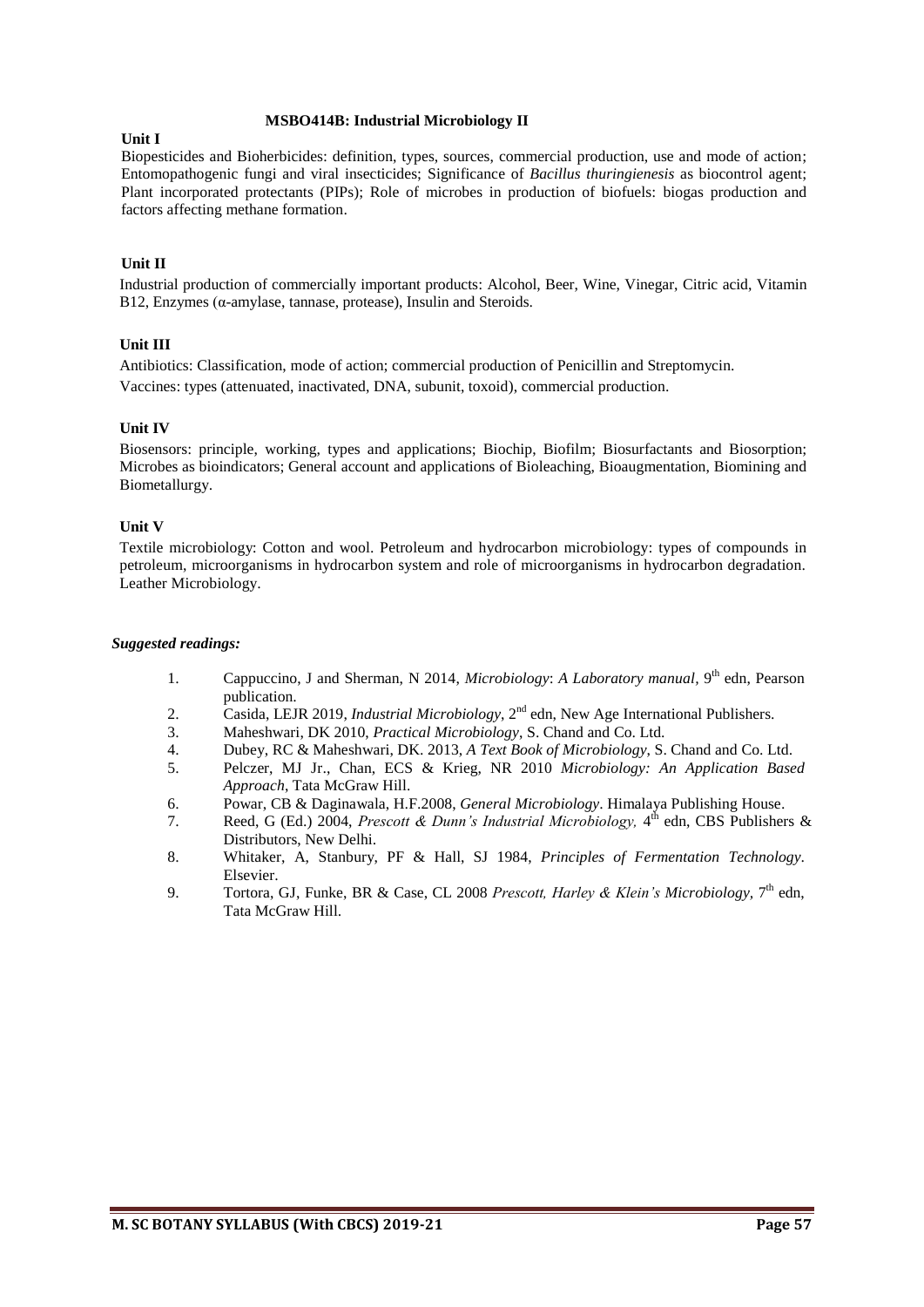# **MSBO423B: Practical II1 (Covering MSBO 414B)**

# **SUGGESTED LABORATORY EXERCISES:**

- 1. Oligodynamic action of heavy metals.
- 2. Demonstration of formation of alcohol from fruit juice(s).
- 3. Antibiotic sensitivity test by agar disc diffusion method.
- 4. Antibiotic sensitivity test by tube dilution method.
- 5. Production of penicillin
- 6. Production of citric acid.
- 7. Isolation and characterization of bacteria from hydrocarbon contaminated soils.

# **SPOTS:**

- *a. Bacillus thuringenesis* as biocontrol agent
- b. Canning and Packaging
- c. Edible Vaccines
- *d. Jatropha sp.* as Biofuel
- *e.* Bioaugmentation
- *f.* Bioleaching
- *g.* Biosensor
- h. Ananda Mohan Chakrabarty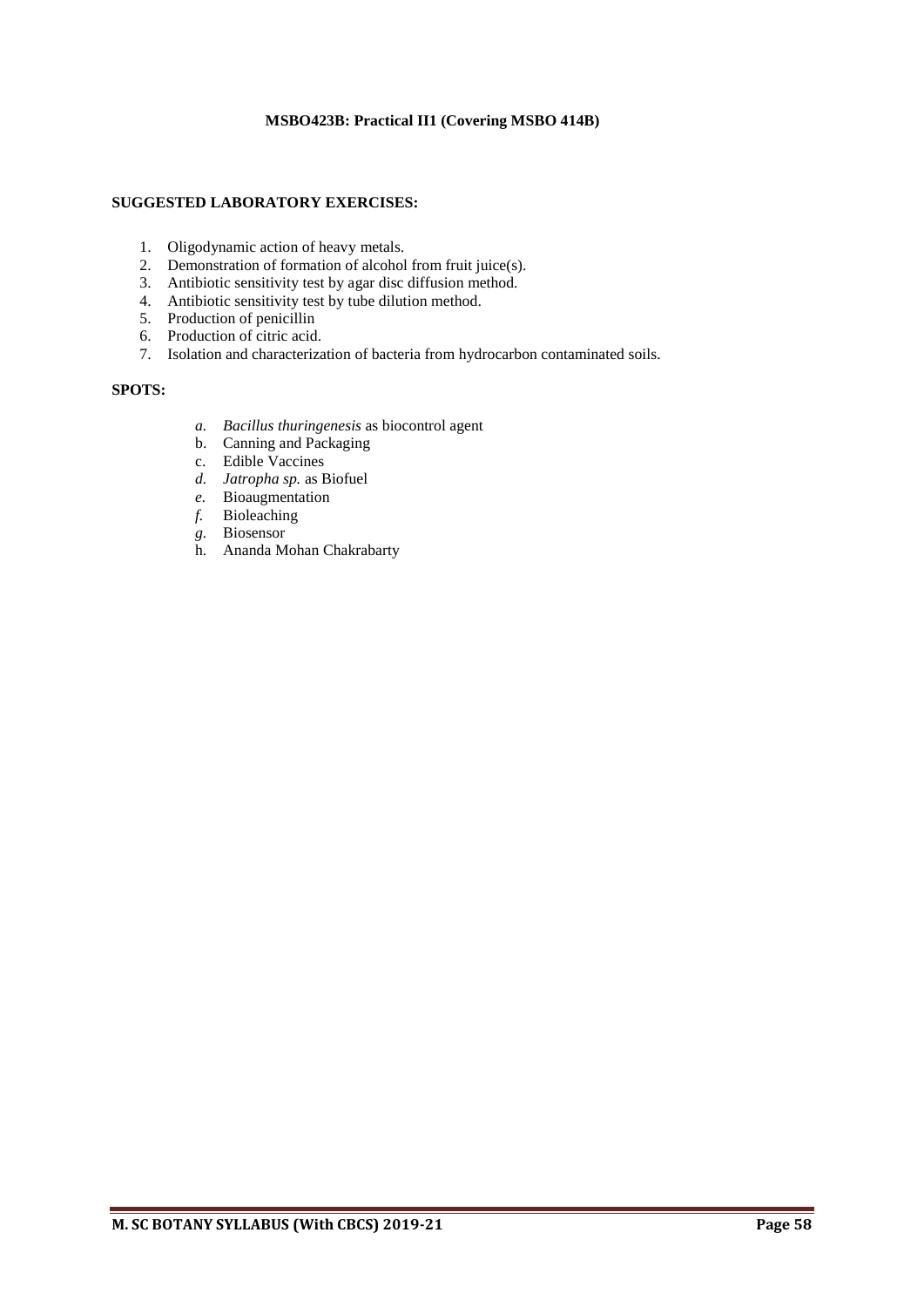# **LACHOO MEMORIAL COLLEGE OF SCIENCE & TECHNOLOGY (AUTONOMOUS) JODHPUR, RAJASTHAN PRACTICAL EXAMINATION -III** M.Sc. BOTANY SEMESTER- IV (MSBO423B: Covering Paper –MSBO414B)

**Time: 4 hours** Max. Marks: 35 1. Perform the given exercise. 14 2. Identify and Comment upon the spot 'a' to 'c':  $3 \times 4 = 12$  $a.$  $b.$ c. <u>\_\_\_\_\_\_\_\_\_\_\_\_\_\_\_\_\_\_\_\_\_\_\_\_\_\_\_\_\_\_\_\_</u>

3. Dissertation 09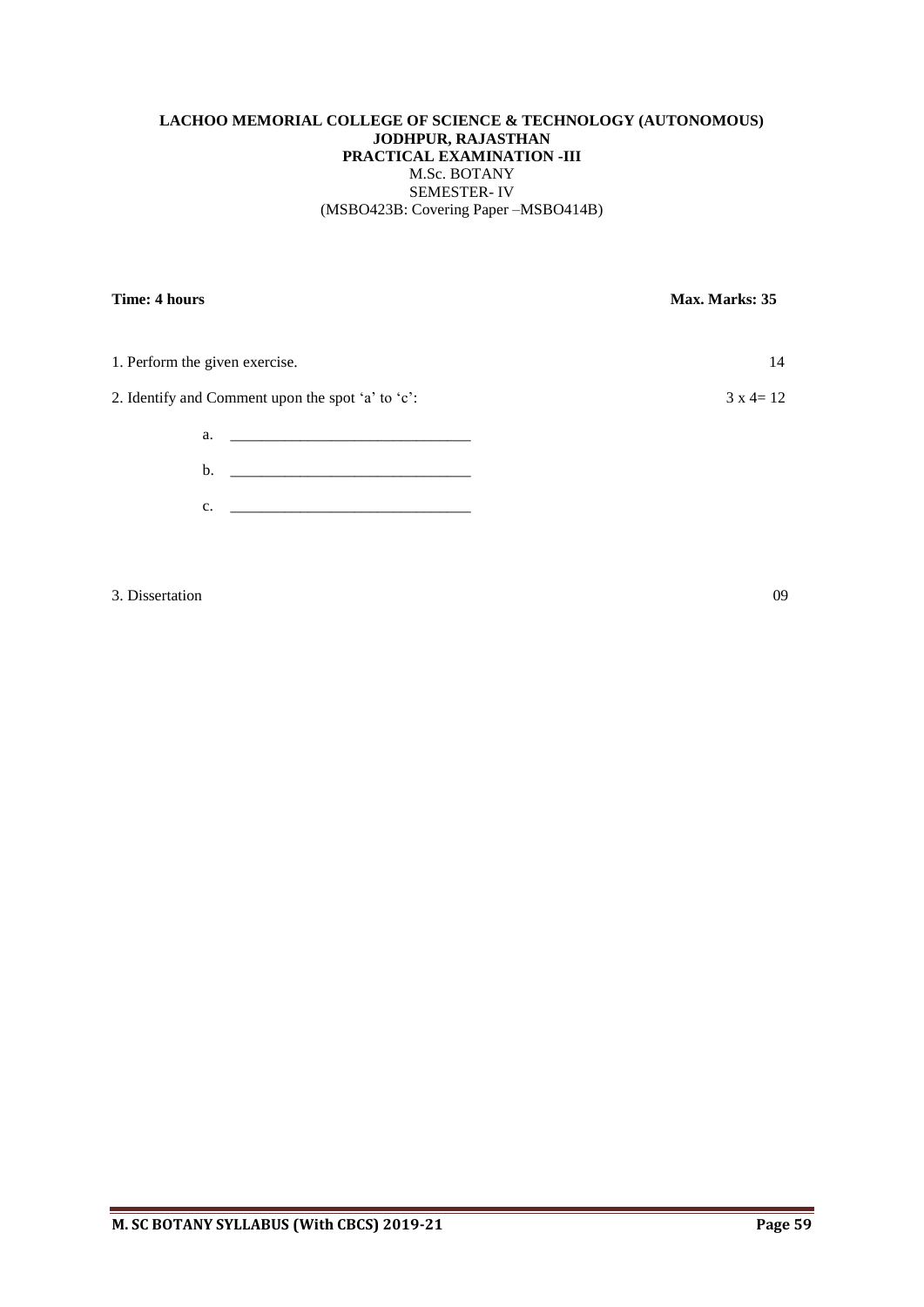#### **MSBO414C: GENOMICS AND PROTEOMICS**

#### **Unit I**

Introduction to Genomics - Structural, Functional, Comparative and Evolutionary genomics; Plant genomes*;*  Indian initiatives in plant genome sequencing.

#### **Unit II**

DNA sequencing methods: Dideoxy chain termination, Pyrophosphate sequencing. High throughput, Ultra high throughput sequencing.

Tools for genome analysis-PCR-Working and types; Molecular markers: RFLP, DNA Fingerprinting and its applications, RAPD, AFLP, SSR, SNP.

#### **Unit III**

Proteome: definitions and conceptualization; Protein structure; Post-translational modifications (PTM) phosphorylation, glycosylation, ubiquitination, additional modifications; Mass spectrometric characterization of PTM –Identification of phosphorylated, glycosylated proteins and other PTM.

#### **Unit IV**

Proteomics: Protein analysis (includes measurement of concentration, amino-acid composition, N-terminal sequencing); 2-D electrophoresis of proteins; Peptide fingerprinting; MALDI-TOF; Differential display proteomics, Protein-protein interactions.

#### **Unit V**

Functional genomics and proteomics: Microarrays; Protein and peptide microarray-based technology; PCRdirected protein *in situ* arrays; Structural proteomics; Concept of Transcriptomics, Metabolomics and Metagenomics.

- 1. Campbell, AM & Heyer, LJ 2007, *Discovering Genomics, Proteomics and Bioinformatics*, 2<sup>nd</sup> edn, Benjamin Cummings Publ. Co., San Francisco, California, USA.
- 2. Gibson, G & Muse, SV 2004, A Primer of Genome Science, 2<sup>nd</sup> edn, Sinauer Associates, USA.
- 3. Glick, BR & Patten, CL 2017, *Molecular Biotechnology: Principles & Applications of Recombinant DNA,*  5<sup>th</sup> edn, Taylor & Francis.
- 4. Primrose, S & Twyman R 2006, *Principles of Gene Manipulation and Genomics*, 7<sup>th</sup> edn, Blackwell Publ. Co., London.
- 5. Sambrook, J, Fritsch, EF & Maniatis, T 1989, *Molecular Cloning- A Lab Manual,* Cold Spring Harbor Laboratory Press, New York.
- 6. Veenstra, TD & Yates, JR 2006, *Proteomics for Biological Discovery*, Wiley-Liss.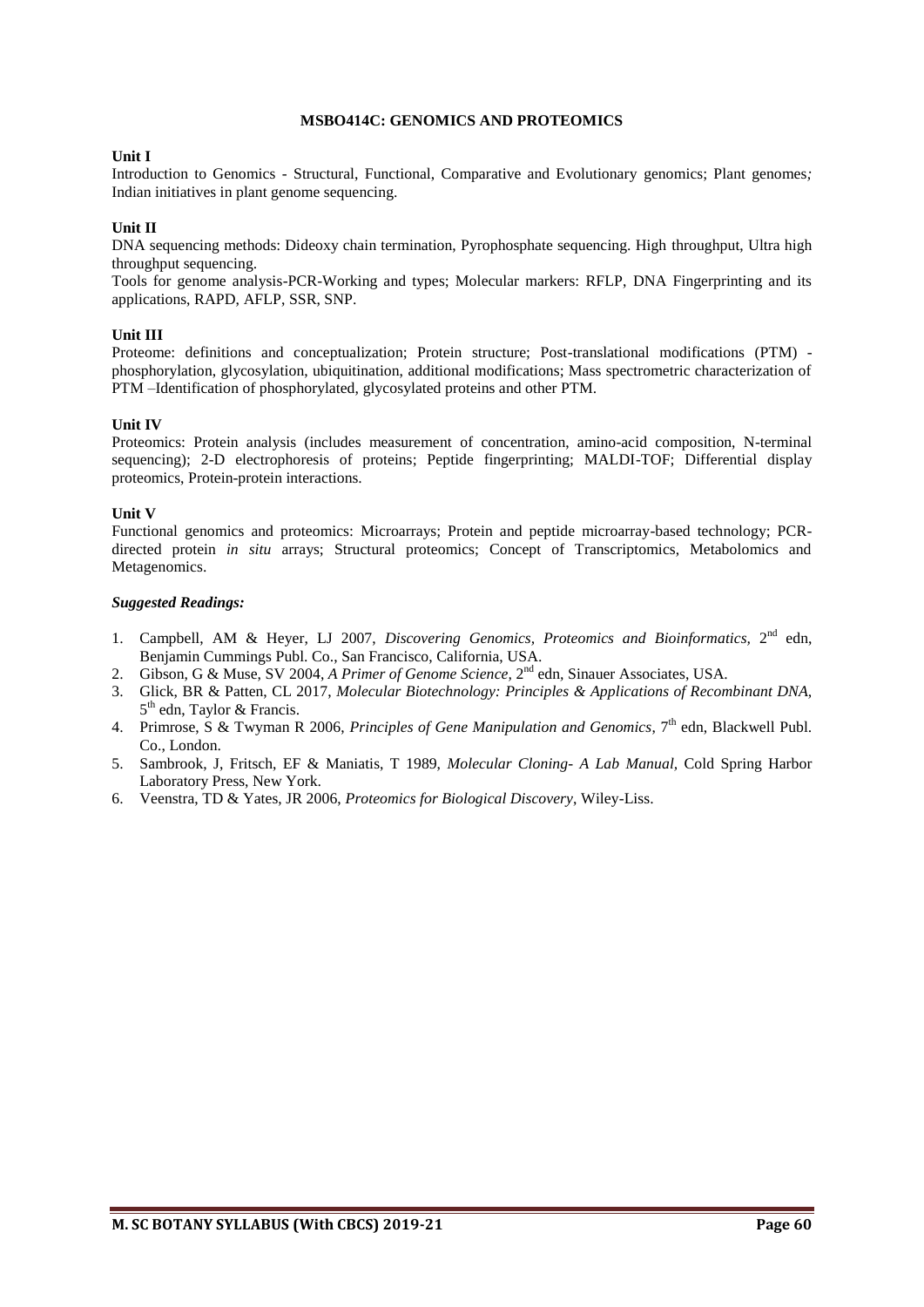# **MSBO423C: Practical II1 (Covering MSBO 414C)**

#### **SUGGESTED LABORATORY EXERCISES:**

- 1. Amplification of nucleic acid through polymerase chain reaction (demonstration).
- 2. Construction of restriction map of the plasmid pBR322.
- 3. Isolation of the gene (neomycin phosphotransferase) from the plasmid pUC7 KAPA (kit based)
- 4. Cloning of the Bam HI fragment containing the neomycin phosphotransferase gene into the Bam HI site of pUC19 B/W screening (kit based)
- 5. DNA sequencing from the given data / photograph by Sanger's / Maxam Gilbert's method.
- 6. Determination of the effect of different concentrations of agarose on banding pattern of DNA.

# **SPOTS:**

- 1. DNA Fingerprinting<br>2. Human Genome Proj
- 2. Human Genome Project<br>3. 2-D PAGE
- 3. 2-D PAGE
- 4. Biochip
- 5. Protein- protein interactions
- 6. Thermocycler
- 7. Transplastomics
- 8. MALDI
- *9. C. elegans* a model organism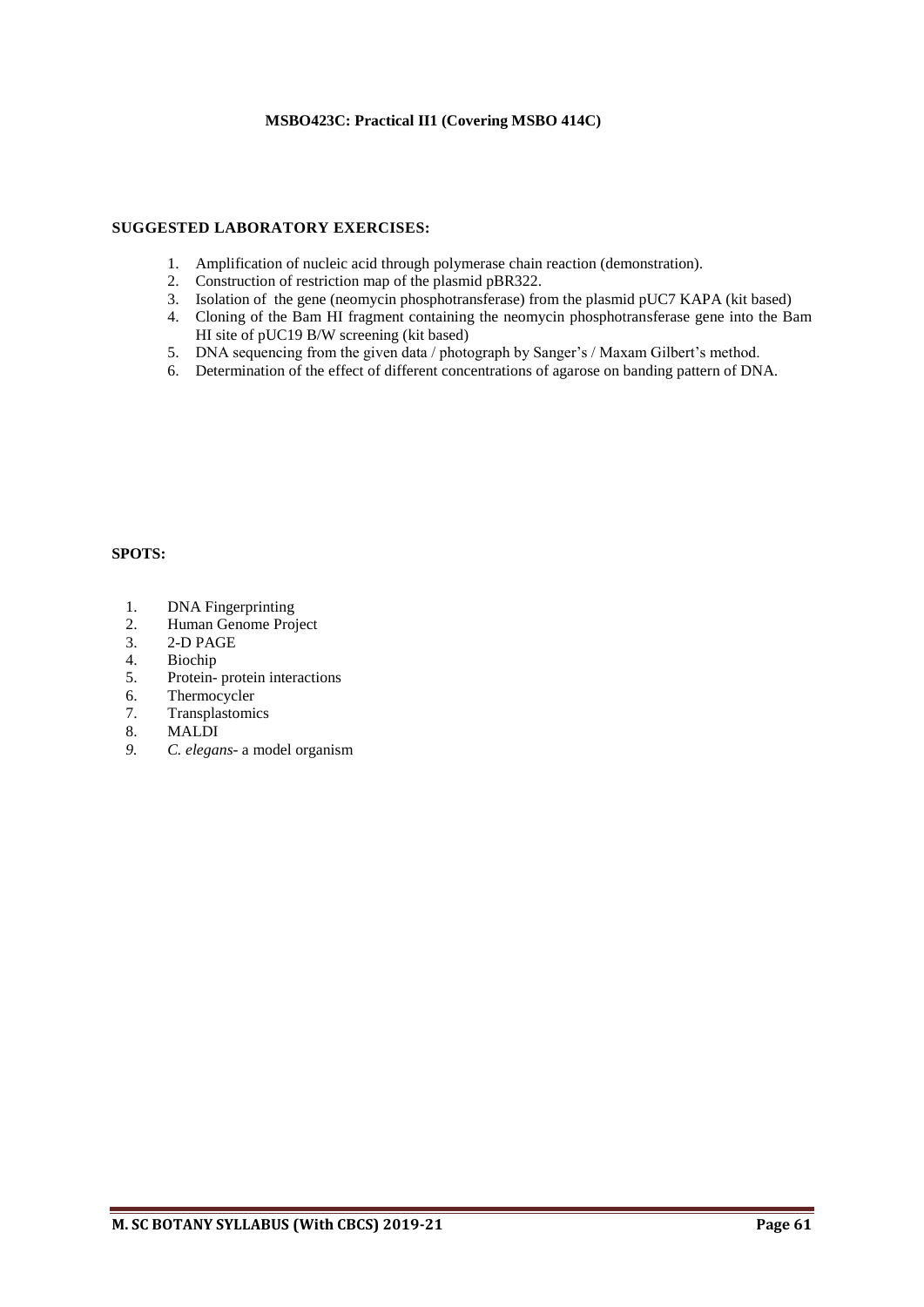# **LACHOO MEMORIAL COLLEGE OF SCIENCE & TECHNOLOGY (AUTONOMOUS) JODHPUR, RAJASTHAN PRACTICAL EXAMINATION -III** M.Sc. BOTANY SEMESTER- IV (MSBO423C: Covering Paper –MSBO414C)

**Time: 4 hours** Max. Marks: 35 1. Perform the given exercise. 14 2. Identify and Comment upon the spot 'a' to 'c':  $3x 4=12$  $a.$  $b.$ c. <u>\_\_\_\_\_\_\_\_\_\_\_\_\_\_\_\_\_\_\_\_\_\_\_\_\_\_\_\_\_\_\_\_</u>

3. Dissertation 09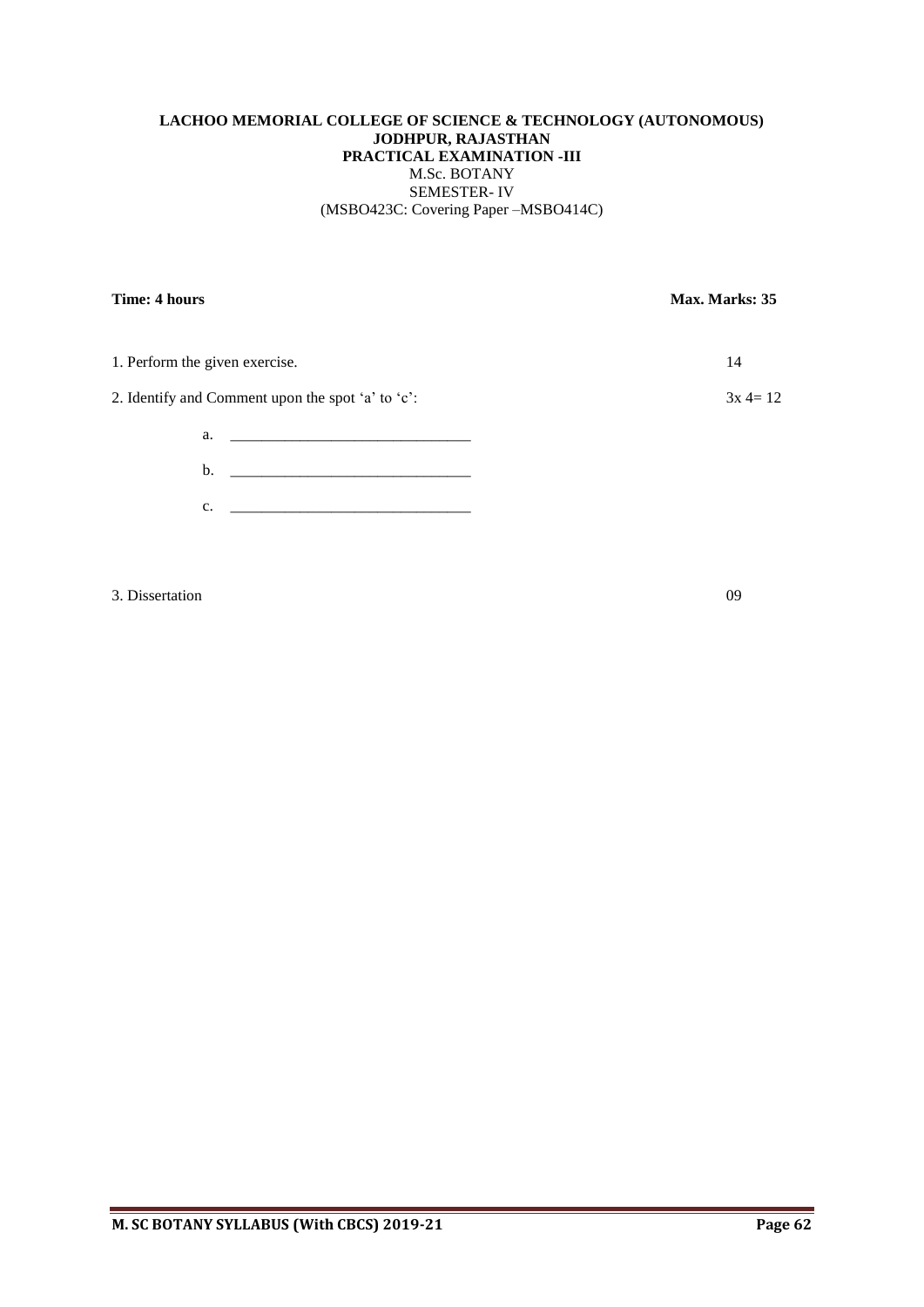# **SKILL COURSES IN BOTANY**

#### **1- INTELLECTUAL PROPERTY RIGHTS**

- 1. Introduction, Historical perspectives and Forms of IPR.
- 2. Concept related to Patent: Requirements, procedure, duration.
- 3. Revocation of patent, Infringement and Litigation with case studies on patent.
- 4. Fundamentals of Copy Rights, Trade Marks and Industrial Designs.
- 5. Basics of Geographical Indications; Trade Secrets and Traditional Knowledge.
- 6. Protection of Plant Varieties (Plant Breeders Rights and Farmer's Right).
- 7. IPR and Biodiversity (CBD; Protection in biotechnology, protection of other biological materials).
- 8. Introduction to the leading International Agreements concerning Intellectual Property Rights: WTO (GATT, TRIPS), WIPO, Madrid Protocol, Berne Convention, Paris Convention.
- 9. Indian Legislations for the protection of various types of Intellectual Properties.
- 10. Management and Valuation of Intellectual Property.

- 1. Acharya, NK. 2001, *Text book on Intellectual Property Rights*. Asia Law House.
- 2. Arthur, RP and Micheal, HD 2000, *Intellectual Property: Patents, Trademarks and Copyright in a nutshell,* West Group Publishers.
- 3. Das, HK. 2010, *Text book of Biotechnology*, 4<sup>th</sup> edn. Wiley India.
- 4. Erbisch, FH & Maredia, K.1998, *Intellectual Property Rights in Agricultural Biotechnology*. CABI.
- 5. Ganguly, P. 2001 *Intellectual Property Rights: Unleashing Knowledge Economy,* McGraw-Hill.
- 6. Saha, R. (Ed.). 2006, *Intellectual Property Rights in NAM and Other Developing Countries: A Compendium on Law and Policies*, Daya Publ. House.
- 7. Singh, BD 2010, *Biotechnology: Expanding Horizons,* Kalyani Publishers.
- 8. Wadhera, BL 2007, *Law Relating to Intellectual Property*, Universal Law Publishing.
- 9. Wattal, J. 1997 *Intellectual Property Right*, Oxford Publication House.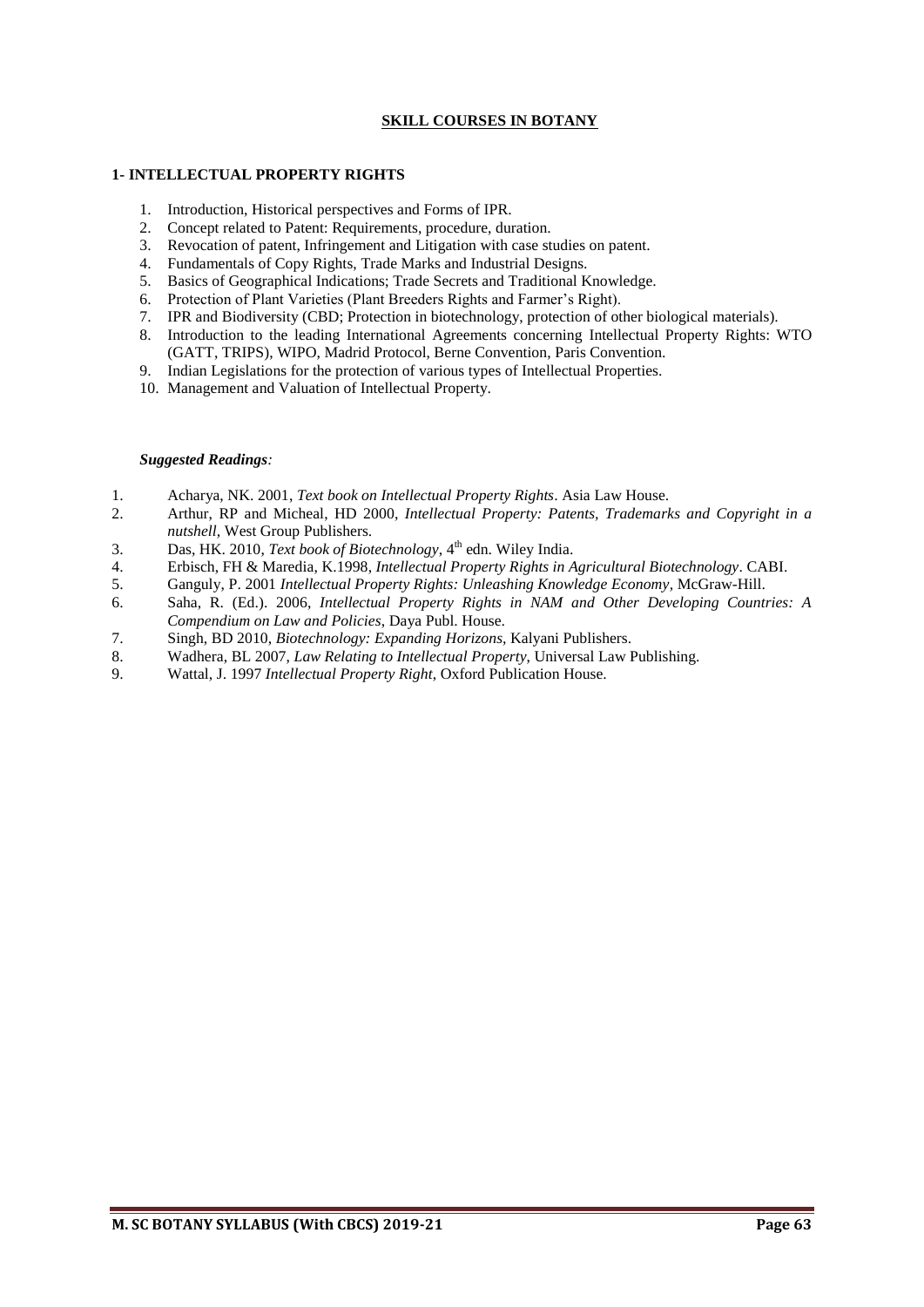# **2- DATA ANALYSIS AND PRESENTATION**

- 1. Sampling techniques
- 2. Central tendency Mean, Median, Mode, Variance, Normalized Variance, Standard Error, Coefficient of Variance
- 3. Analysis of Variance
- 4. Correlation
- 5. Regression
- 6. Tables and Graphs
- 7. Preparation of Power Point Presentation
- 8. SPSS

#### *Suggested Readings:*

- 1. Gomez, AK & Gomez, AA 1984, *Statistical Procedures for Agricultural Research* 2<sup>nd</sup> edn, John Wiley & Sons, New York
- 2. Mishra, BN & Mishra MK 1989, *Introductory Practical Biostatistics,* NayaPrakash Publication, Calcutta.
- 3. Panse, VG & Sukhatme, PV 1989, *Statistical Methods for Agricultural Workers,* Indian Council of Agricultural Research, New Delhi.
- 4. Quinn, PG & Keough, JM 2002, *Experimental Design and Data Analysis for Biologists*, Cambridge University Press Cambridge, UK.
- 5. Sundar Rao, PSS & Richard, J 2011, *Introduction to Biostatistics and Research Methods*, 4<sup>th</sup> edn, PHI Learning Pvt. Ltd., New Delhi.
- 6. Williams, BG 2015, *Biostatistics- Concepts and Applications for Biologists,* Chapman & Hall, London.

#### **Laboratory/Field Exercises**

- 1. Basic operations in MS-Excel
- 2. Computation of Central tendency quantifiers in MS-Excel
- 3. Computational techniques for ANOVA in MS-Excel
- 4. Computational techniques for Correlation in MS-Excel
- 5. Computational techniques for regression in MS-Excel
- 6. Techniques for table preparation in MS-Excel
- 7. Hands on exercises for Power point presentation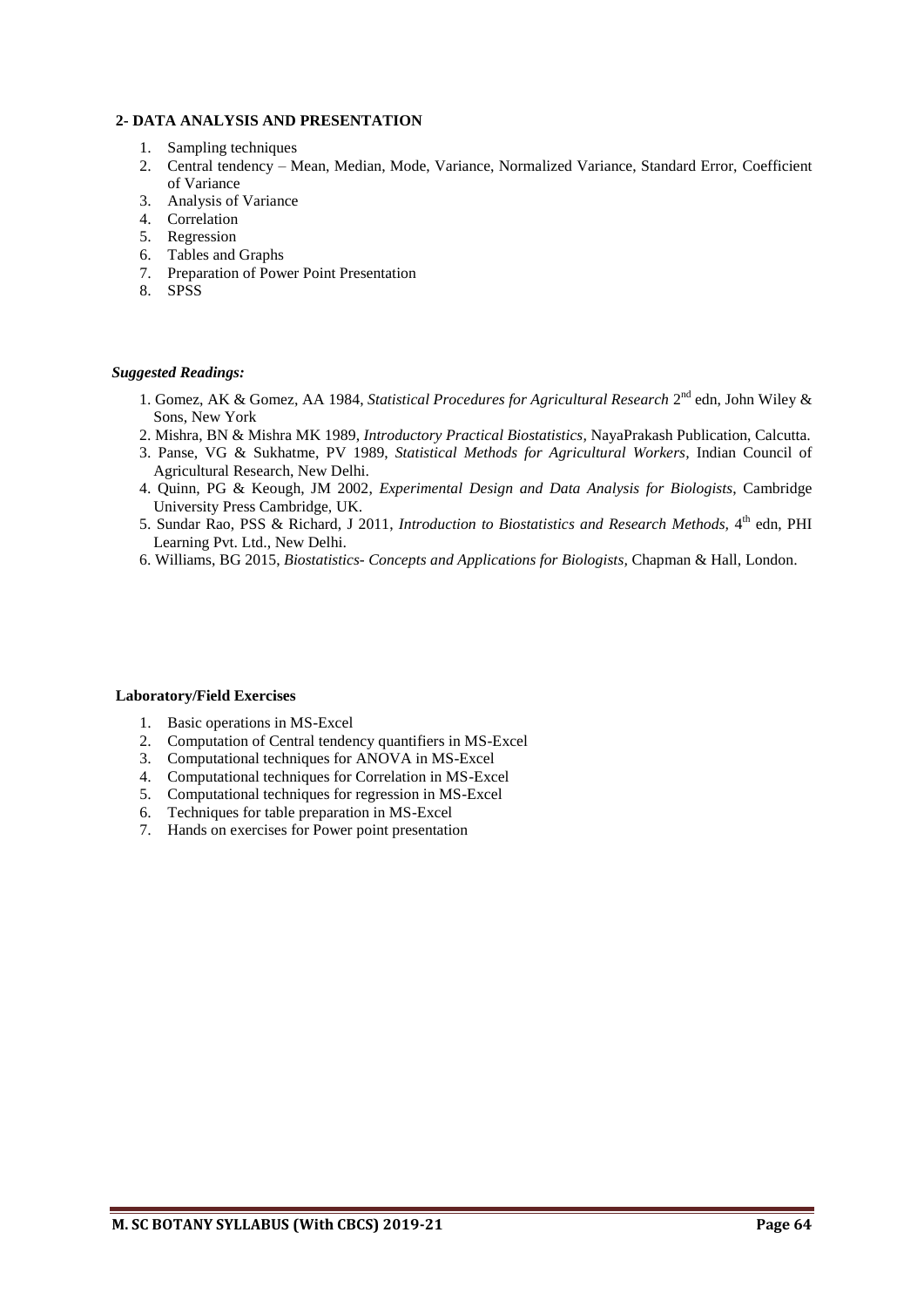### **3-MICROPROPAGATION**

- 1. Basic layout of Mircropropagation laboratory.
- 2. Green House- operation and management.
- 3. Basic Concepts of Micropropagation.
- 4. Tools and Techniques of Micropropagation: LAFB, Autoclave, Filter Sterilization.
- 5. Medium composition and Preparation.
- 6. Basic concept of Aseptic Culture establishment.
- 7. Hardening and Acclimatization.

#### *Suggested Readings:*

- 1. Bhojwani, SS 1990, *Plant Tissue Culture: Applications and Limitations,* Elsevier Science Publishers, New York, USA.
- 2. Bhojwani, SS & Razdan, M K. 1996, *Plant Tissue Culture: Theory and Practice* (a revised edition), Elsevier Science Publishers, New York, USA.
- 3. Vasil, IK. & Thorpe, TA 1994, *Plant Cell and Tissue Culture*, Kluwer Academic Publishers, The Netherlands.
- 4. Woung-Young, S. & Bhojwani, S. S. 1999, *Morphogenesis in Tissue Cultures* (ed.), Kluwer Academic Publishers.

# **Laboratory Exercises**

- 1. Selection of explants, surface sterilization and inoculation to initiate cultures of tobacco/ cereals/ legumes.
- 2. Studies on effects of plant growth regulators on cell, tissue and organ culture.
- 3. Experiments on rejuvenation and multiple shoot induction from mature nodal shoot segments of trees/ horticultural/floricultural crops.
- 4. Encapsulation of somatic embryos/buds using alginate.
- 5. Experiments on root induction from cultured shoots.